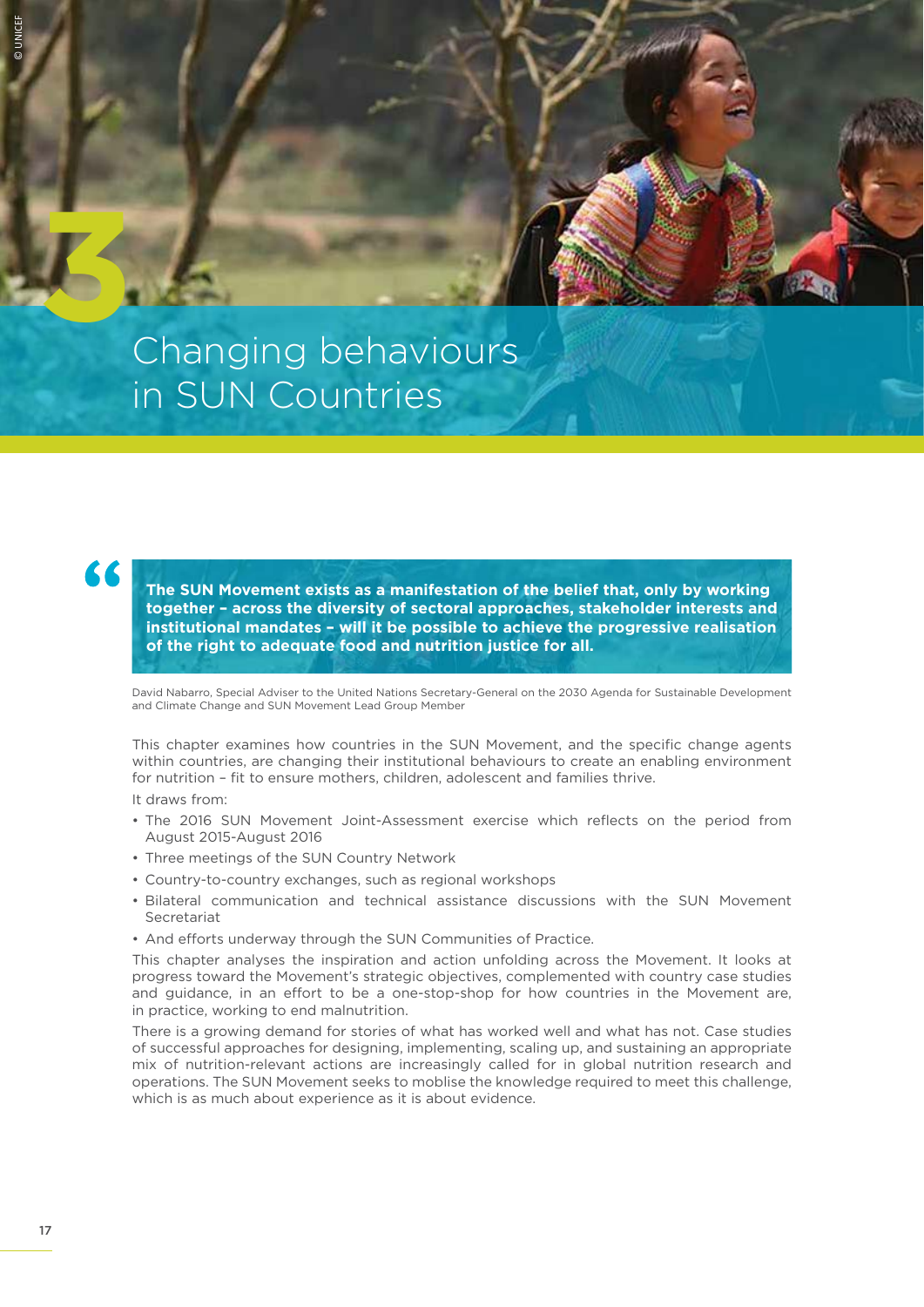

# Reaching the SUN Movement's strategic objectives

Backed up by increasing political commitment, countries in the SUN Movement are increasingly bringing together a diverse collection of stakeholders from across key sectors to deliberate and take joint actions for improving nutrition. They are developing a supportive policy and legal environment through passing of pro-nutrition legislation, including measures that reflect the provisions of the International Code of Marketing of Breast-milk Substitutes and maternity protection laws. Actors are aligning around common nutrition results, implementing, monitoring impact, adjusting and learning by doing. Increasingly, strong investment cases for nutrition are being made with marked improvements in country capacity to track and cost nutrition spending, and advocate for more and better spending.

SUN Countries, supported by all stakeholders in the Movement, are committed to creating an enabling environment for scaling up nutrition by strengthening four strategic processes as set out in the SUN Movement Strategy and Roadmap 2016-2020:



**1. Expand and sustain an enabling political environment**



2. Prioritise and institutionalise effective actions that contribute to good nutrition



**3. Implement effective actions aligned with Common Results** 



**4. Effectively use, and significantly increase, financial resources for nutrition**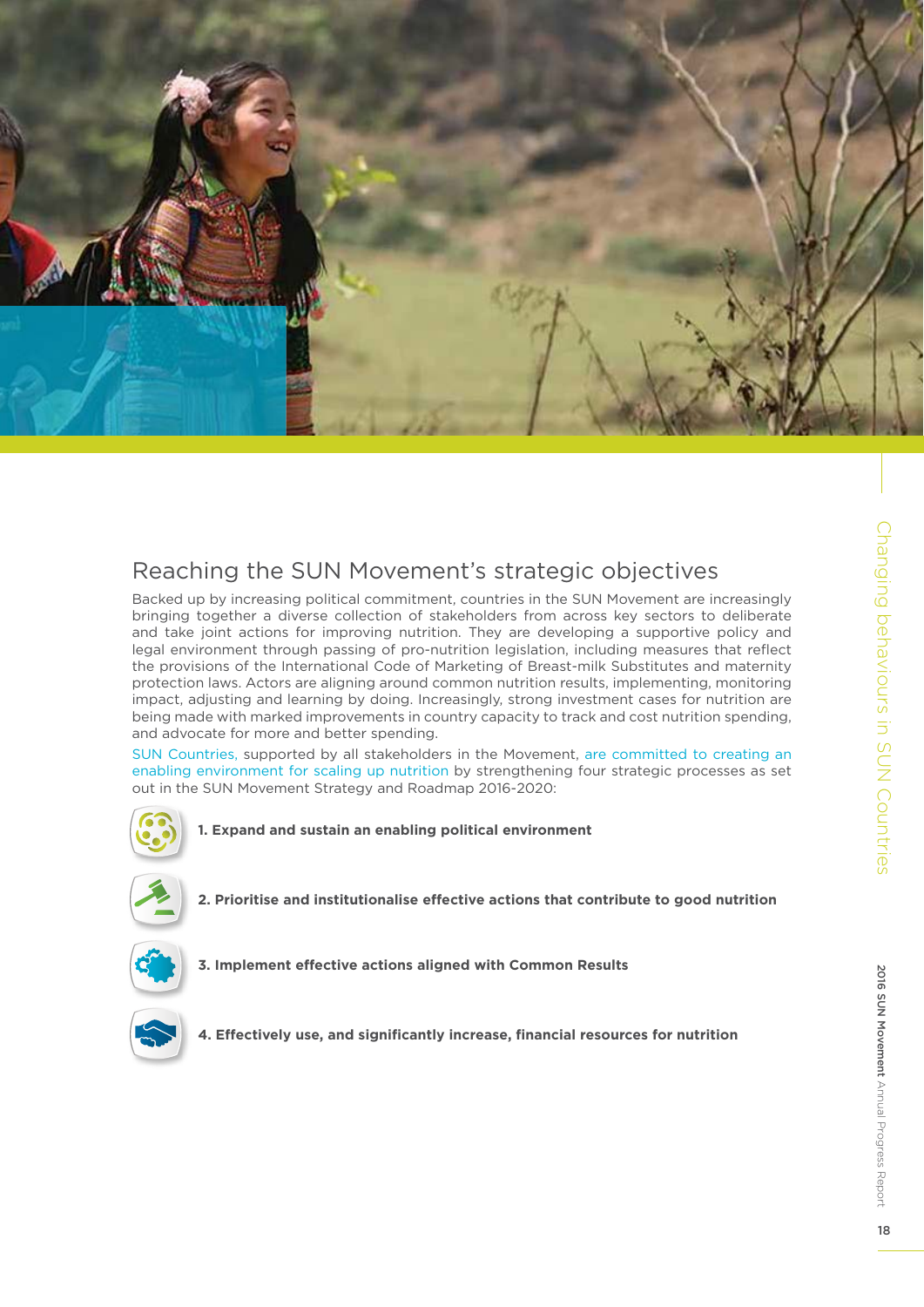# 3.1 Expand and sustain an enabling political environment



#### In the SUN Movement, this means:

• Strong in-country leadership translates commitment into action and inspires • collective political and social momentum.

• A shared space (multi-stakeholder platforms) at national and local levels •A sharpaves the way for collective action, where nutrition change agents take joint responsibility for scaling up impact.

# Overview

The first strategic objective of the SUN Movement covers two crucial and mutually reinforcing elements for scaling up nutrition: leadership and the convening of all actors relevant to nutrition. Throughout 2015-16, SUN Countries demonstrated how effective collaboration is helping to build and sustain political commitment for improving nutrition. In turn, political backing is paving the way for enhanced coordination across sectors.

Actors in SUN Countries are working together to demonstrate the links between improved nutrition, increased productivity and economic growth. This framing is helping them to position nutrition as a priority issue on their national agendas. The case for making nutrition a political priority has been backed up by evidence from scientific research, national nutrition and health surveys, economic analyses communicated through high-level events, which have provided launch pads to get the facts out in the public domain.

This combination of evidence and outreach has helped to secure the commitment of high-level political leaders such as Presidents and Prime Ministers. SUN Countries also report that global and regional initiatives are helping to sustain commitment. Framed by the 2030 Agenda for Sustainable Development, their membership in the SUN Movement, involvement in the World Health Assembly, follow up to the Second International Conference on Nutrition and the recently launched 2016-2025 UN Decade of Action on Nutrition, are all contributing to sustained countrylevel ambition and momentum.

Through high-level positioning of Multi-Stakeholder Platforms (MSPs) for nutrition and SUN Government Focal Points, the development of nutrition policies and the integration of nutrition into sectoral policies has been increasingly possible, which has advanced multi-sectoral implementation and resource mobilisation. Regardless of the positioning, SUN Countries have unanimously reported that MSPs are essential for facilitating dialogue and action across sectors.

SUN Countries have stated that kick-starting political commitment and bringing the right people together have been supported through advocacy of different actors - particularly civil society, parliamentarians, United Nations agencies, donors, academia, business, the media and local and religious leaders. In SUN Countries, this strategic engagement has been channelled through advocacy and communication strategies, which have helped multiple stakeholders to align behind a common vision, set joint advocacy objectives, establish advocacy targets and speak in a common voice.

### "

**SUN Countries are proving that high-level political commitment is a critical ingredient for galvanising concerted action across government and across**  society. It has long been an issue too difficult to grasp, it is fast becoming **an issue too big to ignore.**

Nina Sardjunani, Team Leader of the SDGs Secretariat, Government of Indonesia and SUN Movement Lead Group Member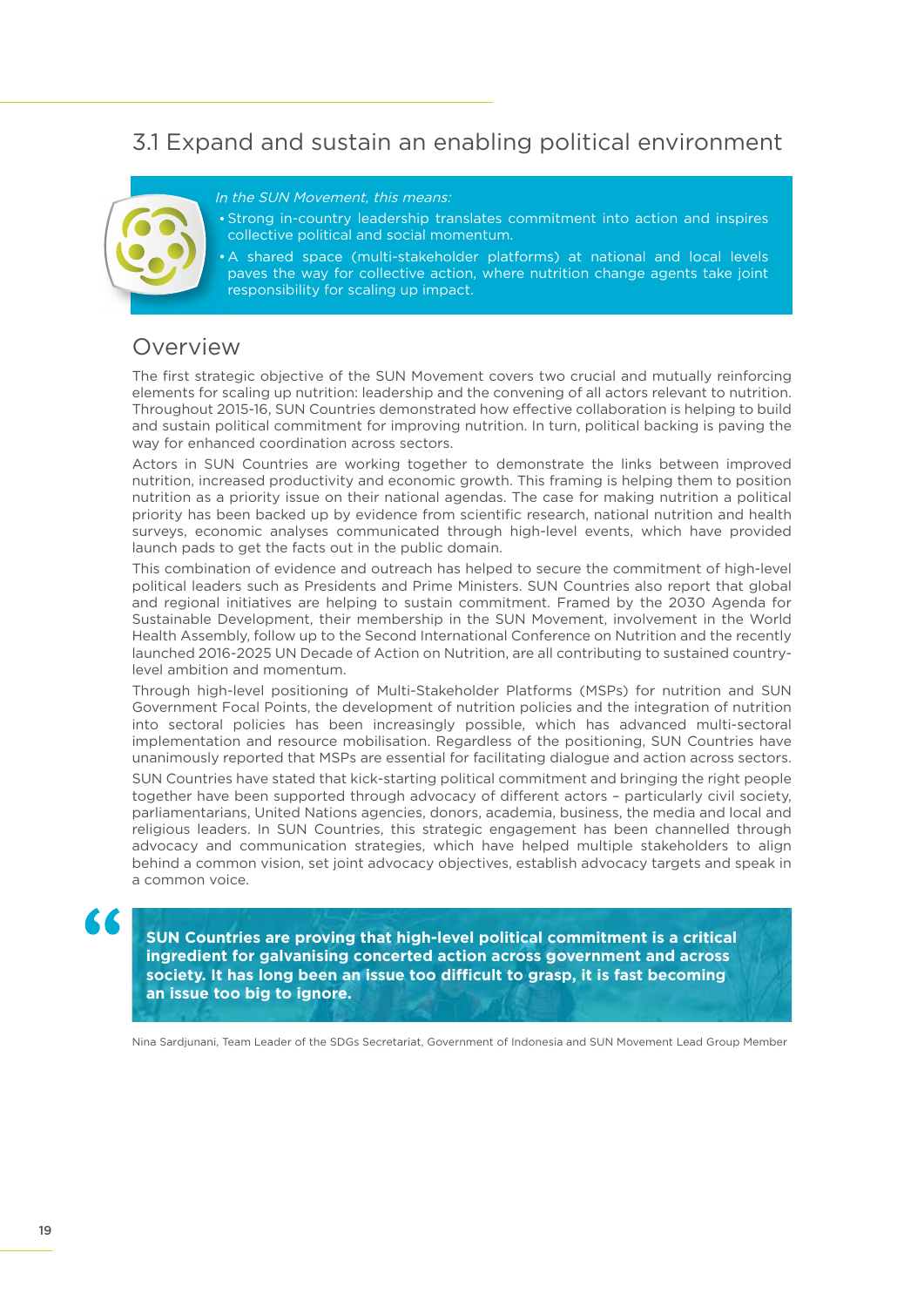# Key trends

21 SUN Countries have nominated one, or several, high-level political or social champions for nutrition – from First Ladies, Presidents, Prime Ministers and parliamentarians to sports stars and celebrities. These individuals are high-profile advocates who work with the Networks to win hearts and minds.

High-level events continued to be key for sustaining political attention to nutrition with landmark moments taking place in:













#### **Botswana's Vice-President declares nutrition a national priority at a regional conference**

From 24 to 26 November 2015, a nutrition advocacy conference, "Nutrition partnerships and investments: an imperative towards sustainable development", brought together local, national and global partners to discuss multi-sectoral approaches to nutrition and the necessary investments needed from each sector.

#### **The Prime Minister of the Democratic Republic of the Congo signs a Decree to establish the country's platform for nutrition**

On 21 December 2015, Prime Minister Augustin Matata Ponyo Mapon of the Democratic Republic of the Congo, signed a Decree to formalise the establishment of the national Multi-Sectoral Platform for nutrition.

#### **The Minister of Health launches Niger's first Multi-Sectoral Nutrition Strategy**

On 15 January 2016, the Government of Niger launched its first Multi-Sectoral Nutrition Strategy entitled "Politique national multisectorielle de sécurité nutritionnelle", which focuses on the engagement of various stakeholder groups in the fight against malnutrition. The launch concludes over six months of development, including consultations held regionally and across ten ministries, facilitated by REACH.

#### **Myanmar's Union Minister for Foreign Affairs, Daw Aung San Suu Kyi, meets with Heads of United Nations agencies**

On 11 May 2016, a meeting with Union Minister for Foreign Affairs, Daw Aung San Suu Kyi focused on the cooperation with the UN and other international organisations, and the new context of the Sustainable Development Goals.

#### **A huge launch for Nepal's Golden 1,000 Days awareness campaign**

The Government of Nepal with the support of the European Union and UNICEF launched the national "Golden 1,000 days" public awareness campaign. Led by the National Planning Commission (NPC), the campaign aims to raise the awareness of the unique window of opportunity between a women's pregnancy and her child's second birthday, to shape a healthier and more prosperous future.

#### **Tanzania's Vice President becomes a nutrition champion**

The Civil Society Network, PANITA, arranged the launch of the 2016 Global Nutrition Report on 20 July in Dar es Salaam, Tanzania, with support from REACH and other partners. This event was attended by the Vice President of Tanzania, Chair of the Parliamentary Group on Nutrition, the Minister of Health, Tanzania Food and Nutrition Centre and development partners, among others. As a result of this event, the Vice President agreed to become a nutrition champion and committed to advocate for an increase in nutrition funding.

2016 SUN Movement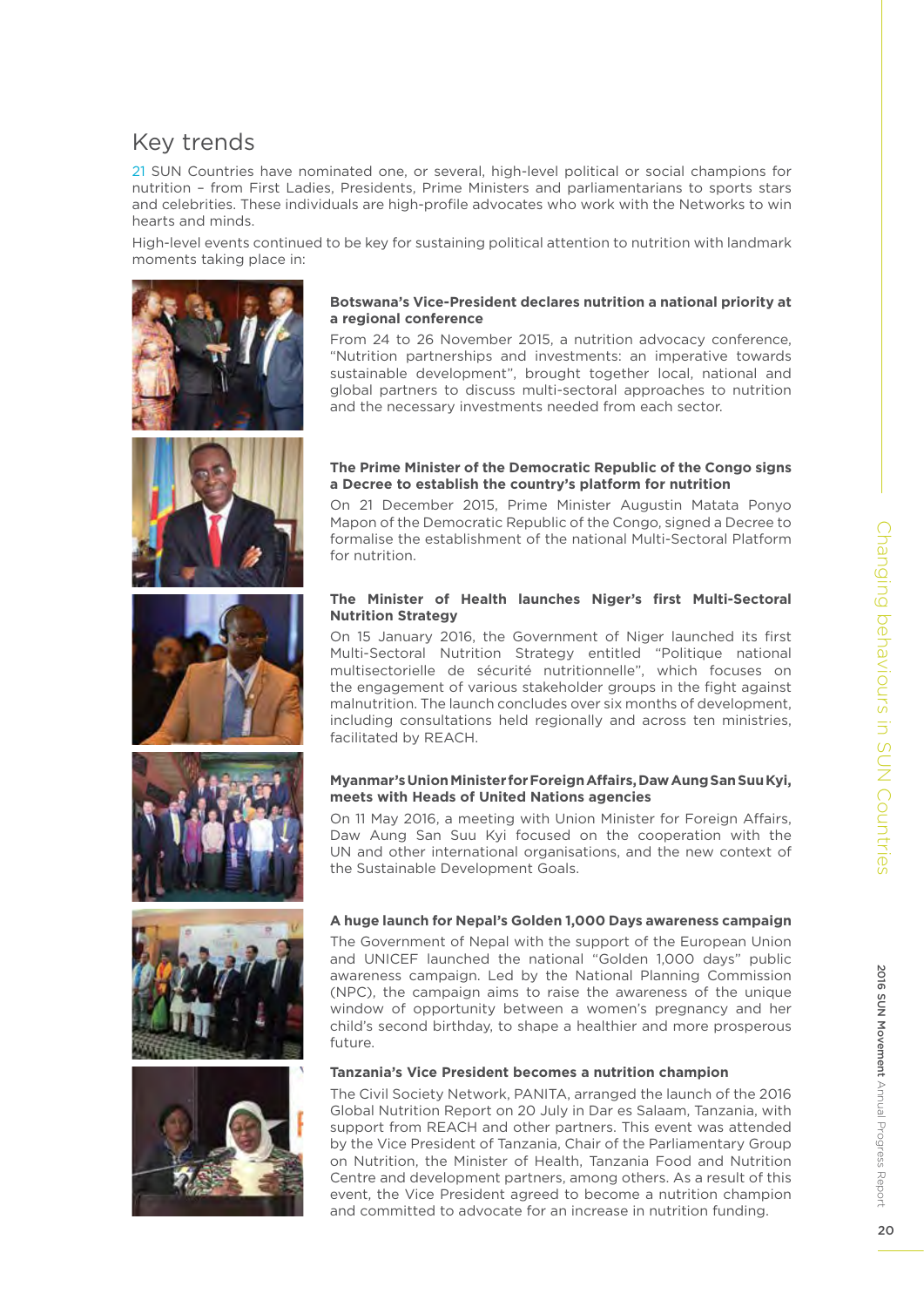Throughout 2015-16, there was a significant increase in the extent in which SUN Countries were able to bring together key stakeholders, demonstrating the wide recognition of the multistakeholder and multi-sectoral approach needed to improve nutrition. In 2016, SUN Countries continued to report increasing levels of engagement within their multi-stakeholder platforms. The SUN Movement's ability to unite stakeholders and strengthen country partnerships, is a key achievement of the Movement, however SUN Countries recognised the need to continue supporting coordination, and sustaining and deepening the engagement of stakeholders.

It is also clear that while SUN Countries all recognised and are actively ensuring they have the right mix of stakeholders involved in their collective effort, more needs to be done on accountability for collective results. Most SUN Countries report that nutrition stakeholders are tracking and reporting on their own contributions and achievements, and this is generating good practices and rich experiences that can be shared across the Movement. Increasingly, SUN Countries are organising learning exchanges with fellow SUN Countries so they can see what is working to scale-up nutrition in their own contexts.



#### **Ghana visits Japan**

In June 2016, an 11-member Ghanaian team was hosted by the Government of Japan to learn about how Japan is mainstreaming nutrition as a development agenda. The programme was sponsored by the Japanese International Cooperation Agency (JICA).



#### **Tajikistan visits Nepal**

On 9 May 2016, a delegation from Tajikistan were welcomed by colleagues in Nepal to embark on a six day "Tajikistan Study Tour".



#### **Lao PDR visits Vietnam**

On 15 August 2016, a study tour on strategic behaviour change communication and young child feeding began in Vietnam for 24 Ministry of Health officials from Lao PDR. The event was hosted by Alive & Thrive in partnership with Vietnam's National Institute of Nutrition.



#### **Sierra Leone and Liberia's Civil Society Alliance visit Senegal**

On 17 November 2015, the Sierra Leone SUN Secretariat held a fourday workshop in Dakar, Senegal, with civil society representatives from Liberia to share best practices and lessons learnt to inform the establishment of a SUN Civil Society Platform in Liberia.

The SUN Movement is breaking down silos, engaging multiple sectors and multiple stakeholders at national and sub-national levels. Governments are uniting their nutrition communities with 49 countries now having an active Multi-Stakeholder Platform (MSP) at the national level. In 26 countries, these platforms also work at sub-national levels, supporting local actions and implementation.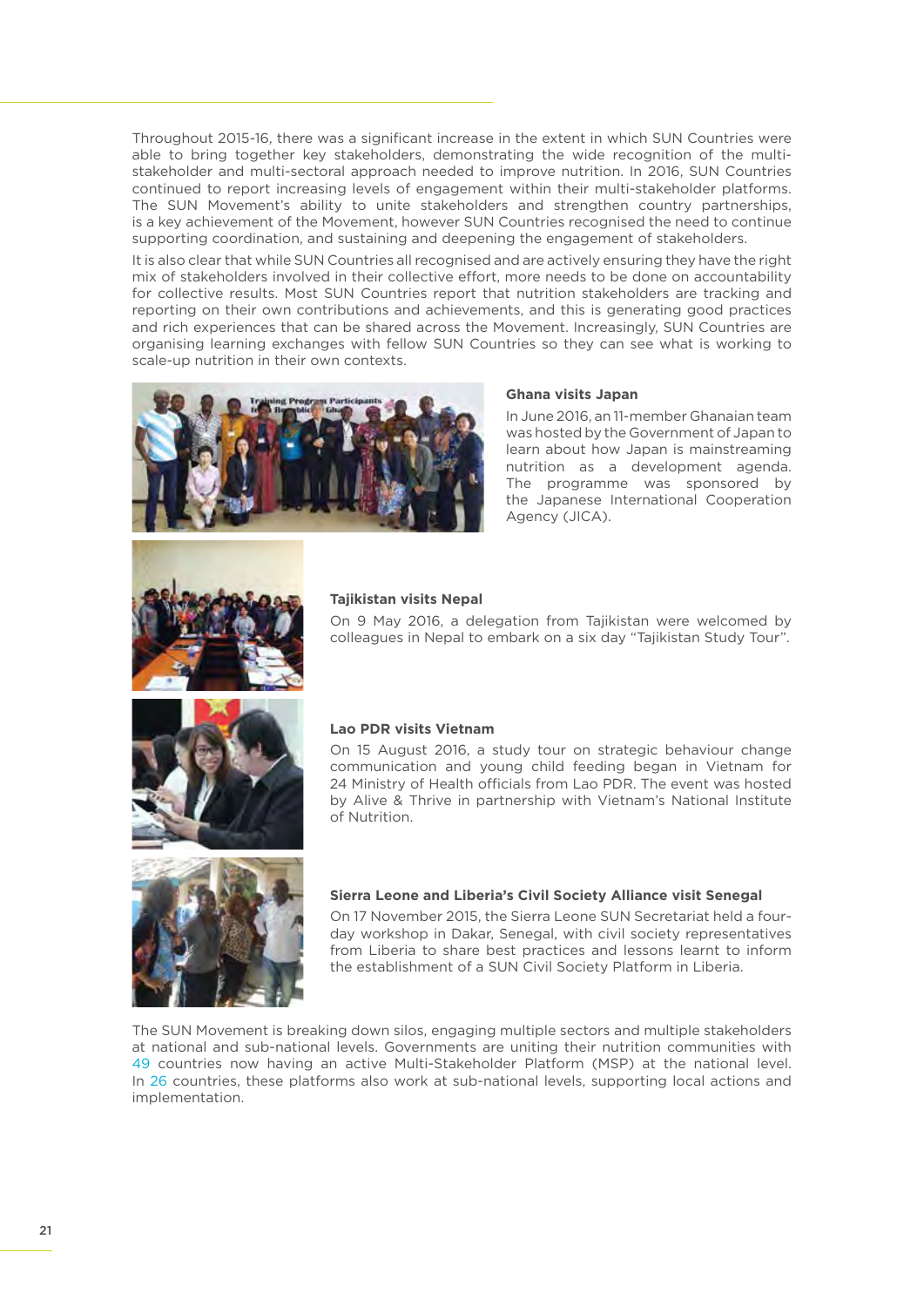39 countries now have a Civil Society Alliance, with over 2,000 international and national nongovernmental organisations advocating for improved nutrition and implementing nutrition actions across a range of sectors at national and sub-national levels. 29 MSPs now include private sector representatives, acknowledging their unique contribution to the food sector, but also increasingly with innovation in the mobile and digital communications field. 26 countries are establishing SUN Business Networks and, with their over 300 members, they plan to reach 166 million consumers by 2020. The UN Network is taking shape in 57 SUN countries, bringing together United Nations agencies with a view to strengthening national nutrition governance capacity, scale-up of nutrition actions while increasing UN Network effectiveness. As of 1 September 2016, 35 countries have appointed chairs, while all 57 SUN Countries have nominated UN Network nutrition focal points. REACH (Renewed Efforts Against Child Hunger and undernutrition) has been actively supporting 17 countries. 35 countries have an appointed donor convener who is responsible for the harmonisation and alignment of donor support behind government-led nutrition plans. 30 MSPs are now actively working with scientists and academics to better support evidence-based decision-making and improve coordination between government and research institutions. 29 MSPs are now leveraging the budgetary, legislative and political powers of parliamentarians – helping to cement nutrition as a national priority. 27 MSPs are working with the media to spearhead nutrition awareness as part of behaviour change communication campaigns, and through advocacy to increase the salience of nutrition as a political priority.

Globally, the SUN Movement is building linkages with key partnerships and alliances recognising the crucial linkages between good nutrition, sustainable food systems, women's empowerment health care, water and sanitation and education. Official partnerships have been established with Sanitation and Water for All and Women Deliver – along with collaboration with Every Woman, Every Child, the Global Partnership for Education, the Zero Hunger Challenge, the Global Panel for Agriculture and Food Systems on Nutrition, the NCD Alliance, the Early Childhood Development Action Network and the EAT Forum.

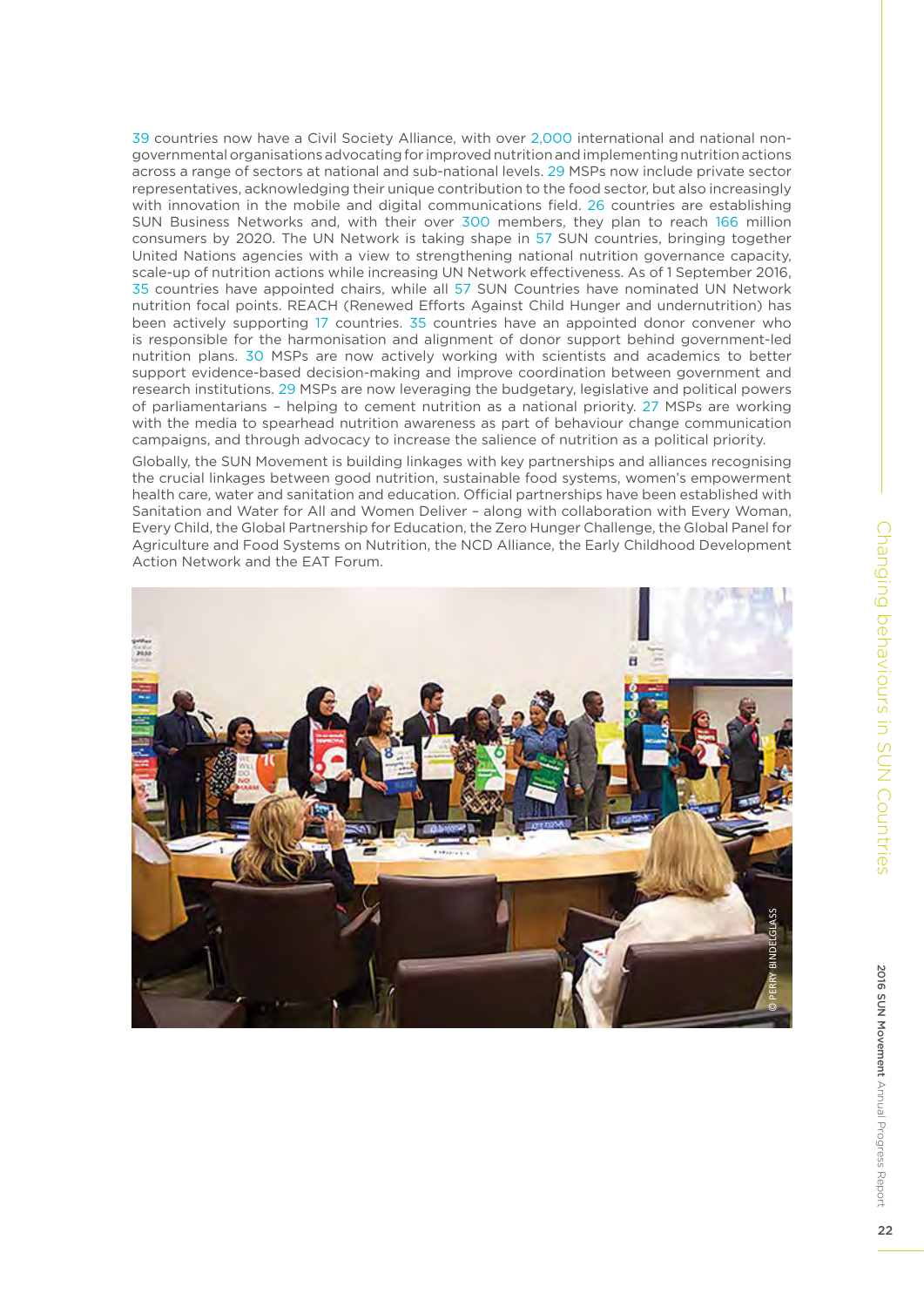# Learnings from SUN Countries

Countries across the SUN Movement are sharing effective approaches for bringing people together and the key success factors that are helping them to get the right mix of stakeholders around

the table and aligning their efforts. The following are some practical lessons of how countries and SUN Networks are making collaboration a reality.

# **SYNTHESIS 1:**  Nutrition champions at all levels – Leading from where you are

The nomination of nutrition champions at political levels has proven to be a key tactic for effective advocacy. Chad has nominated political and sectoral champions across ministries and Mozambique has elected five high-profile public figures comprised of First Ladies (current and former), famed musicians, government ministers and religious leaders, in a process facilitated by REACH. The emergence of First Ladies as ideal nutrition campions has been taken up by an increasing number of countries such as Malawi, Ethiopia, Guinea and Kenya. Following their nomination, terms of reference for nutrition champions were elaborated in Guinea and Chad with REACH support.

The nomination of regional champions for nutrition has also shown to be a strong strategy to raise high-level awareness. The former President of Cape Verde, Mr. Mascarenhas Monteiro, has been a champion for the West Africa region between 2011 and 2014 and the former First Lady of South Africa and Mozambique, Ms. Graça Machel, has been actively advocating for women's rights and nutrition over the last years. The King of Lesotho, King Letsie III, has also been nominated as the African Union's Nutrition Champion and over 21 SUN Countries have officially appointed high-level nutrition champions.

The role of nutrition champions in<br>advocating for nutrition, formulating advocating for nutrition, formulating policies, and coordinating and implementing action in nutrition have increasingly been recognised in such countries as Peru, Brazil, Thailand, and the Indian states of Tamil Nadu and Maharashtra. And initiatives such as the Scaling Up Nutrition (SUN) Movement,

the African Nutrition Leadership Programme, and the European Nutrition Leadership Platform have invested in building capacity for leadership among national governments, civil society, and the private sector. And increasingly, celebrity chefs such as Jamie Oliver are campaigning to improve the quality of the food we can afford, have access to, and are influenced to purchase.

At a working level, nutrition champions are proving that building on what is already in place and improving institutional structures, undertaking proactive and strategic advocacy and outreach and building effective nutrition leadership at all levels, is making a difference. SUN Countries stress the importance of informal contacts and networks, to reach high-level leaders. In Burkina Faso, one Member of Parliament made direct contact with the President to advocate for the creation of a specific budget line for nutrition and subsequently led to the creation of a parliamentary network for nutrition.

While such examples of charismatic leadership are something that a few may be born into, most types of leadership can be built up and supported. This has been nurtured through initiatives such as the Transform Nutrition Consortium who have nominated 10 champions that are leading from where they are. Leaders that inspire broad-based momentum have been key, but making nutrition resonate through storytelling is driving home nutrition messages. "This real-life evidence clicks into their brains faster and helps bring life to the statistics you are showing them," said Christine Muyama, Graça Machel Trust, Uganda, and Transform Nutrition Champion.

More case studies describing the impact of individual champions on nutrition success stories are needed. Going forward, the SUN Movement will support an increasingly<br>interconnected network of nutrition network of nutrition champions who will sustain their efforts to position nutrition as an issue worthy of national political prioritisation.

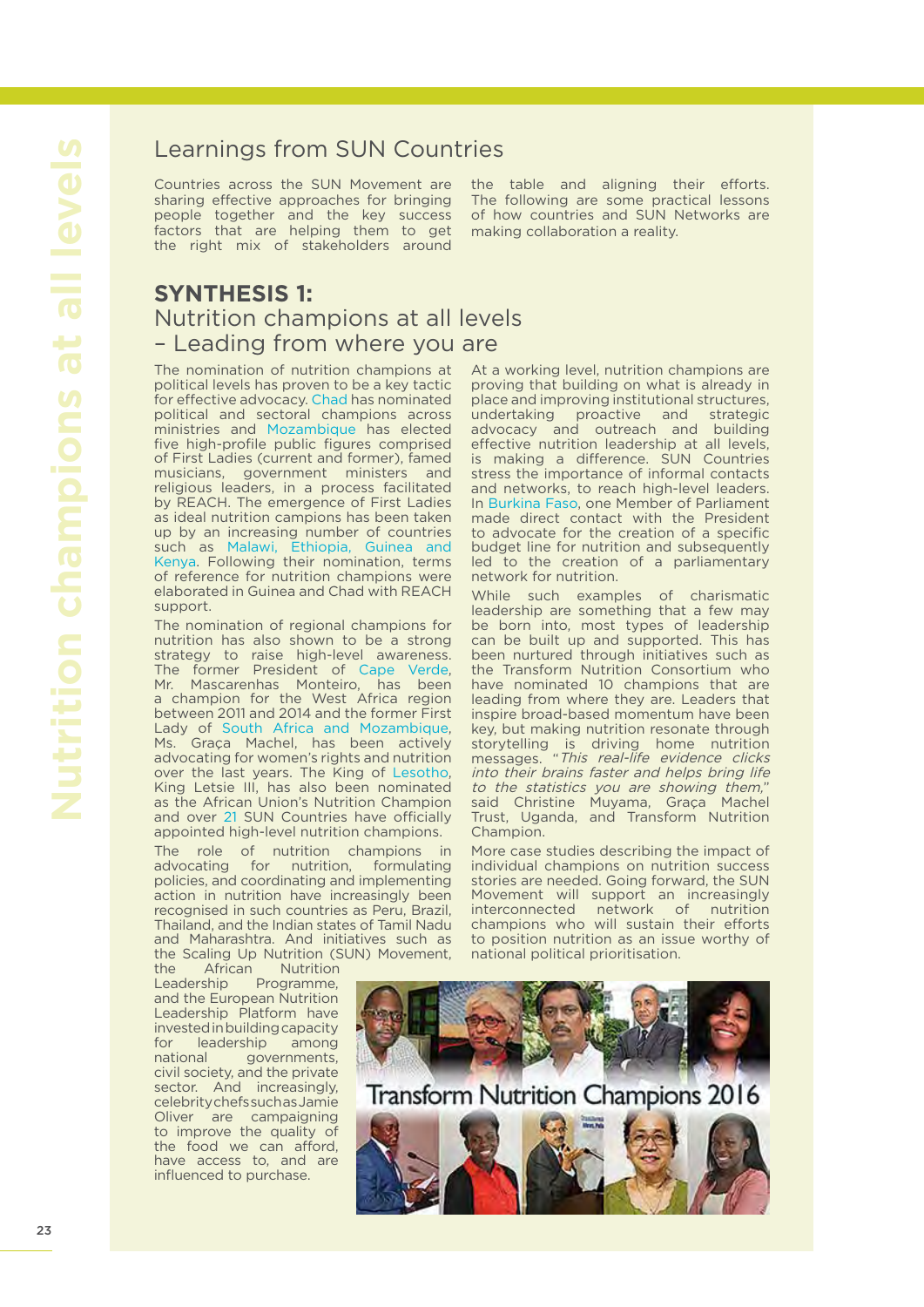### **SYNTHESIS 2:**  Bringing people together – Where and how coordination is working

Across the SUN Movement, there is a myriad of different ways of uniting nutrition communities, from national to decentralised levels. The SUN Government Focal Points across the Movement have been integral to fostering an inclusive approach to working with civil society, UN agencies, business and donor partners. In the experiences of SUN Countries, the placement of coordination mechanisms for nutrition can have a significant bearing on their ability to convene and align efforts of key sectors and stakeholders.

In the Movement's experience, SUN Government Focal Points who occupy senior positions in coordinating offices such as the President and Prime Minister's Office, or in key sectors such as planning, are well placed to convene the sectors crucial for improving nutrition. However, there is no one-size-fits all approach. Several of the MSPs from SUN countries have been announced in Presidential or Prime Ministerial Decrees: this gives them clear legal status and it enables them to take the initiative and bring stakeholders together. When MSPs are legally endorsed they are more likely to withstand political transitions.

Malawi has brought different groups together by creating a coordinating framework which links nutrition with HIV and AIDS. The Department of Nutrition, HIV and AIDS (DNHA) has been based in the Office of the President and Cabinet since 2004 and chaired by the Permanent Secretary of the DNHA. By doing this, nutrition has been given the highest level of political support and continues to receive considerable attention at national and district levels, supported by seven technical working groups.

In Uganda, the Policy Implementation and Coordination Department in the Office of Prime Minister was assigned the responsibility of oversight and national coordination of the implementation of the Uganda Nutrition Action Plan (UNAP). The ministries of education, agriculture,<br>health, trade and industry. gender. health, trade and industry, gender, community and social development, local government and finance are involved with the implementation of the UNAP. Together, these ministries have prioritised the role of District Nutrition Coordination Committees in implementing the UNAP.

Pakistan is a Federal State with autonomous provinces and territories and its scaling up nutrition efforts are coordinated at both national and provincial levels. At the national level, the Ministry of Planning, Development and Reform houses the National Nutrition Committee and SUN Secretariat due to its ability to convene effectively across sectors. At the provincial level, 10 SUN Secretariats

have been established by Planning and Development Departments under the guidance of the Ministry of Planning, Development and Reform as part of their efforts to decentralise national nutrition platforms and to reinforce national level efforts.

In Senegal, the Fight Against Malnutrition Unit (CLM) is attached to the Prime Minister's Office and coordinates the activities of the Multi-Sectoral Platform. This placement of nutrition has helped high-level ownership of nutrition as a key development issue, the integration of nutrition across sectors, the inclusion of national budget line for nutrition and enabled multi-sectoral implementation. However, the down side of this placement is instability due to changes in Government and resistance from sectors traditionally responsible for nutrition actions. CLM has conducted a comprehensive nutrition governance capacity gap assessment together with support from REACH, UNICEF and the World Bank in a bid to strengthen the coordination capacity of the country.

No matter the placement of MSPs for scaling up nutrition, the following functions have emerged from SUN Countries' experiences of high-performing MSPs:

- They can be effective forums for strategic oversight of nutrition issues. They are spaces to define a truly multi-sectoral approach aligned behind national goals.
- They support joint planning to coordinate actions. Actors can come together to strengthen multi-sectoral coordination, reinforce sectoral planning and implementation and harmonise legal frameworks.
- They help the cycle of monitoring, evaluating, accountability and learning. Jointly, stakeholders can strengthen information systems to better inform programming, hold each other accountable for results and exchange experiences and lessons which inform emerging priorities
- Advocacy and communication. Actors can raise a united voice, determine their goals and target audiences and align advocacy for resources (financial and institutional) and make nutrition a political and public priority with supporting Networks (Donor, United Nations system, Civil Society and Business).
- Budgeting and reporting. A space for tracking and following-up nutritionrelated budgets and spending.
- Preventing and managing conflict of interest. Supporting the management of effective multi-stakeholder action and seeking to prevent conflicts of interest and take prompt action to manage any conflicts of interest that might arise.

Annual Progress Report

Report

2016 SUN Movement

2016 SUN Movement Annual Progress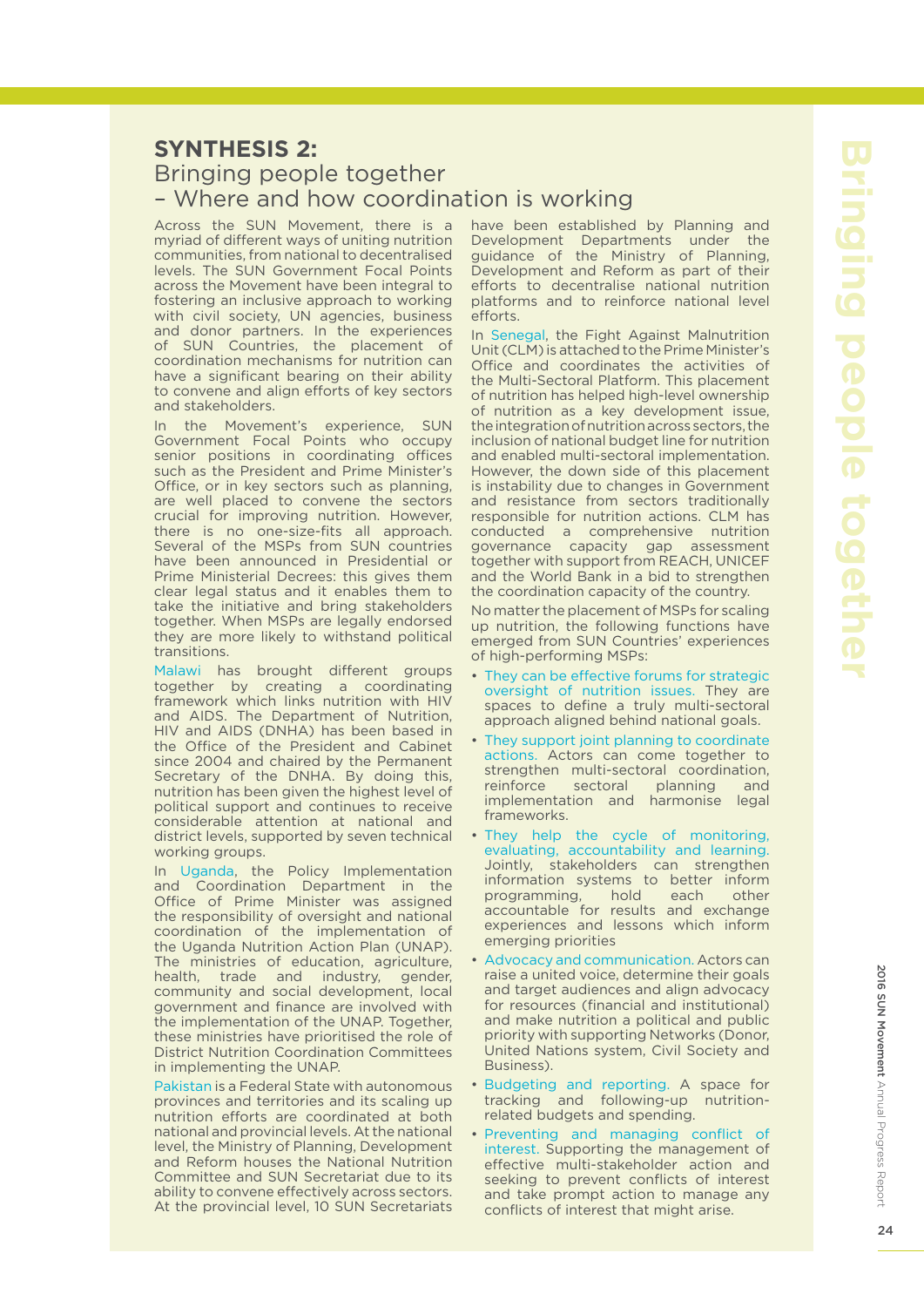# Learning from SUN supporters

### **SYNTHESIS 3:**

The SUN Business Network's pathway to engaging business in nutrition

#### **We have to work with business, they're the ones with the machines.**

Jakaya Kikwete, Former President of Tanzania and SUN Movement Lead Group Member

The SUN Business Network's rationale for, and pathway, to engaging business is captured below. National SUN Business Networks are designing strategies to engage national companies of all sizes, with the aim to increase the accessibility and affordability of nutritious food and services to low income consumers.



Across the SUN Movement, countries are learning by doing when it comes to engaging business. In Tanzania, the SUN Business Network (SBN) worked with the Government, the Tanzania Food and Nutrition Centre (TFNC) and its members, to ensure a role for business is articulated in the government's new National Multi-Stakeholder Nutrition Action Plan. Working with the SUN Government Focal Point, three working groups are helping to deliver the new National Nutrition Strategy, prioritising interventions and forming new partnerships in food fortification, agricultural value chains and further engaging business to build consumer demand for nutrition. The SUN Business Network in Pakistan has formed an Executive Committee involving the SUN Focal Point, SBN conveners and the private sector. It has created a strategy where business leads on the development of 6 thematic roadmaps to support Pakistan's national nutrition strategy, across food fortification, water, sanitation and hygiene and agriculture.

National companies which join the SBN commonly report two challenges preventing greater investment in nutrition: that the cost of nutrition is high, and that consumer demand is low. In recognition of the need to de-risk new investments for business in nutrition, the SBN in Mozambique has worked with a national donor to establish an investment fund for business. This will be a match funding vehicle that will work with a number of companies that can improve the availability of nutritious food and services at scale.

Driving consumer awareness about nutrition is a key feature of the SBN's work at the countrylevel. In Zambia, the SBN is developing the first front-of-pack logo in Africa that will help consumers identify foods that are good for them and their families within the retail setting. The logo will strengthen the portfolio of local food companies that are committed to nutrition and help them to differentiate their products. This further links to SBN Zambia Consumer Preferences research conducted in 2015 on consumer decision making around food products that claim to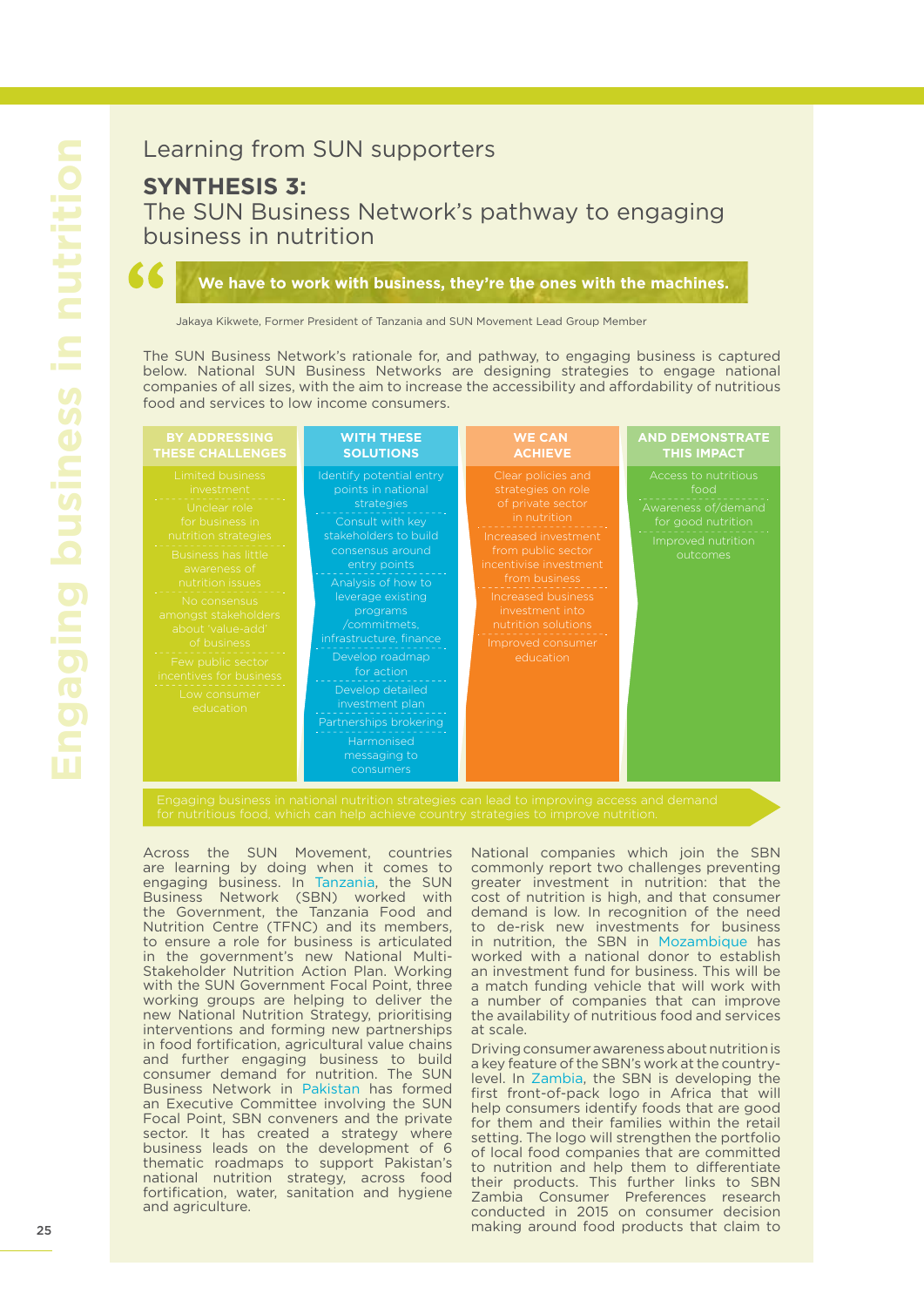have health or nutritional benefits. In 2015, SBN Zambia also worked with the Zambia Bureau of Standards to develop a guide on food compliance standards. A key take away

### Key principles for planning

#### **Recognise the mutual benefits from working with business**

A wide range of businesses can play a direct role in supporting the goals of national nutrition strategies, from food companies through to the non-food sector, such as technology and communications sectors. SUN Countries are developing business engagement strategies with all stakeholders through a transparent and inclusive dialogue.

In the SUN Movement's experience, all stakeholders should be involved in developing an engagement strategy with business. Developing an approach that involves civil society, donors, government and academia, with business, will allow all partners in SUN Countries to play a role in developing a strategy to scale-up their engagement with business.

#### **Identify how business can contribute to country nutrition priorities**

Effectively engaging businesses will require identifying the sectors and industries most relevant to the national nutrition strategy. By starting with government priorities, the business engagement strategy can develop in a way that will seek to align business activfrom all these SUN Country experiences, is to build consensus on how business can support national nutrition strategies.

ities in the areas where government requires most support for its national nutrition goals.

In the SUN Movement's experience, a highlevel meeting, convened by government to begin a business engagement process will attract many, and a variety, of businesses.

#### **Identify business leaders to be champions of SUN**

Securing senior leadership engagement is key to highlighting successful partnerships and good practices, and demonstrating the role of business in supporting national nutrition strategies. Business leaders will react to a call to action from the highest level of government.

#### **Guidance for developing national business engagement strategies**

The box below provides a framework for establishing a national SUN Business Networks. Each SUN Country develops a strategy and structure in its country context. Tools for each of these steps in designing a national network are available for all SUN Countries. National networks share their experience and best practice through regular country calls, an annual retreat, and in-country study visits.

### Guidance for a SUN Business Network (SBN) national strategy

| <b>PURPOSE &amp; VISION</b>                                              | Establish a business community that champions and aligns behind<br>the National Nutrition Strategy through mobilising commitments<br>scale-up nutrition. SBN becomes the leading platform and a centre<br>of excellence for promoting nutrition in private sector.                                                                                                                            |  |  |
|--------------------------------------------------------------------------|-----------------------------------------------------------------------------------------------------------------------------------------------------------------------------------------------------------------------------------------------------------------------------------------------------------------------------------------------------------------------------------------------|--|--|
| <b>STRATEGY</b>                                                          | Create the enabling environment for businesses to commit<br>and align behind national nutrition strategies                                                                                                                                                                                                                                                                                    |  |  |
| STEP <sub>1:</sub><br><b>IDENTIFY PRIORITIES</b>                         | Review national nutrition priorities and assess the private sector<br>investment landscape to identify opportunities to engage<br>with business.<br><b>Priority X</b><br><b>Priority X</b><br>Priority X                                                                                                                                                                                      |  |  |
| STEP 2:<br><b>MOBILISE</b><br><b>COMMITMENTS</b><br><b>FROM BUSINESS</b> | <b>CREATE MEMBERSHIP &amp; COMMITMENT PLATFORM</b><br><b>Priority initiatives:</b> Recruit & retain high-profile & committed<br>members; develop business commitments for nutrition aligned<br>with priority areas; provide networking opportunities and maintain<br>an active communications agenda.<br><b>Indicators:</b> 30+ business members and commitments to nutrition:<br>activities. |  |  |
|                                                                          |                                                                                                                                                                                                                                                                                                                                                                                               |  |  |
| <b>STEP 3:</b><br><b>ROADMAPS</b><br><b>&amp; WORKSTREAMS</b>            | <b>IDENTIFY WHAT BUSINESS CAN DO IN PRIORITY AREAS</b><br>Identifies interventions business can take in priority areas and<br>the enabling conditions (public policy/partnerships) required<br>to deliver new commitments.<br>Indicators: roadmaps or workstreams in specific priority areas.                                                                                                 |  |  |
|                                                                          |                                                                                                                                                                                                                                                                                                                                                                                               |  |  |
| <b>STEP 4:</b><br><b>DELIVER IMPACT</b>                                  | <b>PARTNERSHIP BROKERING AND TECHNICAL ASSISTANCE</b><br><b>Indicators:</b> supporting, and partnering with, businesses to<br>deliver impact.                                                                                                                                                                                                                                                 |  |  |
| <b>PRINCIPLES</b>                                                        | Advocacy, Accountability, Multi-Stakeholder approach,<br>identifying and preventing conflicts of interest.<br>Monitoring & Evaluation                                                                                                                                                                                                                                                         |  |  |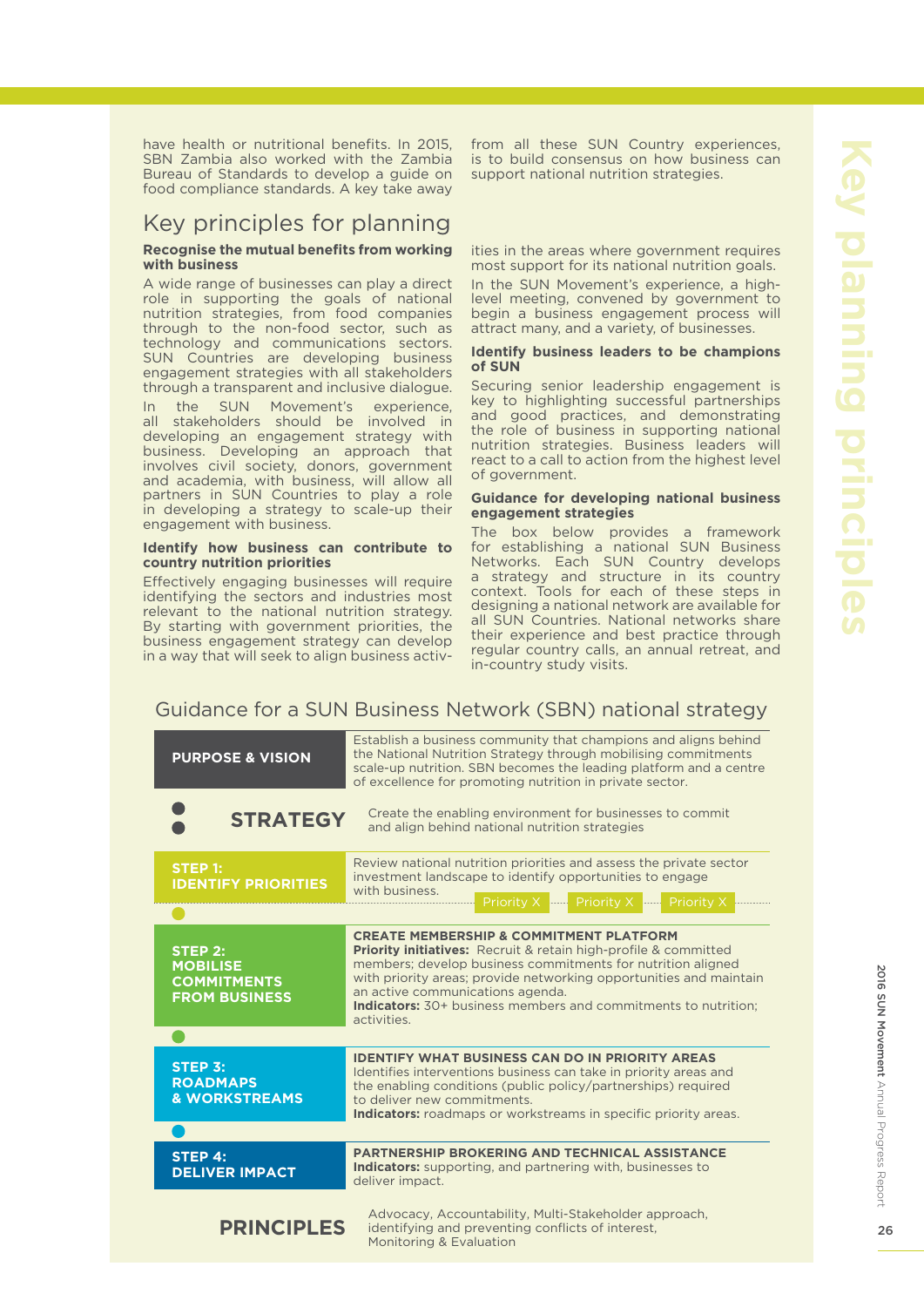# **SYNTHESIS 4:**

# Putting partnership into practice – Connecting nutrition with water, sanitation and hygiene (WASH)

Strong scientific evidence on the relationship between poor WASH conditions and nutritional implications have emerged over the past years. Numerous countries already acknowledge the importance of adequate WASH in their nutrition strategies and call for WASH interventions to be scaled up along with nutrition actions.<sup>11</sup> And there is growing collaboration in many countries between the government departments implementing WASH and those implementing nutrition programmes, and among the partner organisations supporting them.

According to the WHO, up to 45 per cent of all under-5 child deaths globally are related to malnutrition. Out of these cases, it is estimated that approximately 50% are WASH-related and associated with fecally transmitted infections (FTIs) like diarrhoea or intestinal worm infections caused by unsafe drinking water and/or poor sanitation and hygiene.

A recent report "The missing ingredients: are policy-makers doing enough on water, sanitation and hygiene to end malnutrition?", compiled by WaterAid, SHARE and Healthy Start highlights why water, sanitation and hygiene (WASH) are essential for nutrition. Through an analysis of nutrition and WASH plans and policies in 13 countries, gaps and ways of working have been identified. Rather than just making demands for more integration, the research highlights where this is already being done well at policy level and where and how improvements must be made. A holistic approach is needed that addresses both the basic and underlying causes of undernutrition, which include the education, health, agriculture, and WASH sectors. The development of nutrition-sensitive approaches within these sectors is vital to end malnutrition. At the same time, this offers unique opportunities to achieve each sector's goals.



<sup>&</sup>lt;sup>11</sup> German WASH Network: WASH ePaper, issue no. 05, 2016.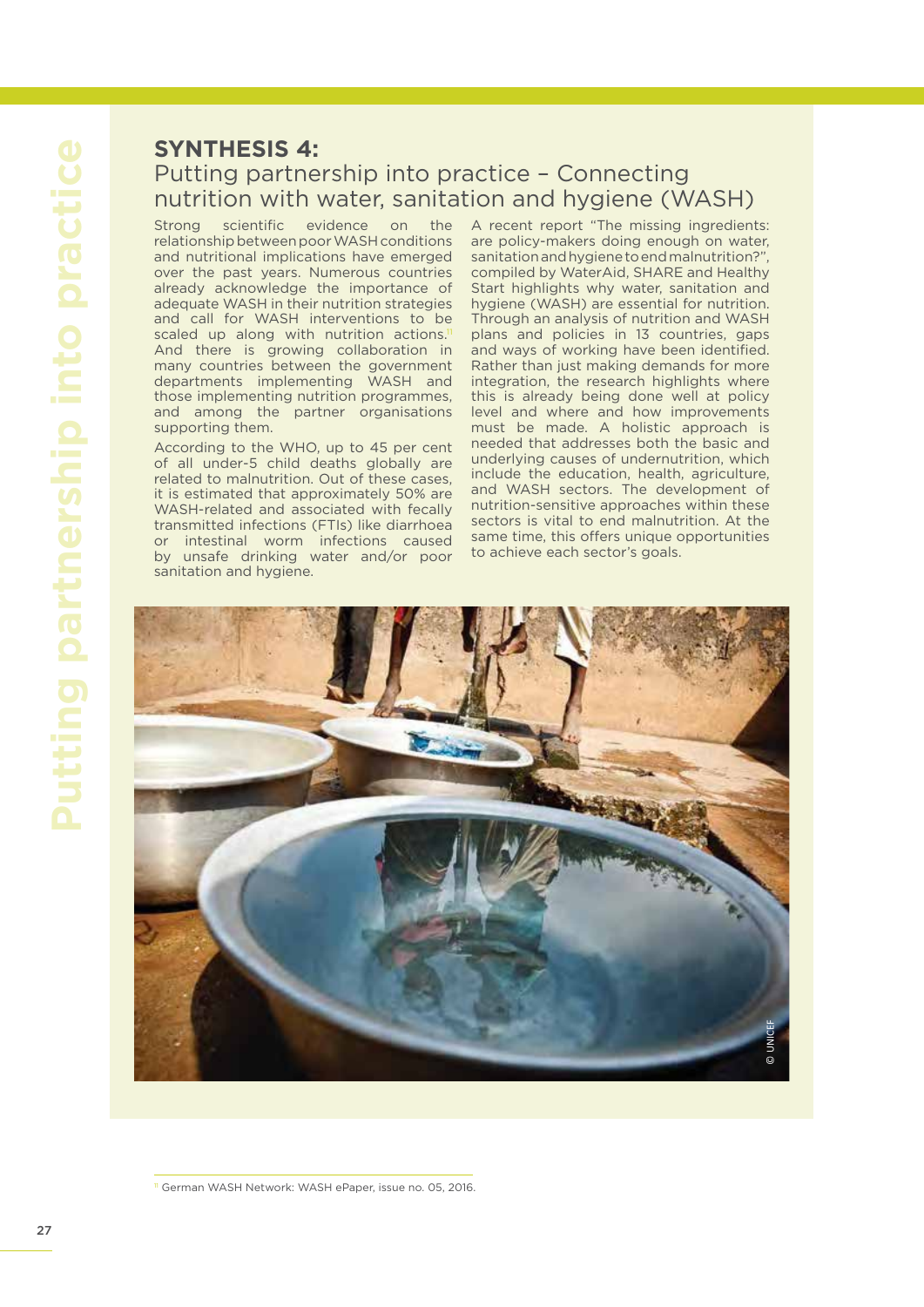# Principles and approaches for nutrition and WASH collaboration

| WASH-sensitive nutrition                                                                                                                                                                                                                                                                                                                                                                                                                                                                                                                                                                                                                                                                                                                                                                                                                                                                                                                                                                                                                    | Nutrition-sensitive WASH                                                                                                                                                                                                                                                                                                                                                                                                                                                                                                                                                                                                                                                                                                                                                                                                                                                                                                                                                                                                                    |
|---------------------------------------------------------------------------------------------------------------------------------------------------------------------------------------------------------------------------------------------------------------------------------------------------------------------------------------------------------------------------------------------------------------------------------------------------------------------------------------------------------------------------------------------------------------------------------------------------------------------------------------------------------------------------------------------------------------------------------------------------------------------------------------------------------------------------------------------------------------------------------------------------------------------------------------------------------------------------------------------------------------------------------------------|---------------------------------------------------------------------------------------------------------------------------------------------------------------------------------------------------------------------------------------------------------------------------------------------------------------------------------------------------------------------------------------------------------------------------------------------------------------------------------------------------------------------------------------------------------------------------------------------------------------------------------------------------------------------------------------------------------------------------------------------------------------------------------------------------------------------------------------------------------------------------------------------------------------------------------------------------------------------------------------------------------------------------------------------|
| Multi-sectoral<br>nutrition<br>action<br>plans,<br>by their very nature, require coordination<br>sectors.<br>with<br>multiple<br>Enhancing<br>the WASH-sensitivity of plans includes<br>a variety of approaches:<br>• Including specific WASH-related<br>objectives, activities, targets and<br>indicators.<br>• Prioritising multiple components of<br>WASH, including quality infrastructure<br>and uptake of services through demand<br>creation and behaviour change.<br>• Integrating hygiene behaviour change<br>into nutrition-specific interventions.<br>• Combining behaviour change<br>interventions to enhance coverage and<br>effectiveness through using multiple<br>delivery channels, while pooling<br>expertise and resources.<br>• Innovative methods for behaviour<br>change, such as the 'Evo-Eco' approach,<br>which incorporates insights from human<br>motivation, habit and disgust, could be<br>explored to gain a better understanding<br>of whether nutrition and hygiene<br>behaviours have similar motivations. | Designing WASH interventions through<br>the lens of nutrition may encourage more<br>innovation, reach and breadth through:<br>• Including specific nutrition objectives<br>and focusing on nutrition outcomes in<br>plans, so WASH programmes can be<br>designed to maximise their impact on<br>nutrition.<br>• Targeting interventions at nutrition<br>vulnerable populations, age groups or<br>geographical areas, offering unique<br>opportunities to drive progress on<br>WASH goals, not only in terms of<br>delivering on equity and the fulfilment of<br>universal human rights but also through<br>the potential to deliver better quality<br>and more comprehensive programmes.<br>• Using WASH programmes as a<br>delivery platform for nutrition-specific<br>interventions (such as promoting<br>exclusive breastfeeding in hygiene<br>programmes).<br>• Increasing the focus on children by<br>targeting child-related behaviours<br>and risk factors, such as safe disposal<br>of child faeces, complementary food<br>hygiene. |
| To accelerate this partnership approach,<br>the Scaling Up Nutrition (SUN) Movement<br>and Sanitation and Water for All (SWA)<br>have begun to shape their work together<br>help ensure SUN Countries<br>to<br>are<br>equipped with evidence and the know-how<br>to leverage WASH's crucial contribution to<br>improving nutrition.                                                                                                                                                                                                                                                                                                                                                                                                                                                                                                                                                                                                                                                                                                         | To find out more and access the report<br>developed in collaboration with WaterAid,<br>SHARE and Healthy Start, please go to:<br>http://scalingupnutrition.org/nutrition-<br>wash2016                                                                                                                                                                                                                                                                                                                                                                                                                                                                                                                                                                                                                                                                                                                                                                                                                                                       |
| 1. Create further Evidence on the Impact<br>of WASH Interventions on Nutrition                                                                                                                                                                                                                                                                                                                                                                                                                                                                                                                                                                                                                                                                                                                                                                                                                                                                                                                                                              |                                                                                                                                                                                                                                                                                                                                                                                                                                                                                                                                                                                                                                                                                                                                                                                                                                                                                                                                                                                                                                             |
| 2. Address synergies between WASH and<br>nutrition                                                                                                                                                                                                                                                                                                                                                                                                                                                                                                                                                                                                                                                                                                                                                                                                                                                                                                                                                                                          |                                                                                                                                                                                                                                                                                                                                                                                                                                                                                                                                                                                                                                                                                                                                                                                                                                                                                                                                                                                                                                             |
| 3. Use the SDGs to create an umbrella for                                                                                                                                                                                                                                                                                                                                                                                                                                                                                                                                                                                                                                                                                                                                                                                                                                                                                                                                                                                                   |                                                                                                                                                                                                                                                                                                                                                                                                                                                                                                                                                                                                                                                                                                                                                                                                                                                                                                                                                                                                                                             |

- sector integration 4. Use the global WASH and Nutrition platforms for scaling-up
- 5. Identify quick wins and synergies between WASH and nutrition
- 6. Collaborate on effective behaviour change.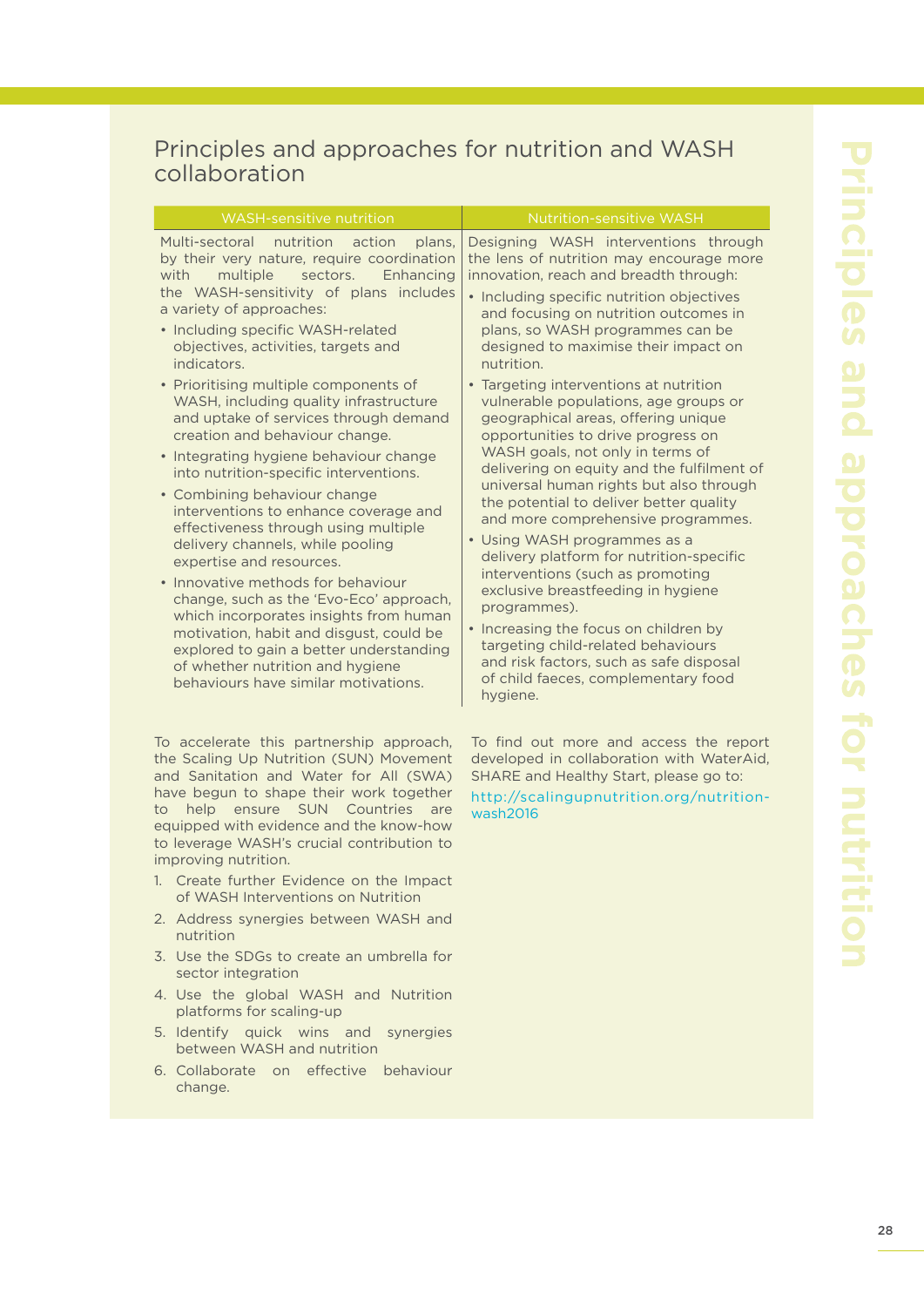# 3.2 Prioritise and institutionalise effective actions that contribute to good nutrition

#### In the SUN Movement, this means:

- Proven high impact nutrition interventions to reduce stunting, increase breastfeeding, reduce anaemia, and reduce wasting are scaled up
- Sectors such as agriculture and food systems, education, social protection, health and women's empowerment incorporate a focus on nutrition and contribute more to nourishing people's lives and futures
- Policies and laws which help make good nutrition a reality are put in place, •which put women and girls at the centre and strengthen community action and inclusive participation.

### Overview

Throughout 2015-16, SUN Countries continued to build strong policy, legal and regulatory environments for nutrition.

SUN Countries continued to establish national nutrition policies that incorporate best practices for both the delivery of nutrition-specific interventions and the adoption of sectoral approaches that are nutrition-sensitive. Multiple stakeholders, including civil society, encouraged the adoption of these policies by national legislatures and the establishment of legal frameworks that support their implementation at the national and local levels.

The SUN Movement Strategy and Roadmap 2016-2020 advocates for national nutrition policies that are underpinned by the right to adequate food and nutrition, the implementation of the International Code of Marketing of Breast-milk Substitutes, legal frameworks for maternity protection and leave, standards for food fortification and salt iodisation and the Codex Alimentarius. The Movement continues to advocate for implementation of all provisions outlined in the International Code of Marketing of Breast-milk Substitutes and the ratification of the International Labour Organization's Maternity Protection Convention, 2000 (No. 183) on maternity leave protection and other workplace support, and monitor and report on workplace policies for continued breastfeeding and child care.

**We all need to change the way we work, at all levels. Let us stop working in silos. We must all champion a collaborative approach. If we continue to work alone, we will not have impact.**

Joy Phumaphi, Executive Secretary, African Leaders Malaria Alliance and SUN Movement Lead Group Member

# Key trends

The results of the 2016 Joint-Assessment demonstrate that the longer countries are within the SUN Movement, the more likely they are to establish evidence-based nutrition policies and legislation that supports effective implementation. As relevant policies and legislation are implemented, governments and other nutrition actors move quickly to ensure the widespread dissemination of policies to those who are required to implement them. 20 SUN Countries have facilitated this through the development of advocacy and communication strategies, with a further three countries developing theirs.

Countries also tend to follow up with a focus on policy aspects that need further attention and laws that need to be updated. This pattern is particularly evident in countries that have been in the Movement for more than two years.

SUN Countries are learning by doing and are taking the legal steps needed to ensure good nutrition for all. 44 SUN Countries have in place some form of legal measure related to the International Code of Marketing of Breast-milk Substitutes. Out of which, 20 SUN Countries have comprehensive legislation or regulations reflecting all or most provisions of the Code. 42 countries have legislation on universal salt iodisation, 46 countries have legislation on mandatory flour fortification, 18 countries have a high level of constitutional protection of the right to food and 22 countries have a minimum of 14 weeks' full paid maternity leave.

To be effective, commitments leading to action needs to be implemented and enforced. The implementation of policies, laws and regulation depends on converting political commitment to practical action. The section below demonstrates how SUN Countries are putting in place pro-nutrition policies and working with parliaments to create a strong legal and regulatory environment for improving nutrition. It also looks at efforts of SUN Networks to support effective advocacy and accountability across the SUN Movement.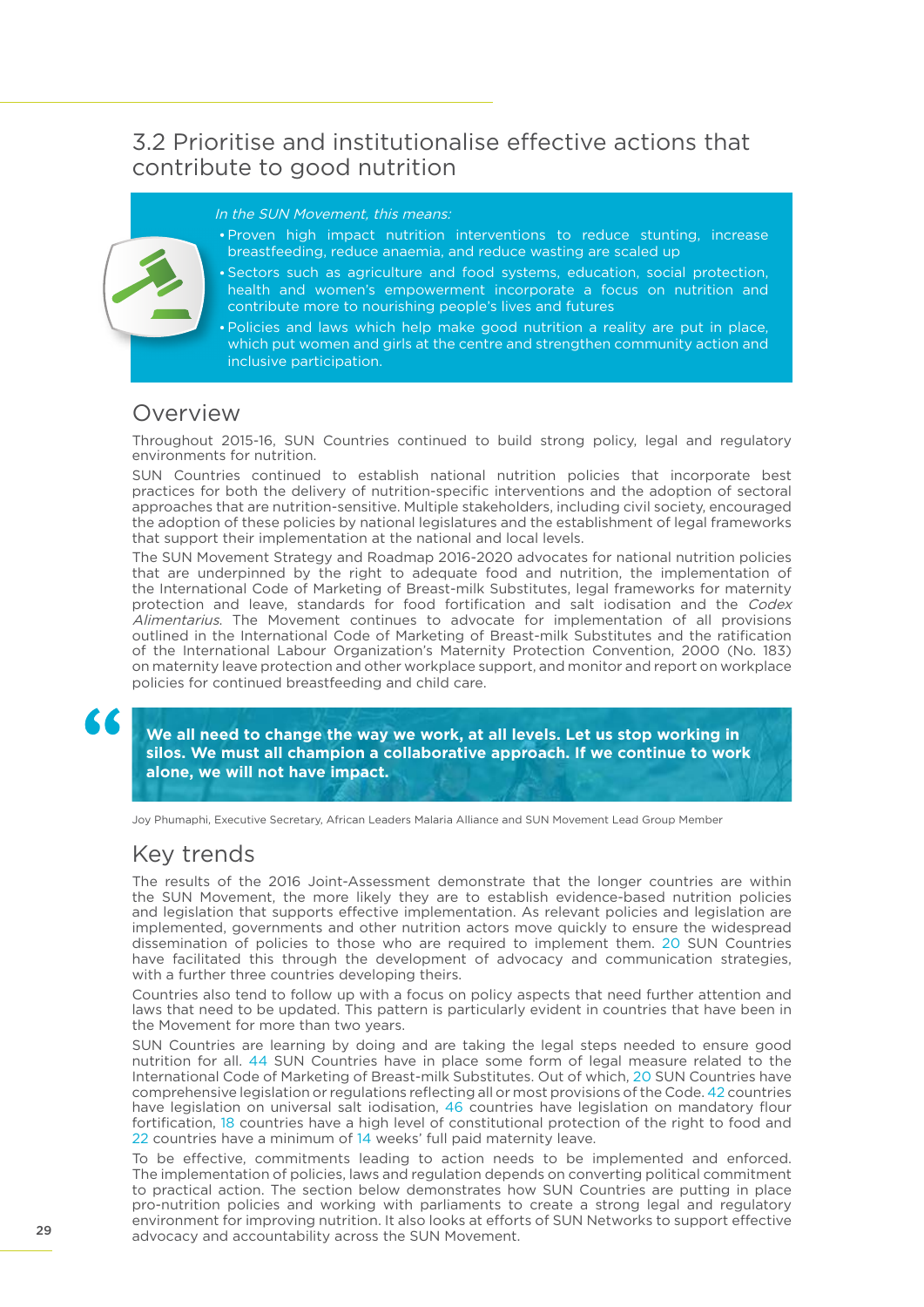# Learning from SUN Countries

# **SYNTHESIS 5:**

"

Harnessing the power of parliamentarians

**We need to make a lot more noise about nutrition. Everybody needs good food and nutrition– but our noise is still too low. And other people overpower us. We need to make more noise.**

Juliana Lunguzi, Member of Parliament, Malawi

Increasingly, SUN Countries are tapping into the potential of working with Parliamentarians to advance their national nutrition agendas. This involves a strong policy and legislative environment which can support everyone's right to good nutrition.

Parliaments possess the power to make laws and regulations, to influence the shape of national development plans, to determine the design and allocations of national budgets, to monitor and oversee governments' implementation of commitments to nutrition and hold them to account, and to use their platform as opinion leaders to draw attention to key development challenges such as nutrition and educate constituents on healthy practices.

Parliamentarians have a vital role to play in improving nutrition outcomes. They are representing the interests of mothers and their babies and by acting as opinion leaders and champions of breastfeeding and optimal nutrition. They are also instrumental in securing the adoption of effective laws to implement the International Code for Marketing of Breast-milk Substitutes, the ILO Maternity Protection Convention, 2000 (C.183) and the recommendations on marketing of foods and non-alcoholic beverages to children. Indeed, Parliamentarians are already engaging in the battle to end malnutrition in 29 SUN Countries, including through collaborative efforts with government and civil society. They are:

• Probing national budgets from a nutrition perspective and identifying sectors which can ramp up their allocations to nutrition

Nutrition aspects that require legislative action and policy

- Food safety and food quality
- Food labelling and food marketing
- Consumer protection
- Nutrition of school age children
- Household Food security
- Micronutrients (food fortification) Breastfeeding (including social policies to enable women to breastfeed, also at work)
- Water and sanitation.
- Directing questions to government during budget debates and injecting an emphasis on nutrition as a cross-cutting budgetary priority
- Monitoring the implementation of the budget
- Leveraging data and analysis
- And taking leadership, raising public awareness and drawing attention to this issue – which is so fundamental to the life of every child.

However, SUN Countries are proving that meaningful engagement is essential for success. Their experiences reveal that more analyses should be made available to Members of Parliament to give them the relevant elements needed to lead budget debates. For example, significant work has been undertaken across the SUN Movement to estimate budget allocations for nutrition and ensuring this information is succinctly packaged to support Parliamentarians.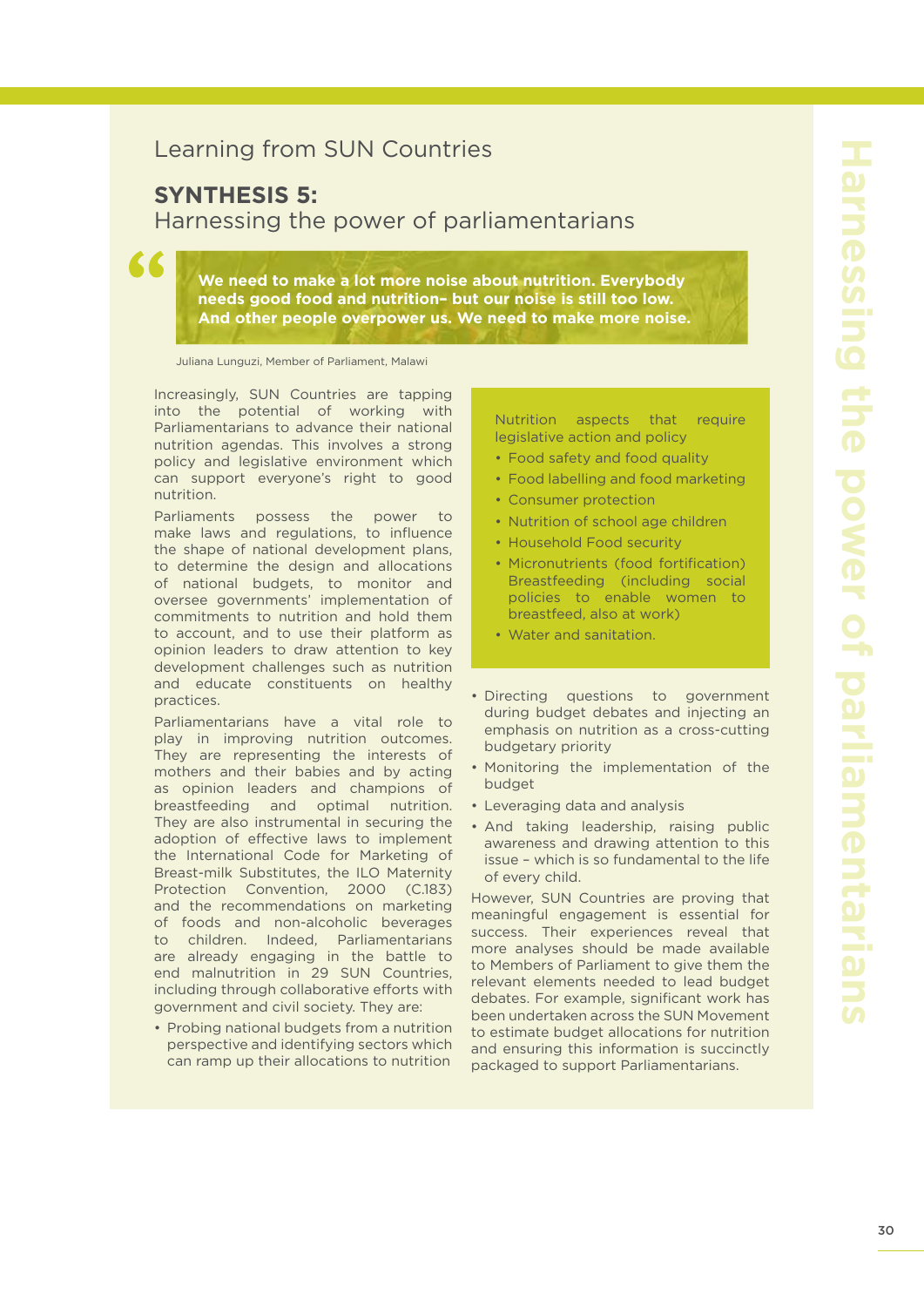66

Once the budget is adopted, parliaments should go a step further to monitor their impact on children by setting up the appropriate institutional mechanism. Various best practices have already proven their effectiveness in this regard. They include:

- The establishment of a parliamentary committee that would follow and monitor the implementation of the budget and how it is contributing to improved nutrition
- Working through an institution of an ombudsman for children who would be appointed by Parliament and accountable to it, and who would follow the budget's impact on children
- Holding of an annual debate in Parliament on progress made and constraints.

Individual members of parliament should be encouraged to publicly discuss with their constituencies the role of good nutrition in achieving social and economic change.

**PANITA (Partnership for Nutrition in Tanzania) has a longterm engagement with members of Parliament. We undertake education around nutrition, awareness on the state of nutrition in Tanzania and strategic planning to guide our relationship.**

Tumaini Mikindo, Executive Director of PANITA and SUN Movement Executive Committee Member during the 23rd SUN Movement Country Network teleconference meeting in May 2016.



Juliana Lunguzi, Member of Parliament, Malawi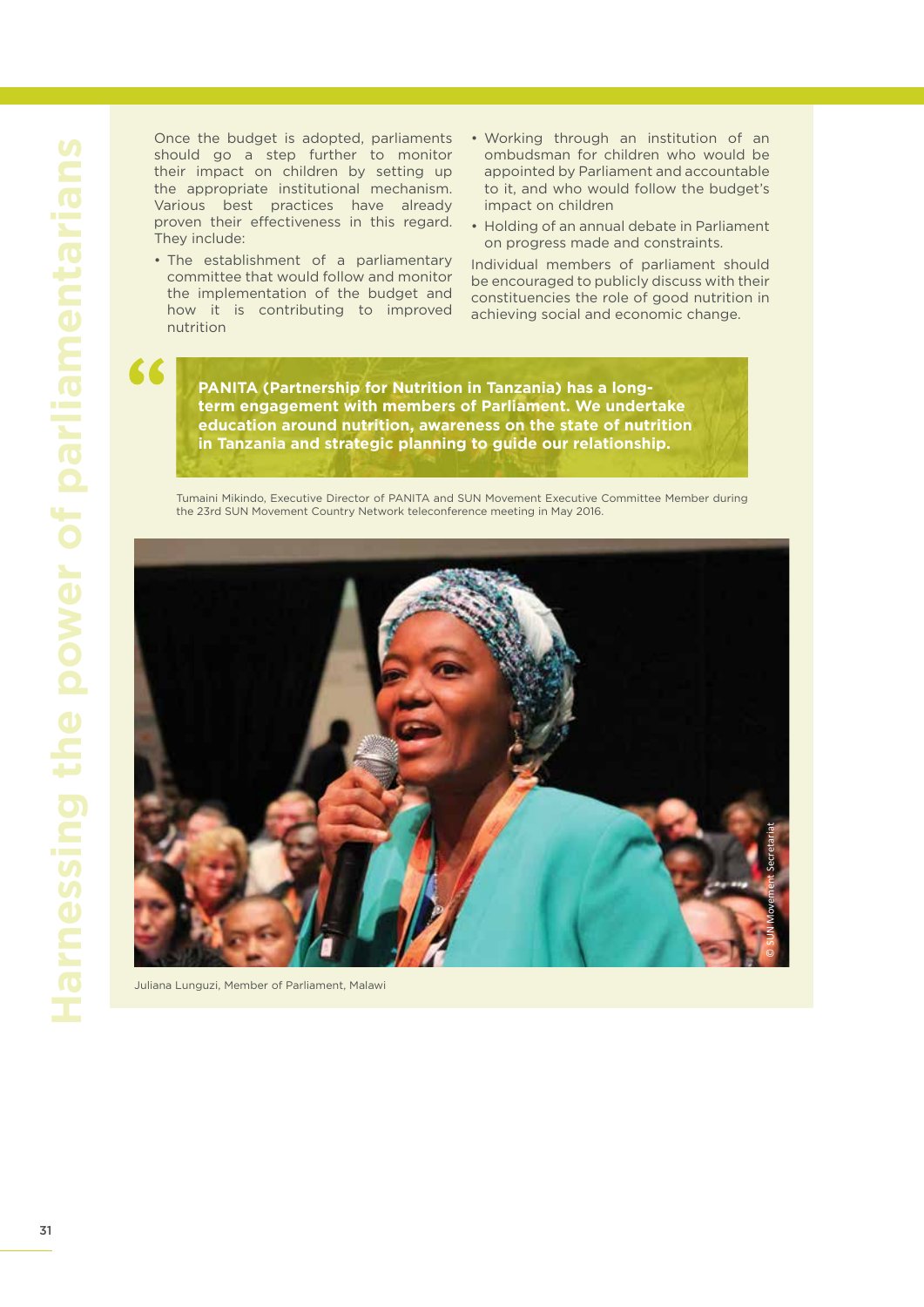SUN Civil Society Alliances in Tanzania and Zambia have made significant steps towards supporting political parties to include nutrition in their manifestos in the run up to general elections. Party manifestos act as accountability documents in nutrition advocacy undertaken by civil society organisations. In Zambia, nutrition advocacy is done through a parliamentary caucus, inter-party dialogue and party manifestos. In Tanzania, to sustain engagement with parliamentarians, PANITA, along with partners such as REACH, have worked with Members of Parliament to develop strategic plans every three years, to ensure that nutrition remains an agenda in Parliament even when new legislators join the assembly.

"

While the relationship between SUN actors and Parliamentarians is on an ad-hoc basis in most countries, there are good examples of formal structures of engagement such as Tanzania's Parliamentary Food, Nutrition Security and Children Rights Committee, Zambia's Parliamentary Caucus on Nutrition, Ghana's Parliamentarians United Against Hunger and Burkina Faso's Parliamentarian Network for Nutrition. The SUN Civil Society Alliance in Nepal works closely with two parliamentary groups to promote nutrition issues.

To bolster the role of Members of Parliament in nutrition, some countries are developing strategies and advocacy tools, among them Namibia's booklet on roles and responsibilities of Members of Parliament in supporting nutrition and Kenya's guidelines on working with Parliamentarians.

**We are refining our parliamentary engagement strategy**  and building capacity of different parliamentary committees **and nutrition advocates.**

Mariorie Volege, UNICEF Kenya Officer supporting the SUN Movement

Various events were organised to sensitise Parliamentarians on nutrition with a view to accelerating scale-up. In Chad, for example, REACH supported the organisation of a Parliamentarian Information Day in October 2015, which highlighted the consequences of malnutrition on national development, motivating more than ten Parliamentarians to join the SUN Network for Parliamentarians in Chad. The event attracted over 100 people, including Parliamentarians, key Ministers (Health, Education, Agriculture, etc.), UN staff and development partners. Similarly, in Mali, the SUN Civil Society Network, REACH and the Ministry of Health jointly held an advocacy day on nutrition with Parliamentarians at the National Assembly in May 2016.

The role of Parliamentarians and how they can help improve nutrition is becoming clearer through the efforts of SUN Countries. SUN Countries are crediting their role in creating nutrition budgets, enacting policies and increasing resources for nutrition programmes to support from Members of Parliament. For example, in Burkina Faso a Parliamentarian, Gnoumou Dissan, who is specialised in nutrition contacted the President to advocate for the creation of a specific budget line for nutrition in the Government's budgets. In Guinea Parliamentarians are working on a Breast-milk Substitute Law, while in Nepal Parliamentarians are among stakeholders spearheading the achievement of a common goal of eliminating malnutrition through nutrition-sensitive and specific interventions.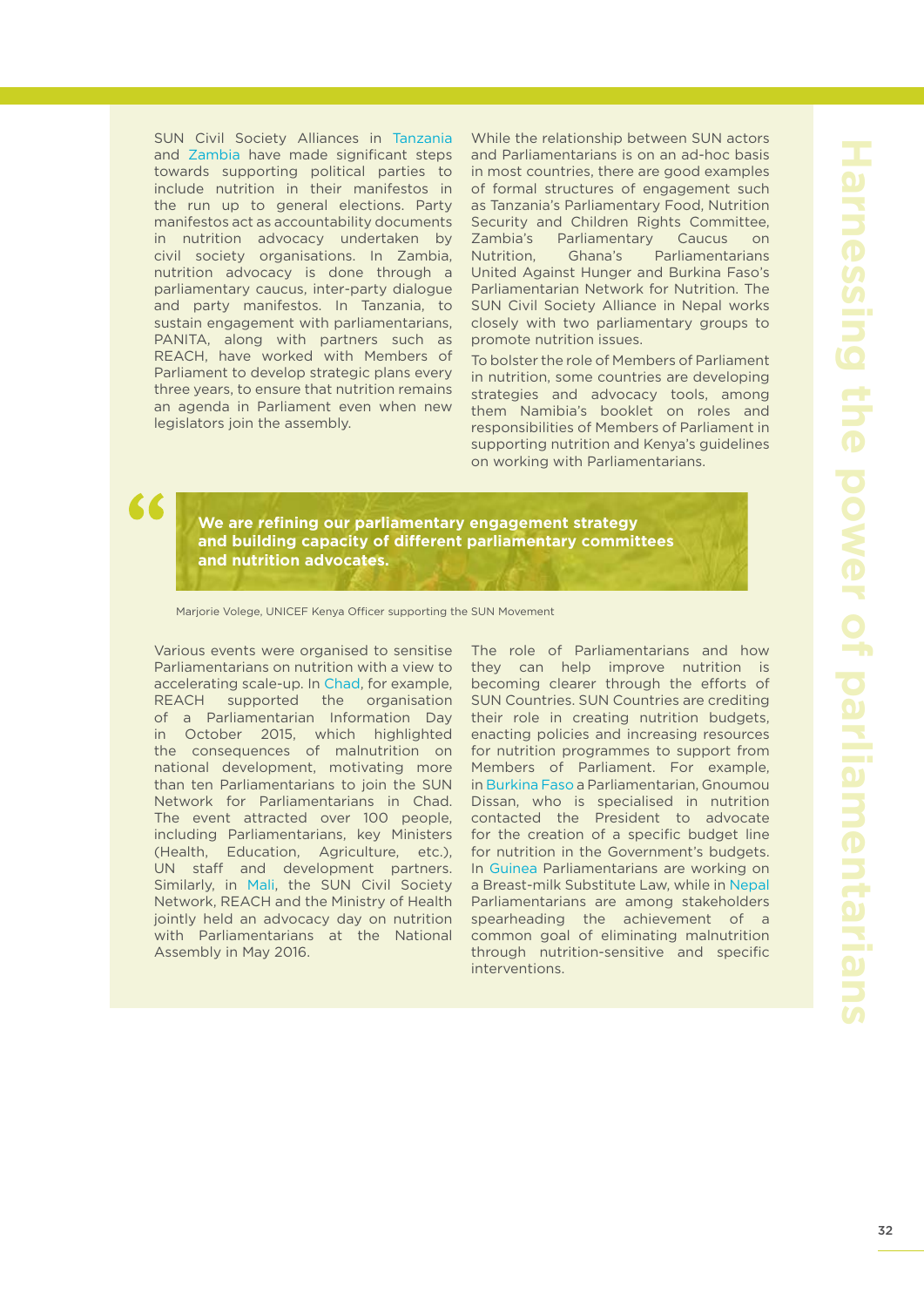# **SYNTHESIS 6:** Making laws and legislation pro-nutrition

SUN Countries are proving that pro-nutrition laws and legislations, are fundamental to create an enabling environment for nutrition impact at scale. Supportive state laws correlate with higher rates of exclusive breastfeeding. The protection of breastfeeding requires strong legislation with robust monitoring mechanisms that enforce and implement the same. Legal measures need to be periodically revised to adapt to the challenges of the national context.

SUN Countries are learning by doing and are taking legal steps to ensure good nutrition for all. 44 SUN Countries have in place some form of legal measure related to the International Code of Marketing of Breast-milk Substitutes and subsequent, relevant resolutions adopted by the World Health Assembly. Out of which, 20 SUN Countries<sup>12</sup> have comprehensive legislation or regulations reflecting all or most provisions of the Code.

As a landmark move, Botswana has adopted a new law that goes beyond the minimum standard set by the Code by introducing many innovative provisions, with robust monitoring procedures. The scope of the law covers all food for infants and young children up to three years of age and prohibits a wide range of marketing practices.

Vietnam recently reviewed its implementation of the Code and built a coalition of Government and multilateral and NGO partners to address the weakness in existing regulations and to advocate for expanding paid maternity leave from four to six months and for implementing a total ban on the promotion of breast-milk substitutes for children up to two years old. Following the recommendations of the coalition, the Government approved a new Decree 100/2014/NDCP on the Marketing and Use of Nutrition Products for Young Children with provisions for trading in and use of nutritious products and feeding materials for infants so as to reduce the malnutrition rate based on the promotion and protection of breastfeeding. The extension of maternity leave to six months was also implemented with the promulgation of the Labour Code amendment.

Breastfeeding mothers need to be supported with an enabling environment created by all actors including their employers. Policies, plans and legislative protection can provide guidance in both formal and informal sectors can enable the effective protection, promotion and support of breastfeeding. Building on this are public policies to promote healthy diets, such as mandatory flour fortification; legislation on universal salt iodisation; policies to replace saturated fats and trans fats with unsaturated fats; restrictions on marketing of foods high in fats, sugars, and salt to children; and taxes on sugarsweetened beverages.

Kenyan Members of Parliament have approved a Bill that will make it mandatory for employers to provide breastfeeding facilities for nursing mothers in the workplace. The provision is part of a health bill that was proposed in 2015. Under the provisions, employers will be required to establish feeding stations with all necessary facilities to ensure that breastfeeding experiences for lactating mothers is comfortable. The Bill also states that employers shall grant all nursing workers breaks in addition to the regular times off for meals to breastfeed or pump milk. Although some private companies in the largest economy in East Africa already provides such services, this is the first time that the provision will be written to law.

The Kyrgyz Republic recently approved legislation requiring flour fortification. Under the legislation, all flour producers in the country will have to fortify top-grade and first-grade flour with vitamins and minerals approved by authorised health agencies. The new fortification requirements will not result in a substantial rise in price on flour. The Law on Fortification of Baking Flour was designed to help resolve the problem of what specialists call 'hidden hunger' – which is caused by eating foods that are cheap and filling but deficient in essential vitamins and micronutrients. These deficiencies are especially dangerous for children, pregnant women and breast-feeding mothers in the country.

<sup>12</sup> Legal Status of the Code as reported in the 2016 Report on Marketing of Breast-milk Substitutes: National implementation of the international code. Please see: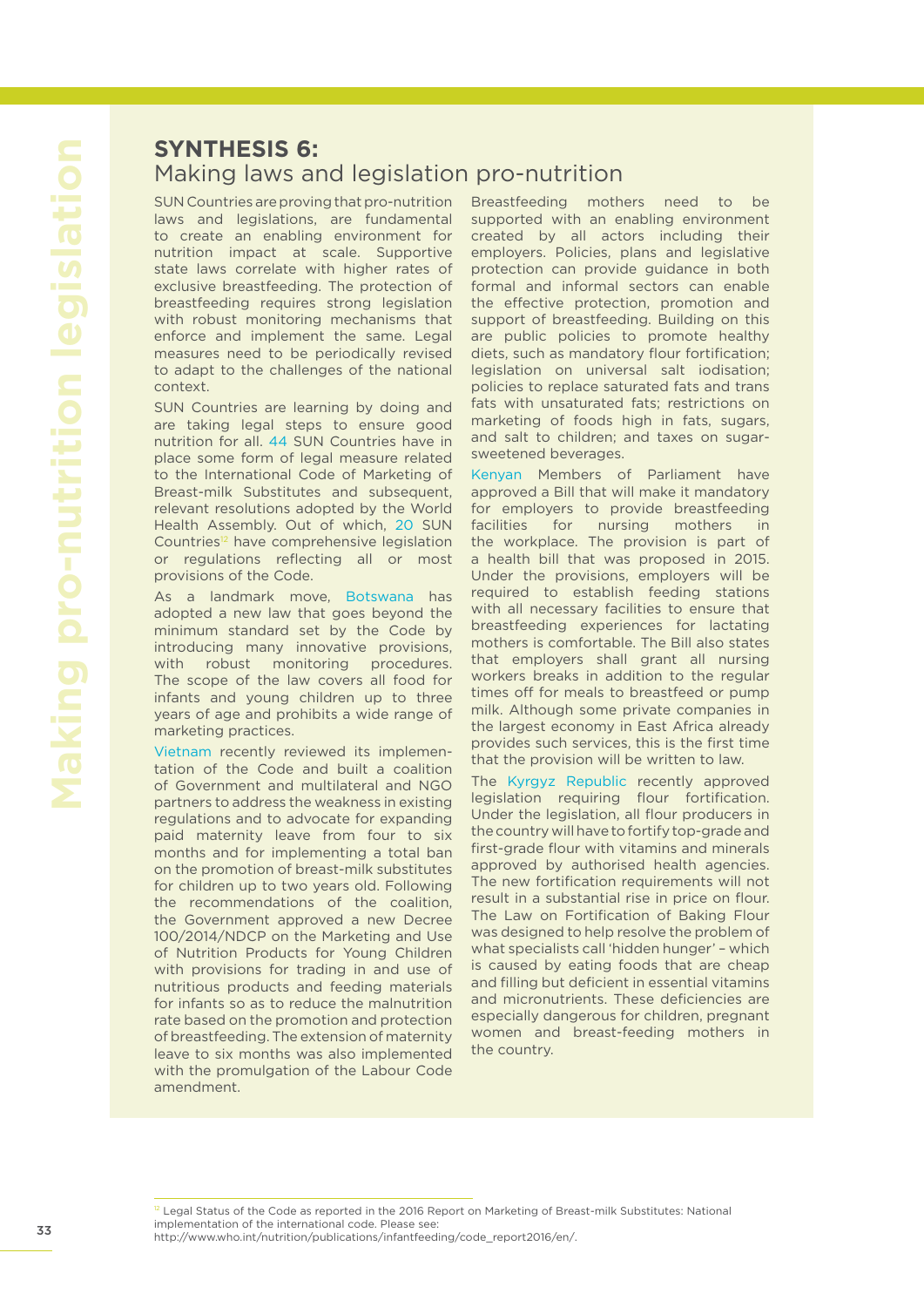### Learning from SUN supporters

### **SYNTHESIS 7:**

### Civil society driving advocacy and accountability in the SUN Movement

In the SUN Movement, Civil Society Alliances (CSAs) are at the heart of advocacy and accountability work to put nutrition on national agendas. They are working to ensure nutrition is prioritised beyond political cycles, building relationships with allies such as the media or Members of Parliament, encouraging political commitments and holding leaders accountable to ensure nutrition endures as a sustainable development priority.

Resulting from an accountability thinkpiece which was developed by the SUN Civil Society Network, ten recommendations for taking this work forward include:

- 1. Accountability is about being held to account on commitments. Nutrition advocacy work needs to ensure Specific Measurable Achievable Relevant and Time-Bound (SMART) national, regional and international commitments on nutrition by Governments, donors and private sector.
- 2. Accountability needs a multi-stage, multi-level and multi-sector approach. A non-partisan approach helps bring in people from all sectors and levels, into a collective force for more effective nutrition efforts and results.
- 3. Accountability needs a multi-media approach. CSAs should apply creative communications strategies, using traditional and social media, to ensure consistent messaging and broad outreach.
- 4. Accountability needs the right data. CSA advocacy is needed for greater investment in more frequent data collection and transparency on nutrition outcomes, results, service coverage, budgeting and expenditure, including participatory data collection involving civil society actors.
- 5. Use different tactics for engagement, taking into account the local context and acknowledging the power of activist allies to play a more confrontational role, where significant blockages arise.
- 6. Connect with enforceability mechanisms within Government. CSA accountability work needs to link civil society "voice" with the "teeth" of systems within Government (such as internal performance management systems within Ministries, audit, legal systems,  $\rho(r)$
- 7. Increase the focus on women in nutrition accountability processes. Ensure a specific focus on gender equality and nutrition in all accountability and advocacy work.
- 8. Promoting accountability means also 'walking the talk" on accountability: CSAs need to "walk the talk" and ensure their own accountability.

To support this work, having an advocacy and communication strategy in place is essential. A great strategy is based on five key elements:

- 1. Identifying the problem and collect relevant data – Know the issue and what you want to change.
- 2. Analysing the context Know who can help you change it and what evidence is available.
- 3. Bringing others on board Who else is working on the issue and might be a supporter? How can you engage them too?
- 4. Making the change happen Write your strategy.
- 5. Recognising successes and failures What will indicate things have worked? What will demonstrate you need to take a different approach?

The development of advocacy and communication strategies is recommended based on the experiences of SUN Countries as they allow multiple stakeholders to align behind a common vision, joint, set advocacy objectives, establish advocacy targets and speak in a common voice. While different stakeholders will have different strengths in terms of advocacy, working toward a common narrative can rally nutrition stakeholders behind the change they wish to see. In different SUN Countries, this process has been led by the Government or by civil society coalitions.

Nine questions for strategic advocacy

- 1. Who can make it happen?
- 2. What do they need to hear?
- 3. Who do they need to hear it from? 4. How can we make sure they hear
- it? 5. What do we have?
- 6. What do we need?
- 7. How do we begin to take action? 8. How do we tell if it's working?

Developed by Jim Schultz, founder and executive director of The Democracy Center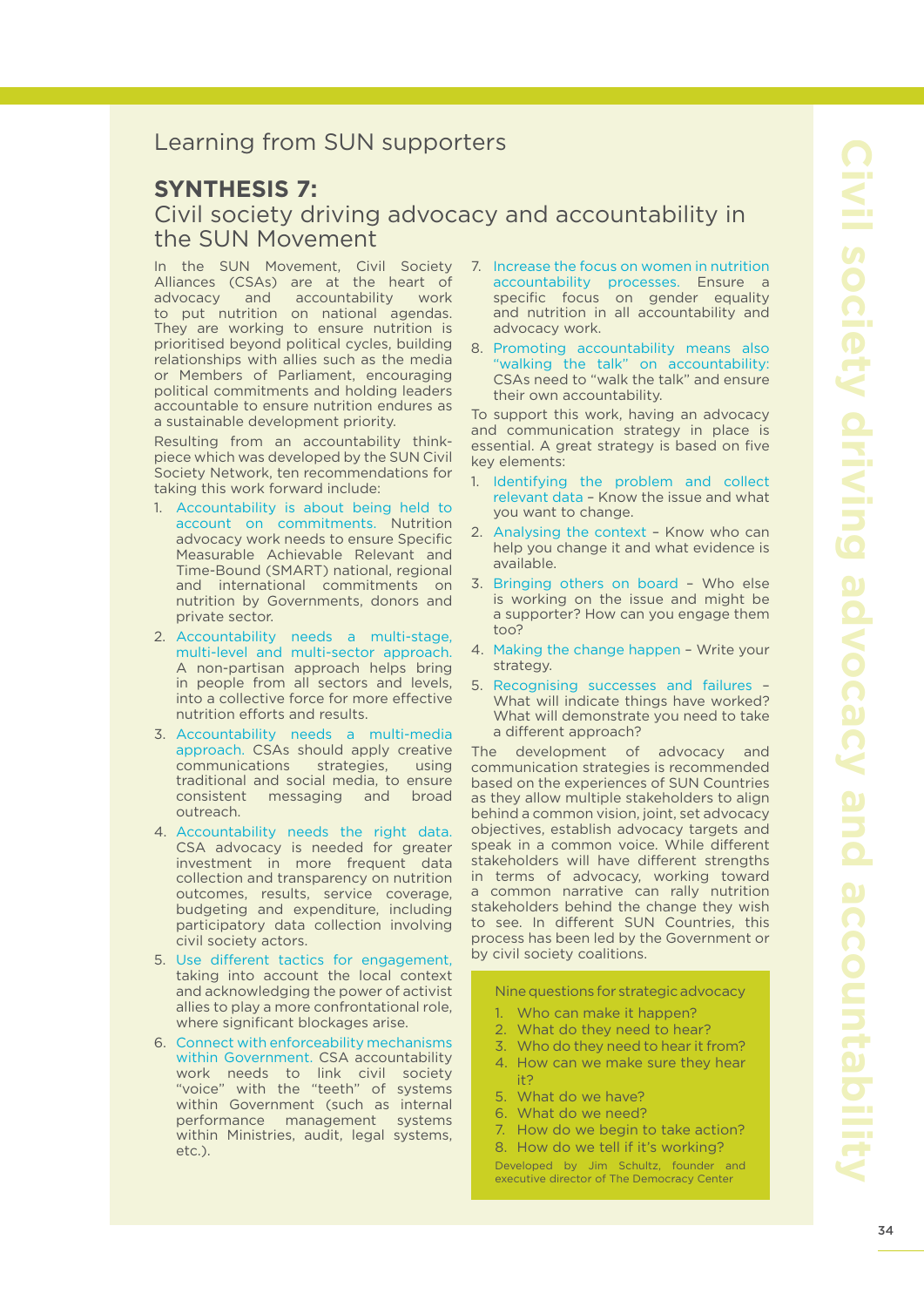# 3.3 Implement effective actions aligned with common results



#### In the SUN Movement, this means:

- Agreed common nutrition results guide nutrition stakeholders, with improved coordination and partnership behind national plans and priorities
- A collaborative multi-sectoral approach is implemented, with impact monitored and adjusted for results at scale
- Results are shared, change agents learn from the experience and continuous •improvement paves the way for sustained transformation of people's nutrition.

### Overview

The development of effective approaches to scaling up nutrition depends on the engagement of different sectors of government, as well as the multiple actors who have the capacity to influence people's nutrition. The engagement of these sectors and actors is best achieved if they organise their decisions, planning, financing and actions around a single and commonly agreed set of results based on national nutrition goals. Across the SUN Movement, this agreed set of results is often referred to as a 'common results framework'.

A common results framework can take many forms, depending on the country's planning and administrative systems and styles. It may be hosted in one sectoral planning document or spread across several planning documents. In addition, because planning varies significantly across countries, common results frameworks can be found to be synonymous to, or an element of a national 'policy', 'plan', 'strategy' and 'programme'.

For example, the National Nutrition Programme provides Ethiopia with its common results framework while the Multi-Sectoral Nutrition Plan provides Nepal's.

Regardless of where or how it manifests itself, each step and interaction in the process of negotiating a common results framework for nutrition adds value to the national policy and budget cycle. The process allows all actors to come together and understand the diverse nutrition drivers, challenges and opportunities across seasons, regions and socioeconomic groups within the country from a variety of perspectives. This collaborative and comprehensive analysis allows actors in country to agree on a set of expected results with confidence that it adequately harnesses

Common results frameworks (CRFs) can provide a strong foundation for:

- The development of useful and relevant nutrition plans
- Establishing effective systems to implement actions and
- Directing adequate resources towards nutrition actions
- Mutual accountability amongst different actors involved in scaling up nutrition

the group's collective ambition and capacities. Working backwards from these results, actors can then discuss and agree ways in which they can best contribute to the achievement of the agreed results through their individual and joint actions. For example, a common results framework can shed light on how and when different programmes could be clustered together so that they operate in synergy. Common results frameworks are also important for budget analysis and resource mobilisation. The use of a common results framework at the national or local level can encourage the effective allocation of resources for good nutrition and reduce duplication or fragmentation of efforts. As stakeholders across different levels of government, sectors and organisations become progressively more comfortable working towards the achievement of a common results framework for nutrition, they are better able to identify the actions in which there is underinvestment or programmes that have yet to perform at the expected level.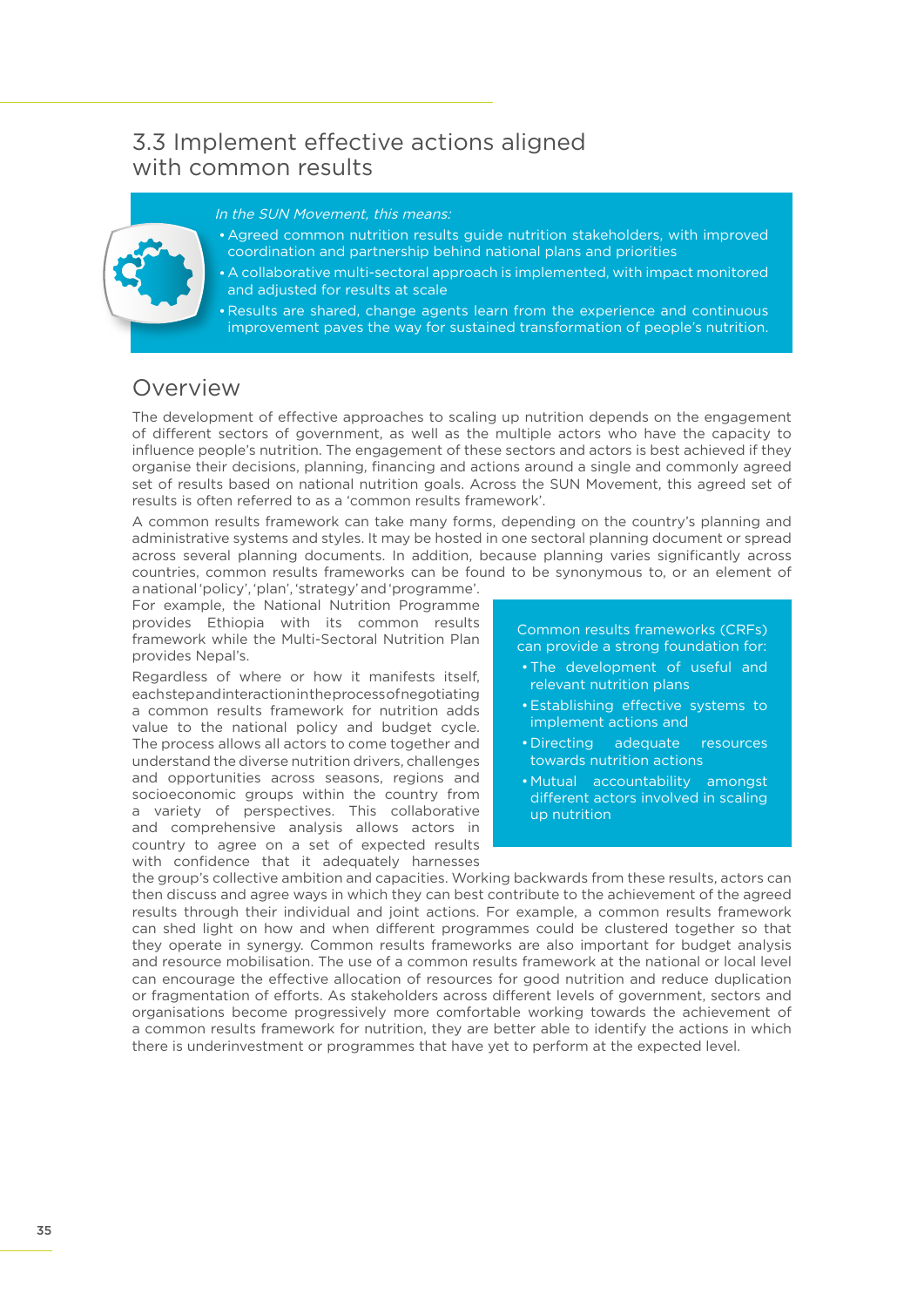**Guatemala took a multi-sectoral approach to improving nutrition and will be a champion in the region and the world for this approach. I intend to share these experiences so that others can learn and lead in their own countries.**

H.E. Jimmy Morales, President of Guatemala and SUN Movement Lead Group Member

# Key trends

SUN Countries are demonstrating that planning, costing, implementing and financing a common set of nutrition results is still a work in progress and the Movement must evolve to better guide impact. Monitoring impact is a key challenge.

35 SUN Countries now report that they have a national common results framework in place. 9 more are in the process of developing or updating them. 32 countries have developed action plans to achieve the goals set out in their common results frameworks (CRF). 24 have a monitoring and evaluation framework with a further 6 under development. 24 are fully costed, with a further 8 being costed. 30 countries are tracking public financial allocations for nutrition with 16 who have an appreciation for the gaps that need to be filled. 19 countries report that in-country donors have aligned behind the national reporting of this information.

Many SUN Countries are moving on with the development or refinement of their nutrition plans. Most SUN Countries have shared their nutrition plans with the SUN Movement Secretariat, and they were reviewed by experts from the Maximising Quality of Scaling Up Nutrition Network (MQSUN). They are publicly available through the SUN Movement's Common Results Framework analytical tool which can be found at www.scalingupnutrition.org. It is a database used to summarise and compare nutrition plans developed by SUN Counties. The CRF Tool offers an opportunity to standardise the conversation about nutrition planning. It provides a framework for understanding the multiple actions involved in organising and implementing a large scale nutrition initiative, even though the specific actions vary across countries.

Experience from the SUN Movement suggests that while SUN Countries are making progress in agreeing on common results frameworks and developing and costing plans to achieve shared goals, the challenge remains with implementation. Indeed, many SUN Countries report that it is easier to set up the coordination structures and agree who will do what than to actually get on with planned activities. For some countries, the coordinated ways of working of national and regional MSPs simply has not permeated into the routine approach of civil servants operating at the working level. While there are many factors at play, resistance to changing the status quo can sometimes originate from a lack of information or understanding as to why a collaborative approach matters. It can also occur due to lack of practical knowledge of what exactly needs to change and how.

While SUN Countries are often interested in using national information systems that look at the performance and functioning of the broader delivery system, development partners tend to have a narrower interest in monitoring a few key actions. These differences in priorities for monitoring often prevents effective alignment and presents another significant challenge for implementation.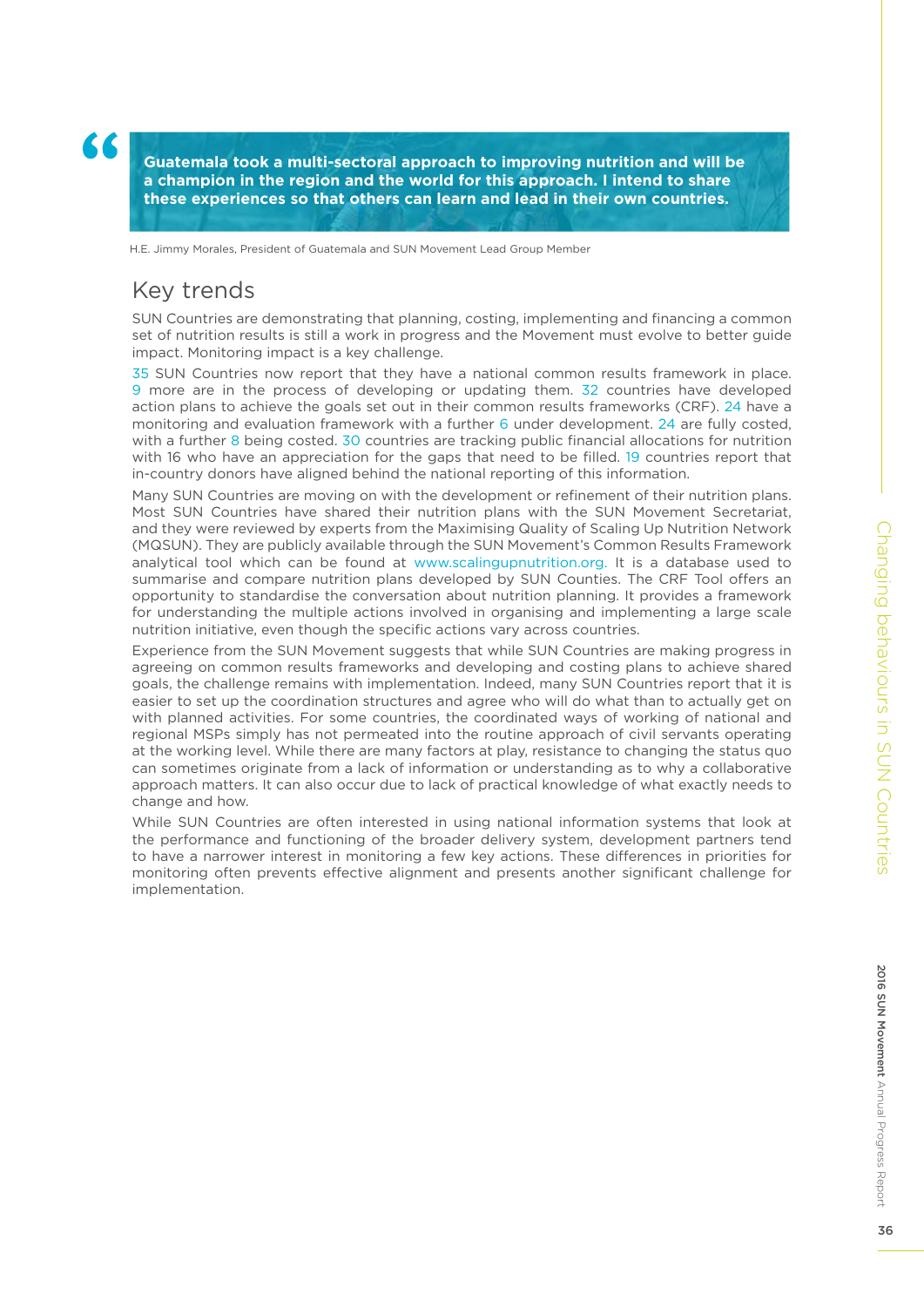# Learning from SUN Countries

### **SYNTHESIS 8**:

Aligned actions and implementation – guidance from countries making progress

### 1. Examples of aligned actions and implementation

#### **Peru**

The Government of Peru's National Strategy for Social Development and Inclusion (ENDIS) and its corresponding programme "Include for Growth"<sup>13</sup> provide the common results framework for scaling up nutrition in the country. Together ENDIS and Include for Growth are putting in motion a series of interventions throughout the life cycle of at-risk individuals, from birth to the latter stages of adulthood. While many factors contribute to Peru's success in aligning actors' contributions, three key elements are worth noting.

First, Peru invested significant time and resources in undertaking a comprehensive causal analysis to determine the key drivers of malnutrition. This not only helped to ensure a precise response, it provided an opportunity to bring multiple actors

together from the onset of planning and implementation. Second, the resultsbased management approach Peru uses promotes different incentives to collect the data necessary to effectively monitor impact and rewards the achievement of agreed results. The most notable example of this, is the potential for local and regional authorities to increase their funding by up to 50 per cent if they successfully align their health and nutrition actions to the "Include for Growth" programme. Finally, the results from "Include for Growth" are publically available and discussed in a Multi-Stakeholder Platform, helping to increase mutual accountability for all actors working together in Peru to scale-up nutrition.



<sup>13</sup> "Include for Growth" is a consolidation of several national programmes including: the "Nutritional Articulated Program", which covers most of Peru's nutrition-specific interventions, and the "Maternal and Neonate Health", both managed by the Ministry of Health; 'Urban and Rural Water and Sanitation" implemented by the Ministry of Housing, Construction and Sanitation; "Cradle Plus", an early childhood development program for children under 36 months, and a conditional cash transfer programme called "JUNTOS", both implemented by the Ministry of Development and Social Inclusion. The Food Safety Programme is managed by the Ministry of Agriculture and the National School Feeding Programme implemented by the Ministry of Education.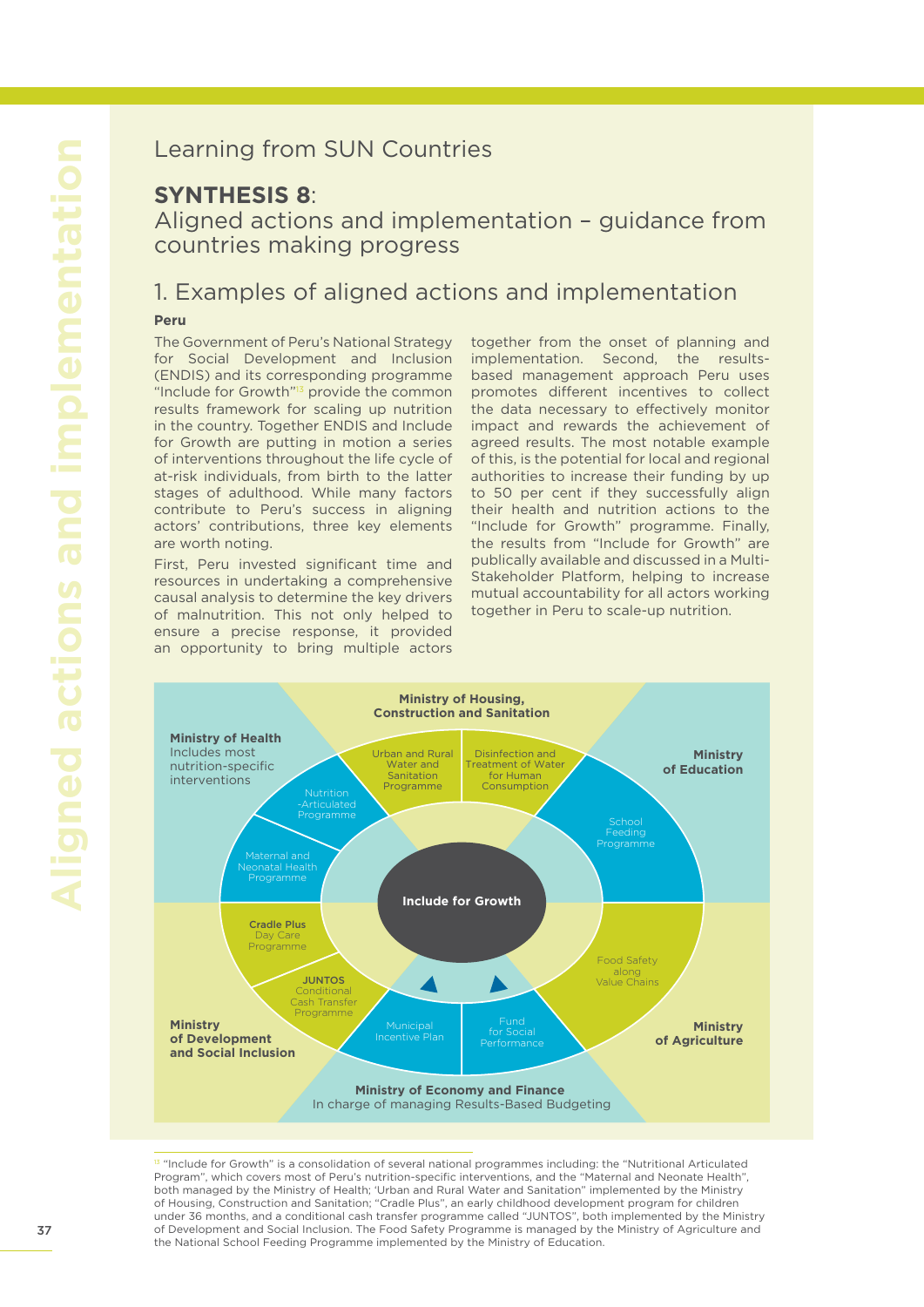#### **Ethiopia**

Ethiopia's common result framework for nutrition can be found in the National Nutrition Programme 2013-2015 which is supported eight ministries (Health, Education, Agriculture, Trade, Industry, Labour and Social Affairs, Water and Energy, Finance and Economic Development, and Women, Children and Youth Affairs). The National Nutrition Programme outlines five strategic objectives which cover a comprehensive range of both nutritionspecific and nutrition-sensitive actions required to addressing undernutrition.

Across these objectives, responsibilities of other sectors are clearly identified with relevant actions and programmes highlighted. Interestingly, in the case of Ethiopia, working level alignment and collaboration has inspired high-level commitment to reducing malnutrition in all its forms and to end child undernutrition by 2030. This commitment is in embodied in the Seqota Declaration, which announces ambitious goals, spanning several sectors that are essential to improving nutrition.

#### **Nepal**

Significant improvements in access to and use of health services, toilet coverage, wealth accumulation and paternal education appear to have made major contributions to Nepal's significant reduction in maternal and child undernutrition.<sup>14</sup> At the same time, Nepal's common results framework, as set out in its Multi-Sector Nutrition Plan (MSNP) For Accelerating the Reduction of Maternal and Child Under-Nutrition 2012-2017, has provided clear guidance for mainstreaming nutrition across relevant sectors, at all levels. The MSNP focuses on the first 1,000 days of life and aims to improve policies,

plans and multi-sector coordination at national and local levels as well as practices that promote optimal use of nutrition 'specific' and nutrition 'sensitive' services. Recognising the importance of ensuring that the MSNP is adapted and utilized at the community level, the Government of Nepal works with Village Development Committees (VDCs) to improve their ability plan and implement. In particular, they help VDCs to assess which elements of the overarching MSNP are most relevant to their local context and focus accordingly.



Annual Progress Report

Report

2016 SUN Movement

2016 SUN Movement Annual Progress

<sup>14</sup> Gillespie, Stuart, ed.; Hodge, Judith, ed.; Yosef, Sivan, ed.; and Pandya-Lorch, Rajul, ed. 2016. Nourishing millions: Stories of change in nutrition. Washington, D.C.: International Food Policy Research Institute (IFPRI). Please see: http://dx.doi.org/10.2499/9780896295889.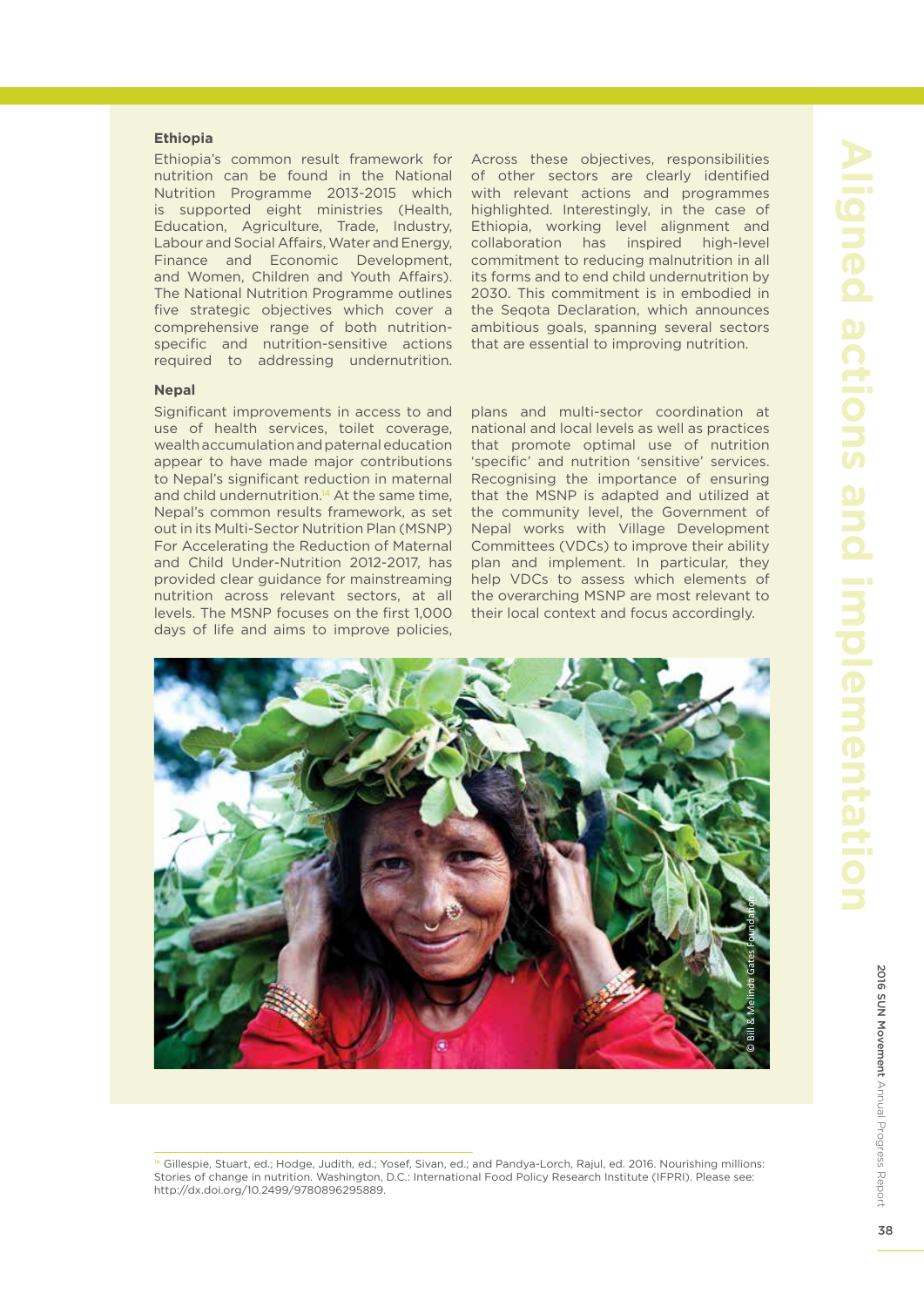

# 2. Guidance from SUN Countries

The experience from SUN Countries shows that the process for arriving at broad agreement on the desired results requires a clear commitment and understanding of each stakeholder's role in financing and delivering interventions. This can take time, but it is critical for success.

While each country is following its own path, several common elements are emerging across the Movement.

- Being SMART helps guide actions – By agreeing targets and expected results that are Specific, Measurable, Achievable, Relevant and Time-bound, SUN Countries are better positioned to guide action, mobilise resources and monitor implementation.
- The added value of the process to define agreed results should not be underestimated – In addition to being SMART, it helps when targets and the expected results capture the collective ambition and encourage alignment of all actors who are supporting nutrition activities in a country. This often requires a process of multi-sectoral and multi-stakeholder consultations, at the national and sub-national levels, with the participation of nutrition councils, technical experts and committees.
- Regardless of what a country's common results framework is called or how it is structured, it is essential that all actors are clear and committed to their contribution to achieving results and that an adequate system for monitoring results and holding stakeholders to account is in place. Agree how responsibility for implementation and the achievement of results will be shared between different sectors: all stakeholders need to align with a nutrition goal/target, or to integrate nutrition activities into existing programmes (i.e. including nutrition education as part of the implementation of extension services, or include hygiene in the household water treatment in a community management programme). Good coordination is needed to prioritise appropriate actions and interventions towards achievement of that goal in their plans.
- Taking national-level targets to the community requires strong implementation platforms to ensure the effective coverage of priority interventions for everyone. This requires strengthening human resources (in terms of quantity and quality), particularly to ensure quality service delivery at subnational levels.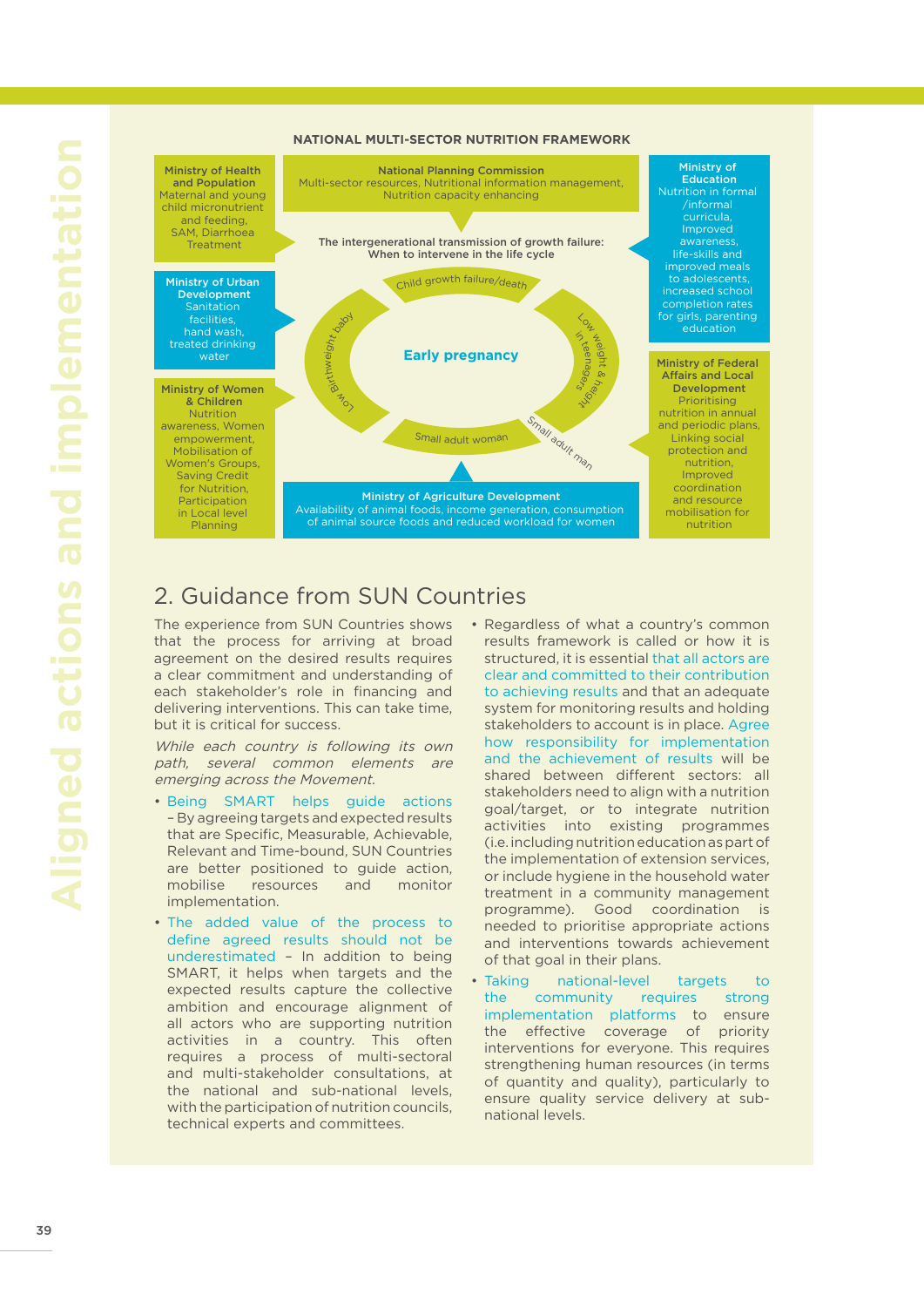# Learning from SUN Supporters

### **SYNTHESIS 9:**

### Guidance for developing a good quality national nutrition plan

There is strong consensus that sustainable development requires harmonised support for national processes. In nutrition, the increasing number of international actors in recent years has led to a resurgence of efforts to coordinate the use of resources and get more partners aligned in support of national priorities.

A working group of experts, convened by the UN Network for Nutrition and the SUN Movement Secretariat have developed a draft checklist for the quality of national nutrition plans for SUN Countries during the summer of 2016. The draft has been shared with SUN Countries, especially those that are entering new planning cycles. A collaborative and iterative process will take place among interested Government Focal Points and their partners and the UN Network for Nutrition and the SUN Movement Secretariat, who will provide direct feedback and liaise with experts, as needed.

In line with the conclusions of the Global Nutrition Report (2014, 2015 and 2016), the content of the guidance note builds on several key elements:

- The universality of malnutrition and the need for actions that address malnutrition in all its forms.
- The opportunity to accelerate progress provided by the United Nations Decade of

Action on Nutrition and the outcomes of the 2014 Second International Conference on Nutrition, which are captured in its Framework for Action

• The principles of engagement of the Scaling Up Nutrition Movement and the need for a multi-sectoral, multistakeholder approach.

The guidance proposes several criteria that can be used to assess an overall national nutrition plan or specific subsectoral and multi-sectoral plans. The chart below provides a top-line summary of this guidance note and examines the strengths and weaknesses of five areas considered the foundation of any 'good' plan. While the guidance note attempts to provide countries with an indication of the characteristics of a sound national plan for tackling nutrition, it does not prescribe actions or suggest any onesize-fits all solutions.

The window for country engagement and additional inputs into the checklist will stay open between October 2016 and March 2017. After that a final version of the checklist (and related reference materials) will be made available on the SUN Movement website (http://scalingupnutrition.org) for public access and use. A second iteration of the checklist that captures lessons from its use is planned for by the end of 2018.



Annual Progress Report

2016 SUN Movement Annual Progress Report

2016 SUN Movement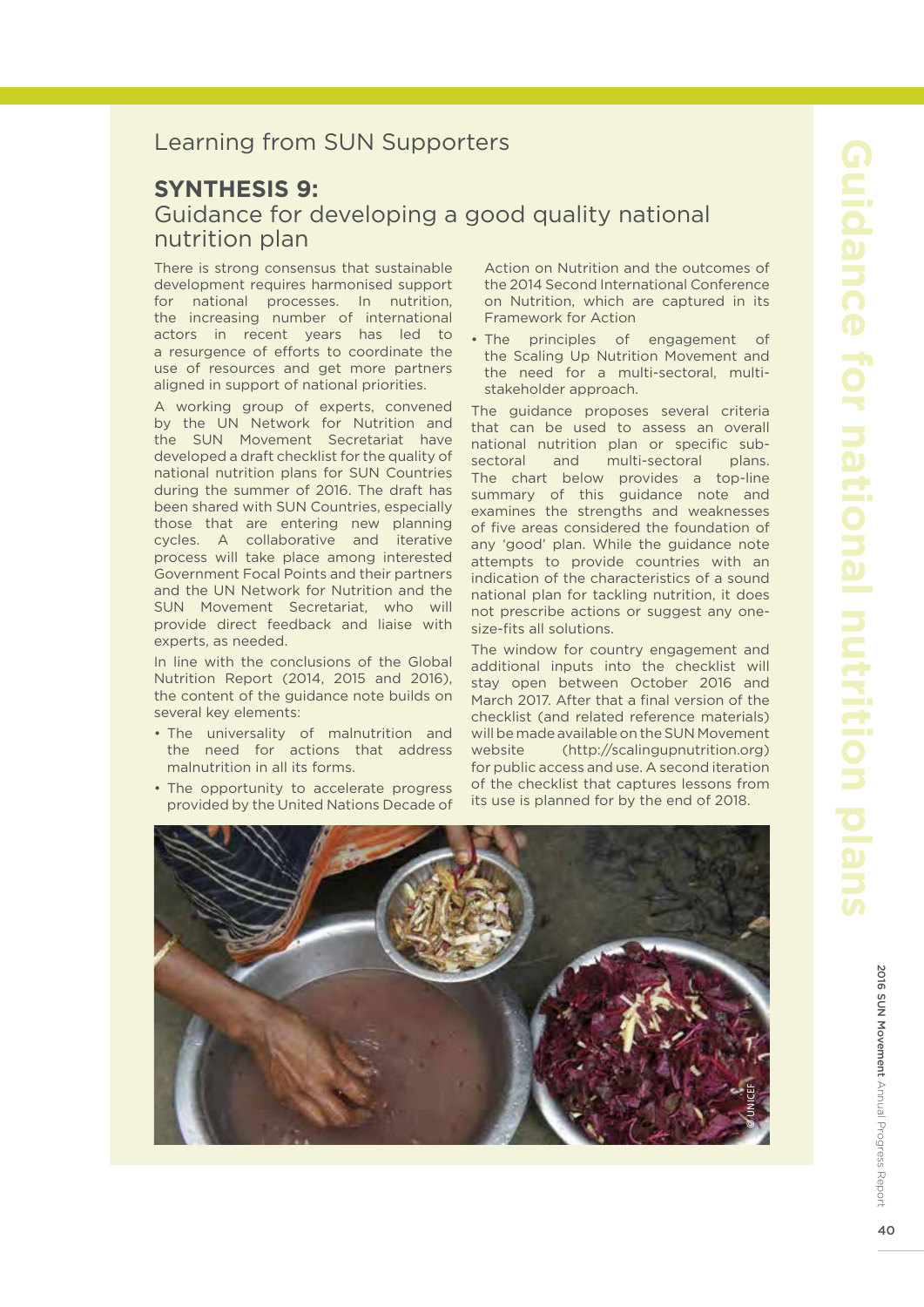# Example checklist on the criteria and characteristics for 'good' national nutrition plans

| <b>Situation analysis</b><br>and policy and<br>programming<br>review   | Criteria 1:<br>The national nutrition plan provides a situation analysis of the nutrition context<br>at the national and sub-national level (including political, social, cultural, gender,<br>epidemiological, legal, governance, and institutional issues).<br>Criteria 2:<br>It sets out goals and objectives, which are associated with SMART nutrition impact<br>targets and results for target population that are consistent with human rights<br>standards and international recommendations and contribute to improving equity<br>in achieving nutrition impacts.<br>Criteria 3:<br>It provides clear links to other nutrition-relevant sector strategies, plans and<br>financing arrangements.<br>Criteria 4:<br>It describes the planned priority actions aimed at achieving nutrition impacts for<br>all forms of malnutrition and are feasible, sustainable, locally appropriate, based<br>on evidence and good practice, and are in line with human rights priorities. |  |  |
|------------------------------------------------------------------------|--------------------------------------------------------------------------------------------------------------------------------------------------------------------------------------------------------------------------------------------------------------------------------------------------------------------------------------------------------------------------------------------------------------------------------------------------------------------------------------------------------------------------------------------------------------------------------------------------------------------------------------------------------------------------------------------------------------------------------------------------------------------------------------------------------------------------------------------------------------------------------------------------------------------------------------------------------------------------------------|--|--|
|                                                                        | Criteria 5:<br>It includes an analysis of risks and proposed mitigation strategies including<br>measures to address emergency needs.<br>Criteria 6:<br>It describes governance, accountability, management and coordination<br>mechanisms.                                                                                                                                                                                                                                                                                                                                                                                                                                                                                                                                                                                                                                                                                                                                           |  |  |
| $\overline{2}$<br>Engagement and<br>high-level political<br>commitment | Criteria 7:<br>The national nutrition plan describes the multi-sector and multi-stakeholder<br>involvement in the development of the final document.<br><b>Criteria 8:</b>                                                                                                                                                                                                                                                                                                                                                                                                                                                                                                                                                                                                                                                                                                                                                                                                           |  |  |
| process                                                                | It has clear indications on the high-level political commitment to the endorsement<br>and the implementation of the plan.                                                                                                                                                                                                                                                                                                                                                                                                                                                                                                                                                                                                                                                                                                                                                                                                                                                            |  |  |
| 3                                                                      | Criteria 9:                                                                                                                                                                                                                                                                                                                                                                                                                                                                                                                                                                                                                                                                                                                                                                                                                                                                                                                                                                          |  |  |
| Costs and<br>budgetary<br>framework                                    | The national nutrition plan sets out a financial framework that includes a<br>comprehensive budget/costing of the planned actions for national and sub-<br>national levels and demonstrates efficiency and effectiveness of the included<br>programmes and interventions.<br>Criteria 10:                                                                                                                                                                                                                                                                                                                                                                                                                                                                                                                                                                                                                                                                                            |  |  |
|                                                                        | It includes a financing analysis. If the plan is not fully financed, it highlights the<br>agreed priority options for the achievement of the set nutrition impact targets<br>and associated results.                                                                                                                                                                                                                                                                                                                                                                                                                                                                                                                                                                                                                                                                                                                                                                                 |  |  |
|                                                                        | Criteria 11:<br>It describes the mechanisms to allow the tracking of budget and expenditure<br>data for nutrition across sectors and partners for decision making, oversight<br>and analysis on nutrition finances.<br>Criteria 12:                                                                                                                                                                                                                                                                                                                                                                                                                                                                                                                                                                                                                                                                                                                                                  |  |  |
|                                                                        | It describes how funds and resources will be deployed to sector budget holders,<br>partners and sub-national levels.                                                                                                                                                                                                                                                                                                                                                                                                                                                                                                                                                                                                                                                                                                                                                                                                                                                                 |  |  |
| 4                                                                      | Criteria 13:                                                                                                                                                                                                                                                                                                                                                                                                                                                                                                                                                                                                                                                                                                                                                                                                                                                                                                                                                                         |  |  |
| Implementation<br>and management<br>arrangements                       | The national nutrition plan describes the operational framework that includes<br>the implementation arrangements with detailed roles and responsibilities of<br>government and partners.                                                                                                                                                                                                                                                                                                                                                                                                                                                                                                                                                                                                                                                                                                                                                                                             |  |  |
|                                                                        | Criteria 14:<br>The national nutrition plan describes the individual, organisational and institutional<br>capacities (both functional and technical) required to implement the planned<br>actions and spells out how capacities will be strengthened.                                                                                                                                                                                                                                                                                                                                                                                                                                                                                                                                                                                                                                                                                                                                |  |  |
| 5                                                                      | Criteria 15:                                                                                                                                                                                                                                                                                                                                                                                                                                                                                                                                                                                                                                                                                                                                                                                                                                                                                                                                                                         |  |  |
| Monitoring,<br>evaluation,<br>operational<br>research                  | The national nutrition plan includes a monitoring and evaluation (M&E) framework<br>that is sound, draws from sectors' M&E systems and includes core indicators;<br>sources of information; methods and responsibilities for ethical data collection,<br>management, analysis, quality assurance, learning and communication.<br><b>Criteria 16:</b>                                                                                                                                                                                                                                                                                                                                                                                                                                                                                                                                                                                                                                 |  |  |
| and review                                                             | It describes the mechanism for joint periodic performance reviews on nutrition<br>to present programmatic and financial progress and for discussion on the findings<br>for decision making and actions.                                                                                                                                                                                                                                                                                                                                                                                                                                                                                                                                                                                                                                                                                                                                                                              |  |  |
|                                                                        | Criteria 17:                                                                                                                                                                                                                                                                                                                                                                                                                                                                                                                                                                                                                                                                                                                                                                                                                                                                                                                                                                         |  |  |
|                                                                        | It sets out the processes and institutional arrangements for operational research<br>(OR) and for the rigorous documentation and dissemination of best practices and<br>lessons learned (including both successes and failures).                                                                                                                                                                                                                                                                                                                                                                                                                                                                                                                                                                                                                                                                                                                                                     |  |  |
|                                                                        |                                                                                                                                                                                                                                                                                                                                                                                                                                                                                                                                                                                                                                                                                                                                                                                                                                                                                                                                                                                      |  |  |

This Guidance is based on the Joint Assessment of National Health Strategies and Plans Tool (JANS). Please see: http://www.internationalhealthpartnership.net/en/tools/jans-tool-and-guidelines/.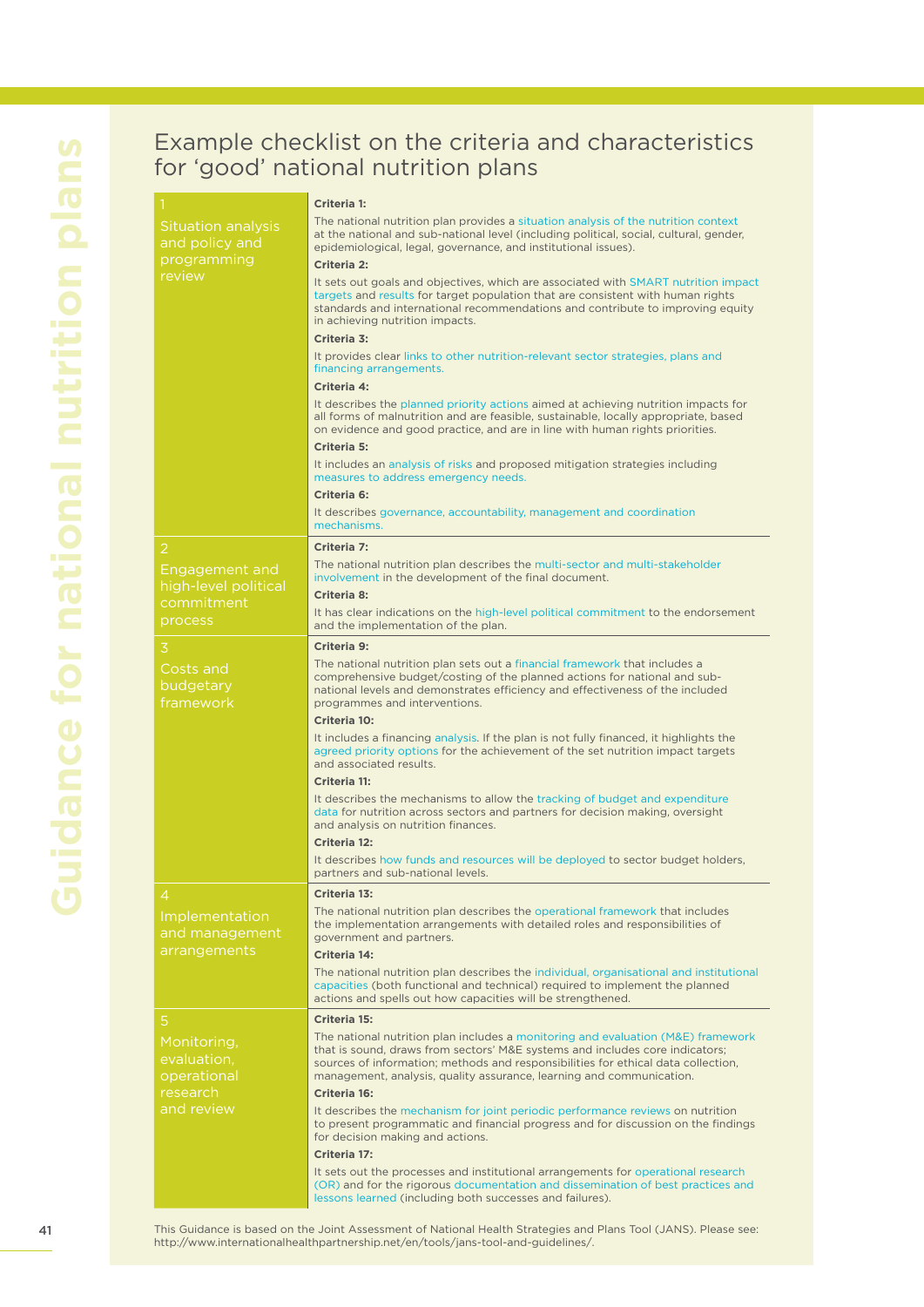# 3.4 Effectively use, and significantly increase, financial resources for nutrition



#### In the SUN Movement, this means:

• Spending on nutrition is transparently costed, tracked and assessed, to make • existing money work harder and mobilise new money for nutrition

• National governments, donors, innovative financing mechanisms, businesses, • and consumers act in "global solidarity", to collectively accelerate progress.

2016 has been a watershed year for building the case for investment in nutrition. The first ever Financing Framework for Nutrition was launched by World Bank President, Jim Kim, in April 2016. The analysis estimates that reaching the WHA targets to reduce stunting among children and anaemia in women, increase exclusive breastfeeding rates, and mitigate the impact of wasting, will require an average annual investment of USD 7 billion over the next 10 years. This is in addition to the USD 3.9 billion the world currently spends on nutrition annually.

To catalyse progress toward the global nutrition targets, the analysis recommends that priority should be given to a set of the most cost-effective actions which can be scaled up immediately. Financing this more limited set of actions will require an additional annual investment of just over USD 2 billion for the next 10 years. The majority of this annual investment would come from country governments and donors, USD 1.4 billion and USD 650 million, respectively, while innovative financing mechanisms and households fund the remaining gap.<sup>1</sup>

When combined with other health and poverty reduction efforts, this priority investment can yield significant returns: an estimated 2.2 million lives can be saved and there will be 50 million fewer cases of stunting in 2025 compared to in 2015.

Estimates such as those in the above framework are based on theoretical costs of scaling up nutrition. They make a significant contribution to our global appreciation of the challenge by helping to frame the total size of resources required to address malnutrition. However, in order for countries to secure the resources needed to implement their own national nutrition plans, a pragmatic approach needs to be taken with cost estimations tailored to individual country contexts and priorities.

Practically, SUN Countries are working to estimate the financing of nutrition interventions as well as to have a better understanding on the composition of this financing, particularly the budgets allocated by governments to nutrition interventions. In 2015, 30 SUN Countries came together through regional workshops held by the SUN Movement Secretariat and the UN Network for SUN, to estimate nutrition allocations in their national budgets. Building on this work, in 2016, SUN Countries explored how the budget analysis exercise can become part of more comprehensive efforts to track financial resources and quality costing exercises at national and sub-national levels. They shared efforts to hold responsible parties accountable and to leverage increased investment for nutrition, while using their analysis efforts to make more robust investment cases for nutrition with target audiences – such as Ministries of Finance.

**Malnutrition limits the growth and potential of children and, in turn, limits the growth and potential of countries and economies. When we invest in nutrition, we invest in 'grey-matter' infrastructure - that is the infrastructure our children's bodies and minds need to grow, learn, and thrive. Failing to address malnutrition holds us back and inaction is not acceptable.**

Akinwumi Adesina, President of the African Development Bank and SUN Movement Lead Group Member

<sup>15</sup> Shekar M, Kakietek J, D'Alimonte M, Walters D, Rogers H, Dayton Eberwein J, Soe-Lin S, Hecht R; Investing in Nutrition: The Foundation For Development – An Investment Framework to Reach the Global Nutrition Targets.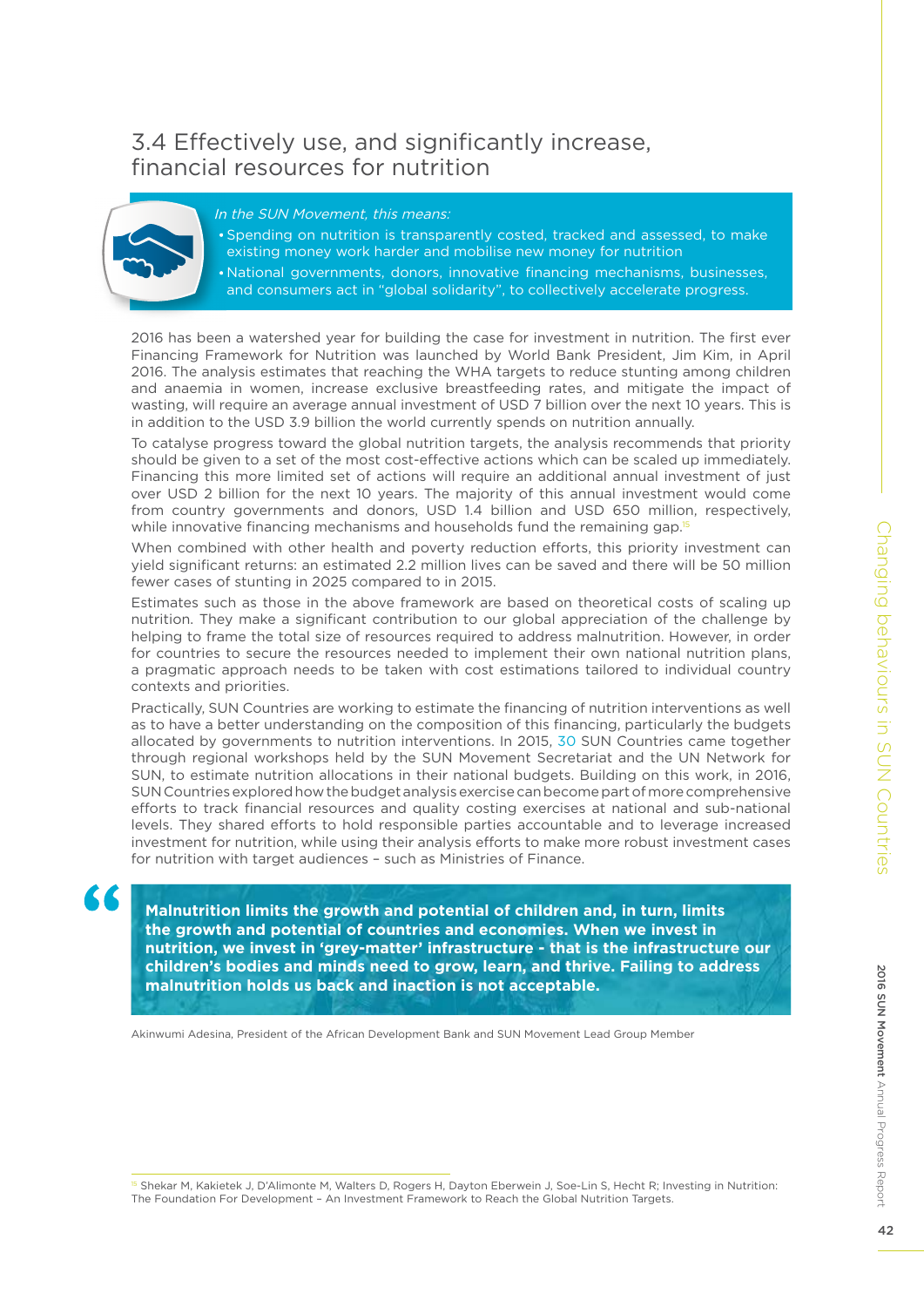### **The analysis has been important in reaching out to all sectors, at all levels.**

Madhu Kumar Marasini, Joint Secretary of the National Planning Commission Secretariat and SUN Government Focal Point, Nepal

The experience from countries has proven to be invaluable for cross-country learning. A number of countries have set measurable nutrition targets that have been endorsed at the highest level. Moreover, many countries have gone a step further in 2016 by looking at how financial findings can be used to advocate for more resources, influence better resource allocations, and monitor that resources are spent efficiently.

Scaling up nutrition investments is still a highimpact, high-return proposition, with a benefitcost ratio of 16:1 and a compound rate of return of more than 10 per cent. SUN Countries are proving that significant opportunities exist to increase nutrition spending. Across the 24 countries, 33 per cent is spent on agriculture, education, social protection, and health. The nutrition communities in SUN Countries are crunching the numbers and packaging the analysis, to help make these significant budgets work harder for nutrition by incorporate nutrition targets and through tracking impact.

#### Key takeaways:

- Costing of plans and budget tracking are key to increase and improve the quality of investments in nutrition
- Public finance management for nutrition at the decentralised level is an essential area for investigation and strengthening in highly decentralized countries
- Analysis of the cost of not investing can be a powerful tool for advocacy
- Tailored and effective advocacy approaches are essential for making the investment case.

Governments, donors, civil society, business, United Nations agencies and innovative finance mechanisms must continue to make their current spending work better for improving people's nutrition, while mobilising the additional resources needed to meet the World Health Assembly targets.

Government budget allocations to nutrition-specific and nutrition-sensitive interventions in 24 countries



% OF GENERAL GOVERNMENT EXPENDITURES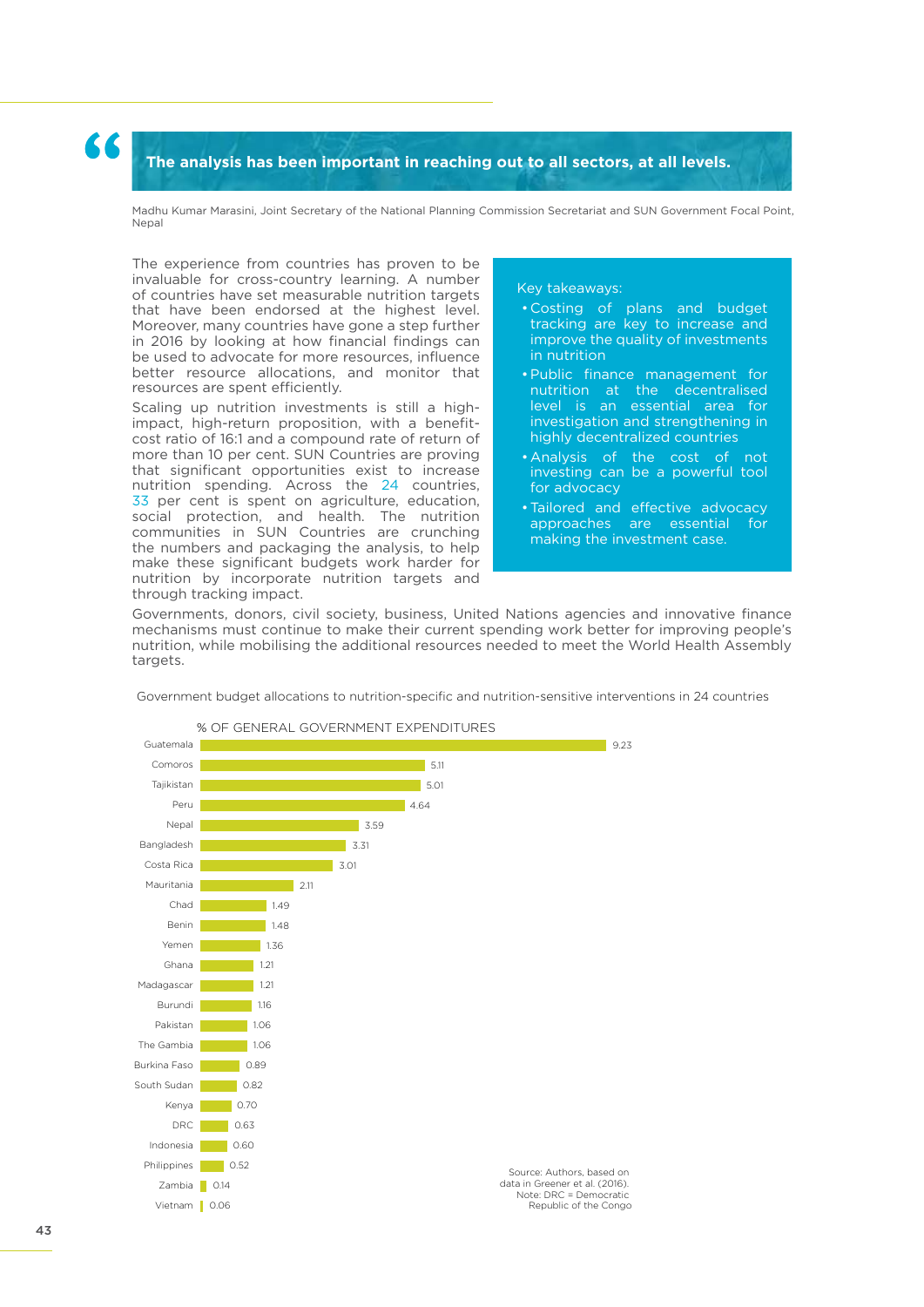# Learning from SUN Countries

# Investing in nutrition

The need to better track nutrition investments has been highlighted as a critical step in scaling up nutrition since the beginning of the SUN Movement. Tracking budgets is essential for policy makers, as well as for citizens and donors. Governments need reliable budget data to prioritise and plan and to make decision on finance allocations, as well as to monitor and evaluate policy implementation.<sup>16</sup>

In January 2015, 30 SUN Countries embarked on a 3-step approach to report on nutrition relevant allocations. This innovative '3-step approach' offers a quick and practical way to report on nutrition relevant budget allocations. It is based on a common methodology, approved by the SUN Donor Network in 2013 to track global investments in nutrition.17 Most countries had made significant progress with

a 3-step process for budget analysis and the data was included in the 2015 Global Nutrition Report. The lessons and data shared by countries in this process was also used to inform global efforts to better appreciate the cost of tackling stunting, including a cost estimate presented to the Third International Conference on Financing for Development in July 2015 and an investment framework for tackling nutrition which was launched at the World Bank Spring Meetings in March 2016.

In 2016, the SUN Movement's budget analysis work continued with several additional SUN countries joining the exercise. In the Movement's spirit of sharing and learning, this year's work benefited from the lessons and experiences in analysing and using budget data from 2015.

#### **Countries involved in the SUN Movement Budget Analysis Exercise (2016)**<sup>18</sup>

| 19 countries participated in the exercise        | 22 countries participated in the exercise       |
|--------------------------------------------------|-------------------------------------------------|
| for the first time:                              | for the second time:                            |
| Cambodia, Congo, El Salvador, Ethiopia,          | Bangladesh, Benin, Burundi, Cameroon, Chad,     |
| Guinea-Bissau, Guinea, Kyrgyzstan, Lao PDR,      | Costa Rica, Democratic Republic of the Congo,   |
| Liberia, Mauritania, Mozambique, Namibia,        | Gambia, Ghana, Guatemala, Indonesia, Kenya,     |
| Niger, Nigeria, Rwanda, Sierra Leone, Sri Lanka, | Madagascar, Nepal, Pakistan, Peru, Philippines, |
| Swaziland, Uganda                                | South Sudan, Tajikistan, Togo, Vietnam, Zambia  |

# Lessons learned on budget tracking

Each SUN Country has a different context, and, therefore, there is no gold-standard for investigating national budgets that can be used by all. Countries need to tailor their approach based on national plans and priorities. Nevertheless, the SUN Movement budget analysis experience is proving extremely valuable for cross-country learning. While the information uncovered in the 2016 budget analysis exercise is still under review, a few preliminary lessons have surfaced. In 2016, budget allocations for nutrition were identified in a wide range of relevant ministries, departments and agencies, including over 30 in Mozambique and Bangladesh, ranging to 3 in Botswana

and Cambodia. There was also a wide variation in the number of identified budget line items that were pertinent to nutrition ranging from 3 in Cambodia to over 100 in Bangladesh, Nigeria and Mozambique. The variation across countries in the number of ministries, departments and agencies as well as budget lines reflects differences in public institutional and finance management systems. However, countries like Philippines, Vietnam and Chad, show a significant increase in the number of ministries and related programmes since 2015 as a result of a more inclusive dialogue across sectors in 2016.

<sup>16</sup> Fracassi, P. and C. Picanyol (2014). "Tracking Government Investments for Nutrition at Country Level". SUN Movement, July. Available at: http://scalingupnutrition.org/3-step-approach

18 The following 16 countries could not participate in the 2016 SUN exercise (the 6 Countries and States in bold participated in 2015): Botswana, **Burkina Faso, Comoros, Côte d'Ivoire,** Haiti, **Lesotho, Maharashtra,** Malawi, Mali, Myanmar, Senegal, Somalia, Sudan, Tanzania, **Yemen,** Zimbabwe.

<sup>&</sup>lt;sup>17</sup> Please see the 2014 SUN Movement Annual Progress Report.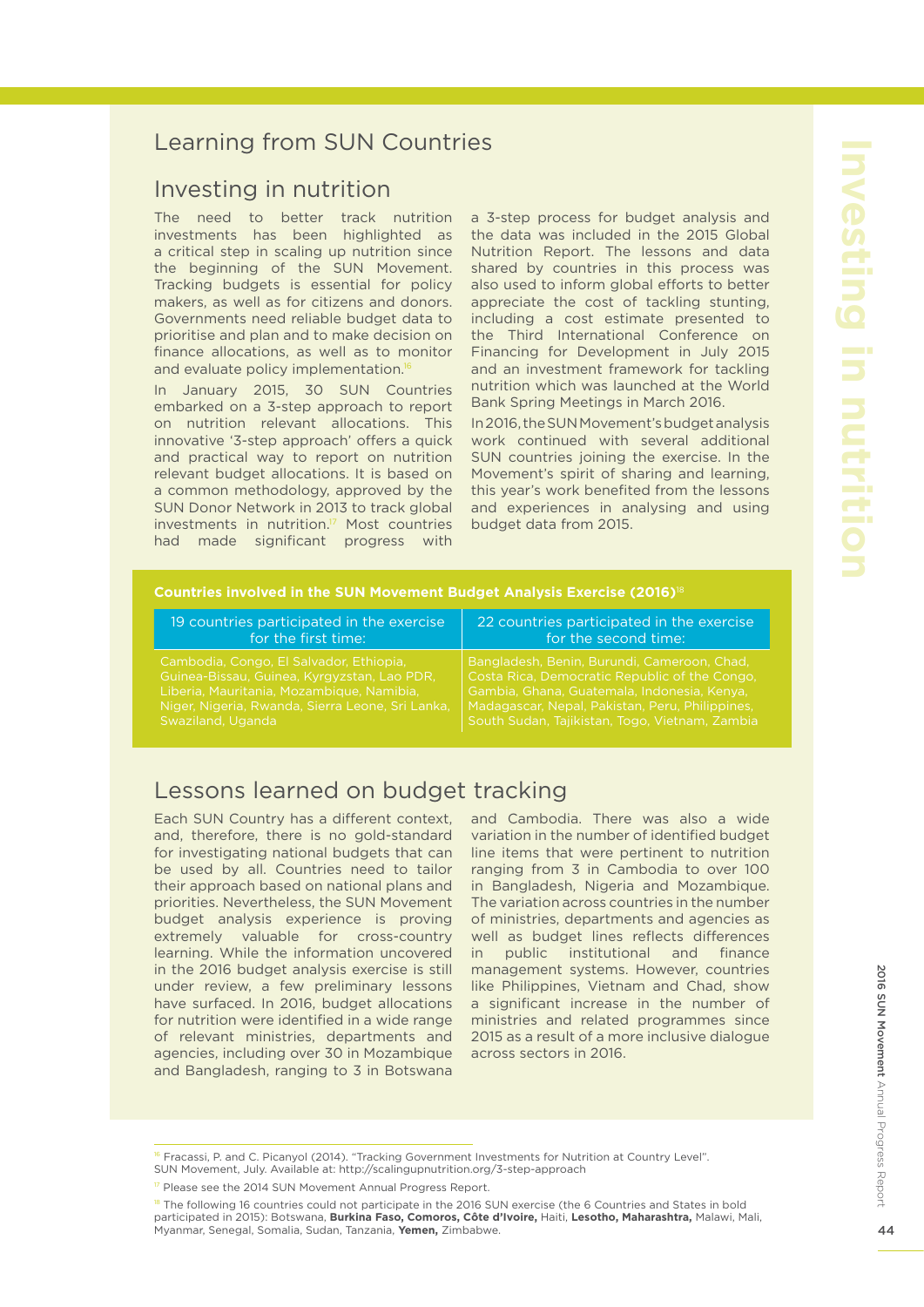Combining the results obtained from the budget analyses conducted in both 2015 and 2016, 47 countries have provided budgetary data of which 29 have available data trends, 35 countries have data from three or more sectors, 9 have data on their expenditures, and 30 have data on the programmes' funding sources. Regarding nutrition-specific programmes, 28 countries (and one Indian State) were able to identify nutrition specific allocations with 16 countries and one Indian State having sufficient data for identifying financial trends, and with 5 countries identifying actual expenditures.

Focusing on trends, the analysis suggests that 9 of 16 countries and one Indian State identified funding decreases for nutrition-specific programmes, while 6 countries identified funding increases with 4 countries having identified funding increases of over 70 per cent for nutritionspecific programmes from the previous year. These identified funding trends are preliminary and there are many factors influencing the budgetary structures of countries which are not captured in the analysis. In particular, four issues must be considered when drawing conclusions from the findings – the identified universe of nutrition investments, the time horizons of programme implementation, the investment impact, and currency conversion rates in the international economy.

Firstly, the 3-step approach does not capture the entire universe of nutrition interventions in a country. The analysis focuses on those specific programmes identified in a country's budget which is referred to as "on-budget" programmes. Off-budget programmes implemented by donors, international organisations (i.e. UNICEF, FAO, etc.), or NGOs (i.e. the Bill & Melinda Gates Foundation, World Vision, etc.) are not generally considered in the analysis. The 3-step approach focuses on "on budget" programmes because assessing what is spent on nutrition activities beyond the government's budget is a significant challenge for most countries. There are often numerous nutrition actions carried out by various partners that are not traceable in national budgets. There is also rarely one coherent method for capturing the projected investment or aggregate expenditure of all these actions.

Given the challenges with tracking offbudget expenditures, the identified public investment trends captured in the 3-step approach does not encompass the entire scope of nutrition-related programmes and interventions in a country.

Secondly, countries implement programmes based on specified time-horizons averaging four to five years. A programme's timehorizon guides the necessary allocations required each year, where programmes in a five-year cycle often identify increased funding in years two and three, while allocations are planned to reduce in years four and five as the programme comes to its targeted end. The consequence is that identified funding increases or decreases overtime often reflects the place in time that the identified programme is located rather than suggesting the prioritised value of nutrition for a country.

Thirdly, the budget analysis does not directly trace the impact of a programme or the efficiency of which financial allocations are utilised. While some countries provide expenditure data, this only identifies financial gaps between allocations and spending but does not capture how well the programme targets its specified population. In this way, identifying funding increases or decreases overtime hints towards but does not necessarily reflect the impact of the public investment on nutrition. Most importantly, data on spending will need to be made available at the most disaggregated level (e.g. district or even a lowest administrative unit) where they can be triangulated with information on programme implementation and impact on the targeted population.

Fourthly, countries plan and implement their public policies using local currency. When analysing the data for identifying trends, the local currency figures are converted into USD estimates and we apply a deflator to calculate trends adjusted for inflation. When a country plans and then allocates finances with their local currency, the international economy can greatly influence how those trends across time appear. This suggests that funding decreases from one year to another, especially below 10 per cent, may well reflect the purchasing power of a local currency rather than a lack of political will to support nutrition interventions in the country.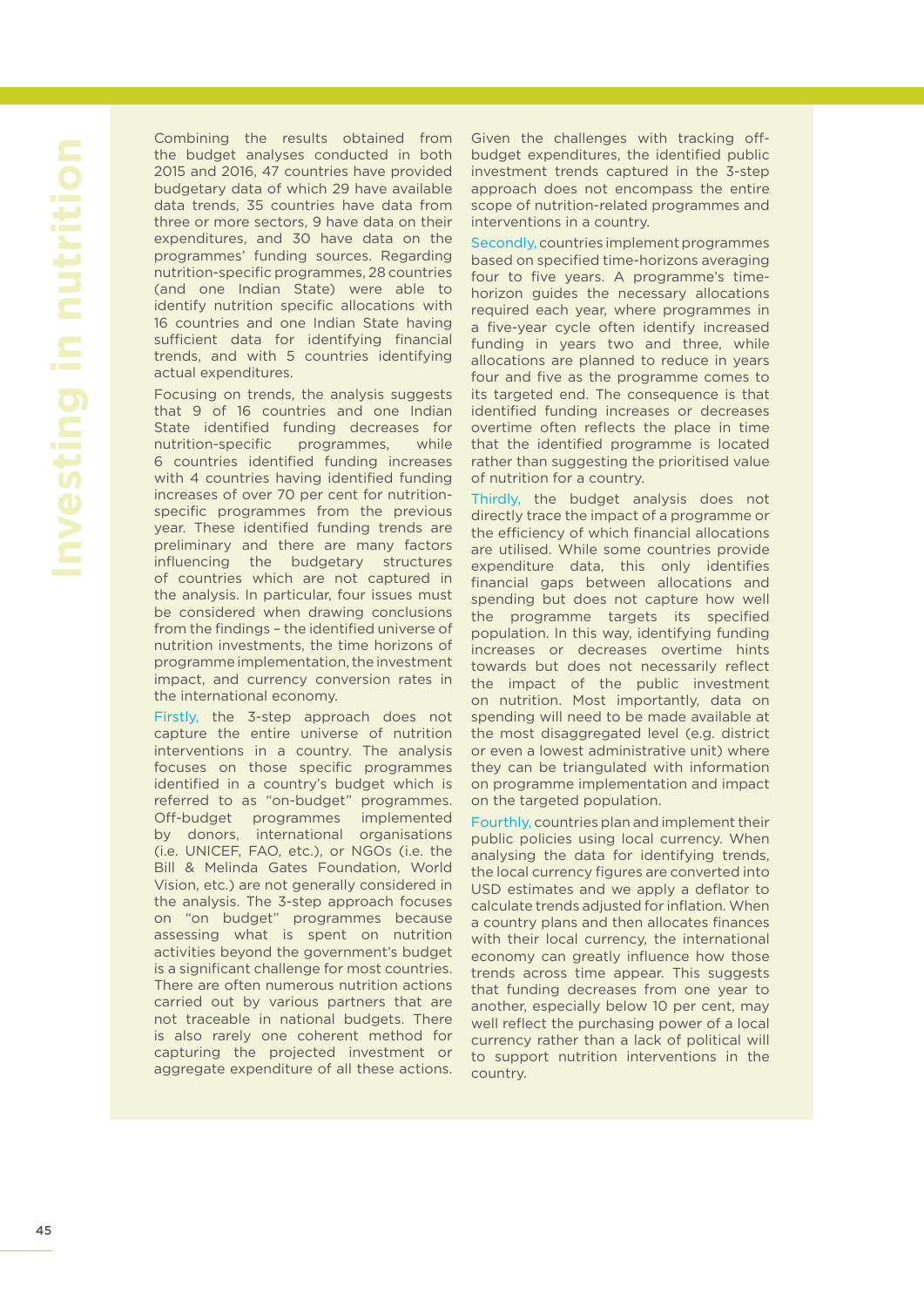Taking the above factors into account, the 3-step approach is an exercise less about financial tracking and more about showing how countries are investing, and assisting them in increasing and/ or spending better their resources. SUN countries who have already done the budget tracking analysis twice have reported that this exercise provides a very useful entry point for sensitising relevant sectors and stakeholders on the value of addressing malnutrition. Specifically, the budget analysis exercise data helps SUN Countries to:

- Map alignment of planned and budgeted interventions
- Monitor performance and expenditures of implemented interventions

# Way forward

The priority moving forward is institutionalising the budget analysis at the country level. This priority is aided by the fact that the budget analysis is designed to be easily managed after the initial round. Specifically, the information collected in the first year of the exercise can help serve as a baseline for the following years. This baseline allows countries to both easily update a new data point on allocations for existing programmes, and record allocations for new programmes when they arise. In short, the information gained from the initial budget review becomes easier to identify and more credible to analyse with each subsequent year.

Underlying the priority of institutionalising the budget analysis is the replicability of the exercise. Once a country identifies a nutrition-related programme it remains identified in subsequent analyses. Maintaining the same denominator as a baseline is essential for consistent data collection, and robust analysis of trends across time. In addition, maintaining the baseline year after year makes it easier to identify the new programs that have been added and to further assess if this is a true indication of the multi-sectoral approach for nutrition becoming entrenched in more

- Map alignment of budgeted programmes' objectives against drivers of malnutrition (in the case of nutrition-sensitive budget allocations)
- Advocate for:
	- » Scale-up implementation and mobilise resources
	- » Better coordination and targeting of programmes (both geographic and population)
	- » Integration of nutrition high-impact interventions in selected programs

For these reasons, conducting budget analysis on a regular basis can support the continuous engagement of all those actors who have a key role to play in scaling up nutrition.

ministries, agencies and departments.

While detecting data on allocations assists countries in reflecting on their ability to plan and prepare to scale-up nutrition, institutionalising the budget analysis also requires that countries begin reporting data on actual expenditures in a systematic way. The tracking of actual expenditures, together with other information on actual implementation, can helps countries to assess their performance and highlight major financial gaps. Most countries may experience a time lag of two or more years in accessing data on actual expenditures unless they deploy considerable efforts in doing the data collection. One way to advance on this could be to start with a sub-set of programmes across the key sectors and work with the budget holders to gain information on allocations, releases and expenditures in a given timeframe.

As countries' progress with the budget analysis and become better positioned to access data on expenditures, it is envisioned that they will track the spending of select programmes at the most disaggregated level and triangulate the finance data with information on program implementation and impact on the targeted population.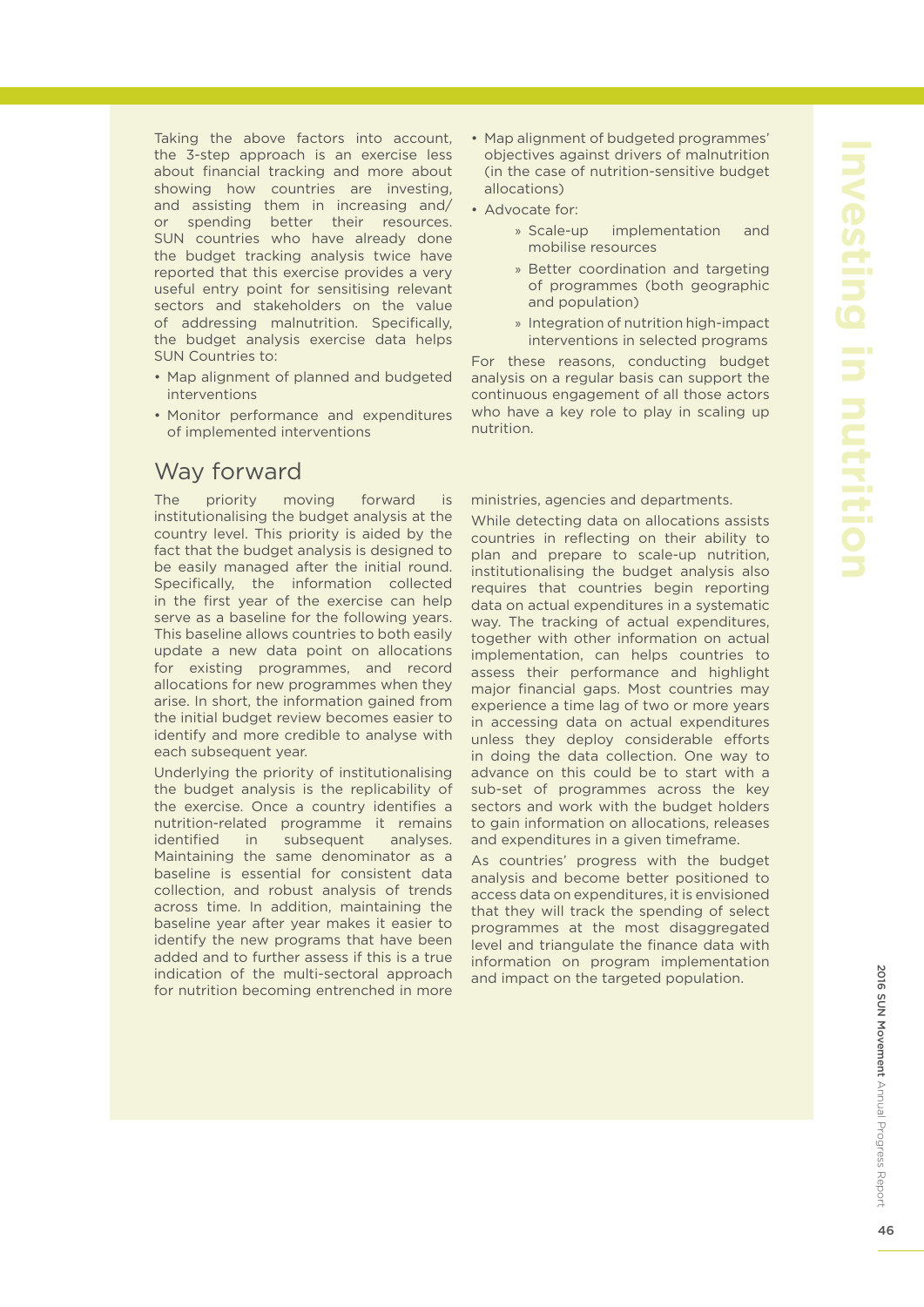# **Regional Highlights of the Budget Analysis Exercise**

### Madagascar

(analysis of the 2016 budget)

- 44 nutrition-relevant programmes received allocations by 10 ministries totalling USD 5.69, per capita
- Allocations in 2016 for 44 nutrition-sensitive programmes decreased by 31% from 2015, while allocations for 2 nutrition-specific programmes increased by 124%
- Allocations in 2016 for 5 nutrition-relevant programmes related to social protection increased by 60% from 2015
- The largest identified programme entitled "Appui à la Politique de Survie de la Mère et de l'Enfant" accounts for 15% of the identified budget.

### Guinea-Bissau

(analysis of the 2014 budget)

96 nutrition-relevant programmes received allocations by 15 ministries totalling USD 2.21 per capita

© National Nutrition Council Madagascar

© UN Photo

- Allocations for 95 nutrition-sensitive programmes increased by 16% from 2013, while allocations for 1 nutritionspecific programme increased by 7%
- Allocations in 2014 for 4 nutrition-relevant programmes related to the WASH sector increased by 23% from 2013
- The largest identified programme entitled "Programa mundial de alimentos 'saude e nutriçao, cantina escolar e reabilitaçao rural" accounts for 12% of the identified budget.

# Democratic Republic of the Congo

(analysis of the 2015 budget)

© UNICEF

- 59 nutrition-relevant programmes received allocations by 14 ministries totalling USD 2.37 per capita
- Allocations in 2015 for 44 nutrition-sensitive programmes decreased by 46% from 2014, while allocations for 3 nutrition-specific programme increased by 848%
- Allocations in 2015 for 10 nutrition-relevant programmes related to the health sector increased by 69% from 2014
- The largest identified programme entitled "Secrétariat Général à l'Agriculture, Pêche et Elevage" accounts for 74% of the identified budget.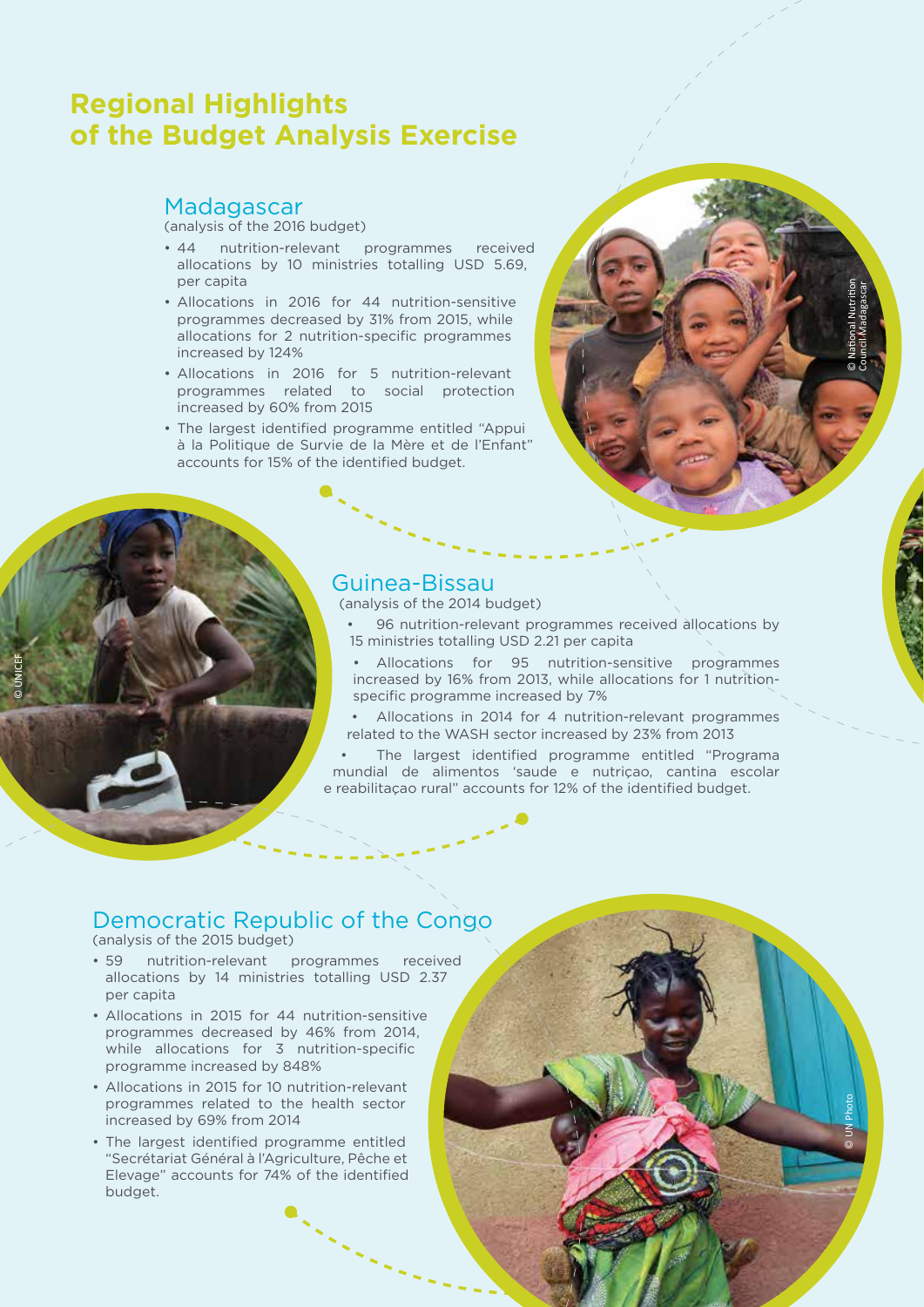### Pakistan

(analysis of the 2015 budget)

- 54 nutrition relevant programme received allocations totalling USD 2.37 per capita
- Focusing on the national plan.<sup>19</sup> allocations in 2015 for 7 nutrition-sensitive programmes decreased by 6% from 2014, while allocations for 2 nutrition-specific programmes decreased by 77%
- Focusing on the national plan, allocations in 2015 for 6 nutrition-relevant programmes related to the health sector increased by 69% from 2014
- The largest identified programme entitled "Benazir Income Support Programme" accounts for 50% of the identified budget.



#### (analysis of the 2015 budget)

15 / nutrition-relevant programmes received allocations by 4 ministries totalling USD 11.60 per capita

© WFP

© Bill & Melinda Gates Foundation

- $\sqrt{\frac{1}{2}}$  Allocations for 12 nutrition-sensitive programmes decreased by 73% from 2014,<sup>20</sup> while allocations for 3 nutrition-specific programmes decreased by 38%
- Allocations in 2015 for 3 nutrition-relevant programmes related to the health sector decreased by 18% from 2014

• The largest identified programme entitled "052 Health centres (policlinics) + 05204 Health houses" accounts for 46% of the identified budget.

# Vietnam

© United States Agency for International Development

#### (analysis of the 2015 budget)

- In 2015, 15 nutrition relevant programmes received allocations by 2 ministries totalling USD 0.93 per capita
- Allocations for 8 nutrition-sensitive programmes increased by 36% from 2013, while allocations for 7 nutrition-specific programmes increased by 98%<sup>21</sup>
- The 98% increase in funding is largely explained by the nutrition-specific programme entitled "Improving the nutrition for children", where allocations increased from USD 2,761,905 in 2014 to USD 26,727,273 in 2015
- Allocations in 2015 for 11 nutrition relevant programmes related to the health sector increased by 110% from 2014
- The largest identified programme entitled "Improving the nutrition for children" accounts for 30% of the identified budget.

19 The national plan comprises 9 of the 54 programmes, while the remaining 45 programmes are managed at the provincial level. <sup>20</sup> Allocations for nutrition-sensitive programmes decreased by 73%, however, this is because only 12 programmes have recorded

allocations in 2014 and 2015. Focusing on these 12 programmes, the analysis suggests that allocations decreased by 13%.  $^{21}$  The 98% increase in funding is largely explained by the nutrition-specific program entitled "Improving the nutrition for children",

where allocations increased from USD 2,761,905 in 2014 to USD 26,727,273 in 2015.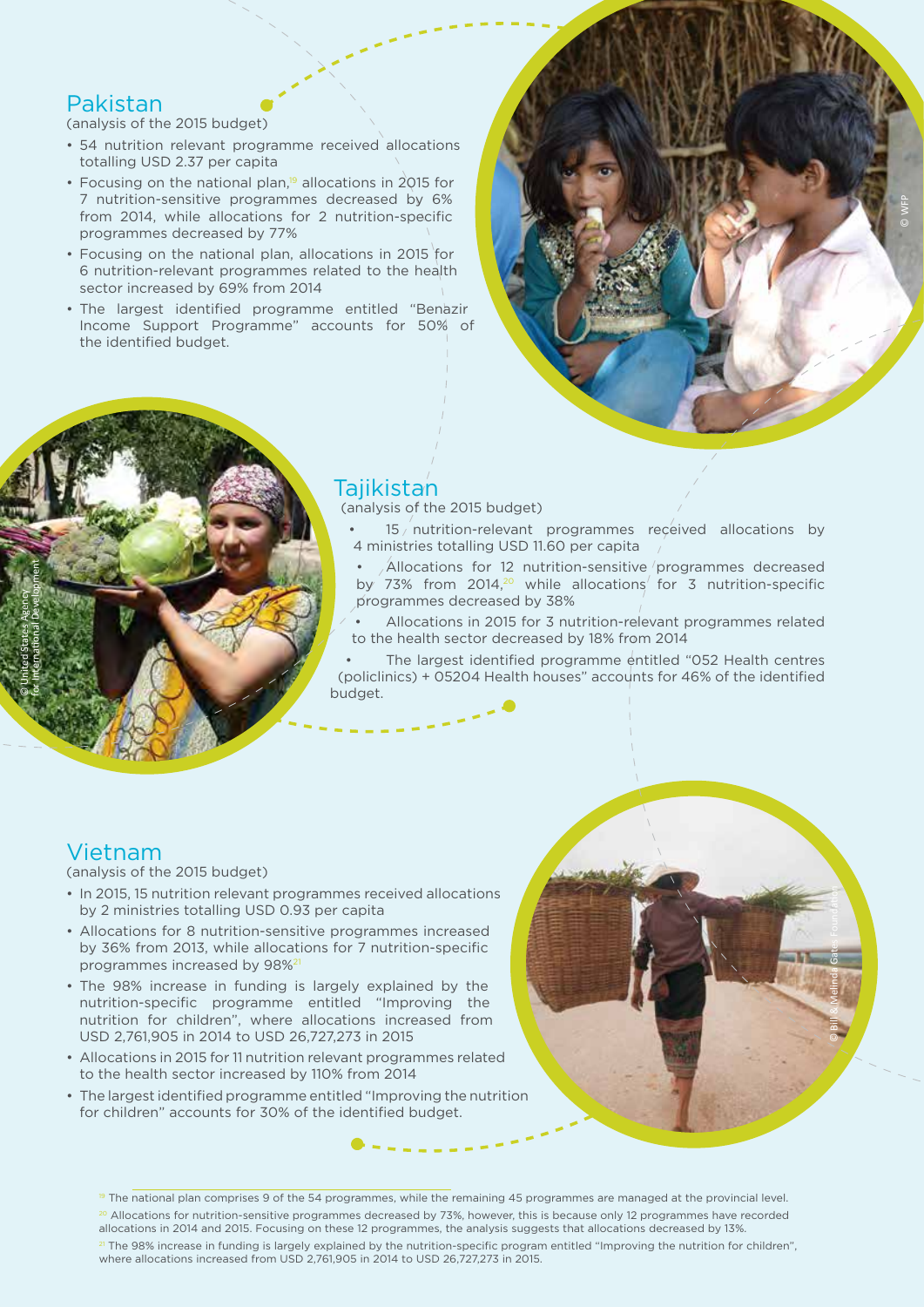# Learning from SUN supporters

### Unpacking Innovative Finances for Nutrition

The 2016-2020 Strategy and Roadmap of the SUN Movement calls for improved access and use of financial resources for nutrition. This is in response to the wide recognition that current levels of financing for nutrition are gravely inadequate. Part of the challenge also lies in the inherent fragmentation and complexity in the nutrition aid architecture.<sup>2</sup>

As a first step towards the SUN Movement's pursuit of this objective, a "mapping" of

multilateral external (i.e. non-domestic) sources of nutrition financing has been initiated. The work has been overseen by the SUN Donor Network, with the assistance of an independent consultant and the financial support of the Bill and Melinda Gates Foundation. One of the main objectives of this exercise is to improve awareness and understanding of nutrition funding sources and how to access them.

# Key findings

- Over the past year, three new financing mechanisms have been launched with a significant nutrition focus, Power of Nutrition, UNITLIFE and the Global Financing Facility (GFF). Each have the potential to unlock significant nutritionspecific financing.
- There is a lack of predictability of funding opportunities. Currently, neither of the new nutrition funds (Power of Nutrition, UNITLIFE), nor the GFF, nor Global Agriculture and Food Security Programme (GAFSP) have fixed schedules for upcoming funding opportunities.
- The fragmented nutrition architecture and planning can be challenging in countries, in terms of coordination, programmatic coherence, and administrative and reporting workload. To manage the different funding streams, countries such as Tanzania, have relied on having robust and coordinated multi-sectoral planning for nutrition which has helped ensure donor support is aligned behind national plans.
- There are opportunities to build linkages across complementary initiatives,

such as the Global Fund to Fight AIDS, Tuberculosis & Malaria, the Global Partnership for Education along with Every Woman, Every Child through their Global Strategy for Women's and Children's Health.23 The SUN Movement can optimise its own work by leveraging such relations to achieve all Sustainable Development Goals.

- In relation to humanitarian funding, two OCHA-managed trust funds profiled in the funding mapping exercise (Central Emergency Response Fund, or CERF; and Country-Based Pooled Funds, or CBPFs) represent useful entry points for the SUN Movement to explore, as it identifies ways to improve its support to countries in humanitarian situations.
- This mapping exercise profiled one funding mechanism that provides financing for gender issues - the Global Fund for Women. Along with Mama Cash, the African Women's Development Fund, the Central American Women's Fund and the Urgent Action Fund for Women's Human Rights, there are opportunities to secure small and flexible grants.

### Recommendations for the SUN Movement's work in 2016-2020

Based on the findings noted above, the SUN Movement will:

- Maintain the funding mapping over time and keep track of the countries benefiting from these new funds (and of those that are not). This will involve compiling and disseminating information regarding upcoming funding opportunities.
- Explore opportunities to use the outcomes and success stories of the new funding mechanisms supporting nutrition-specific and nutrition-sensitive activities and share those experiences country to country.
- Explore how to maximise synergies with the Reproductive, maternal, newborn and child health community including with the sources of funding (e.g. the GFF), and its partnership, coordination and accountability mechanisms (e.g. The Partnership for Maternal, Newborn & Child Health (PMNCH), Every Woman, Every Child and the Commission on Information and Accountability for Women's and Children's Health, among other initiatives highlighted throughout the mapping.

<sup>&</sup>lt;sup>22</sup> As elaborated upon, for example, in Nutrition Aid Architecture, Results UK 2014.

<sup>&</sup>lt;sup>23</sup> Please see: http://www.everywomaneverychild.org/global-strategy-2.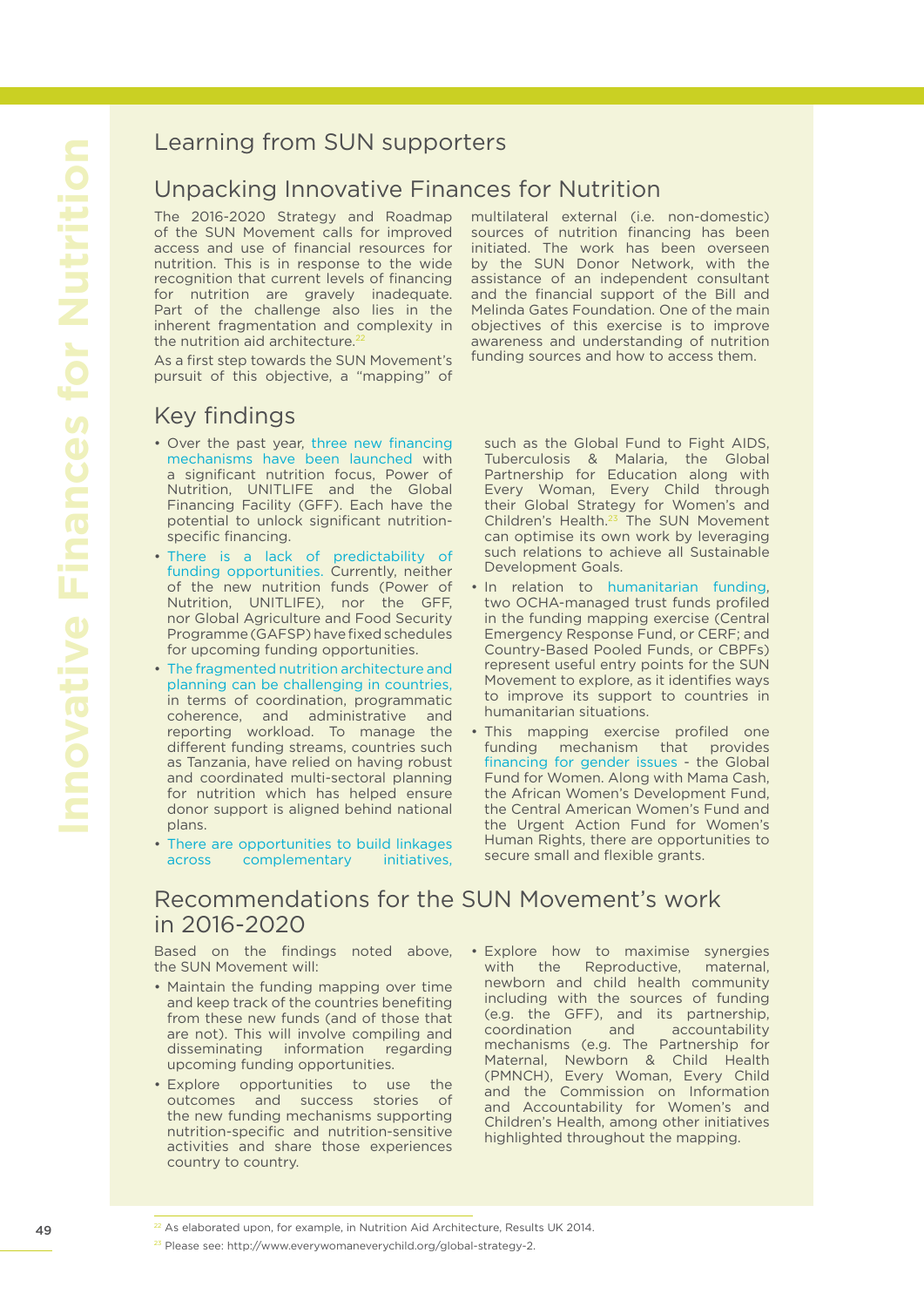# Key innovative nutrition funding sources at a glance

| <b>Name</b>                                                                                | <b>Funding mandate</b>                                                                                                                                                                                                                                                                                                                                                                                                                                                                                                                                                                                          | <b>Donors</b>                                                                                                                                                                                                                                                                                                                                                               | <b>Countries funded to</b><br>date                                                                                                                                                                                                                                                                                                                                                                                                                                 | <b>Country eligibility</b>                                                                                                                                                                                                                                                                                                                                    | <b>Upcoming funding</b><br>opportunities                                                                                                                                                                                                                                                                                                          |
|--------------------------------------------------------------------------------------------|-----------------------------------------------------------------------------------------------------------------------------------------------------------------------------------------------------------------------------------------------------------------------------------------------------------------------------------------------------------------------------------------------------------------------------------------------------------------------------------------------------------------------------------------------------------------------------------------------------------------|-----------------------------------------------------------------------------------------------------------------------------------------------------------------------------------------------------------------------------------------------------------------------------------------------------------------------------------------------------------------------------|--------------------------------------------------------------------------------------------------------------------------------------------------------------------------------------------------------------------------------------------------------------------------------------------------------------------------------------------------------------------------------------------------------------------------------------------------------------------|---------------------------------------------------------------------------------------------------------------------------------------------------------------------------------------------------------------------------------------------------------------------------------------------------------------------------------------------------------------|---------------------------------------------------------------------------------------------------------------------------------------------------------------------------------------------------------------------------------------------------------------------------------------------------------------------------------------------------|
| <b>Power of</b><br><b>Nutrition</b><br><b>Fund</b>                                         | Unlock one billion<br>dollars to tackle child<br>undernutrition in<br>some of the poorest<br>countries. Nutrition-<br>specific focus.<br>See: www.<br>powerofnutrition.org                                                                                                                                                                                                                                                                                                                                                                                                                                      | Current pledges include<br>CIFF (\$55m),<br>DFID (up to \$47m),<br><b>UBS Optimus</b><br>Foundation<br>(up to \$26m).<br>Ambition to raise \$1bn                                                                                                                                                                                                                            | Tanzania (\$20m)                                                                                                                                                                                                                                                                                                                                                                                                                                                   | No specific eligibility<br>criteria stated. Focus<br>will be on "hotspot"<br>countries" in sub-<br>Saharan Africa and Asia<br>where their investments<br>can make an impact.                                                                                                                                                                                  | Discussions underway<br>with further countries.<br>Aim is to fund<br>5-7 countries total<br>during initial period<br>ending 2020.                                                                                                                                                                                                                 |
| <b>UNITLIFE</b>                                                                            | A new financing<br>mechanism to fund<br>nutrition programs in<br>sub-Saharan Africa,<br>raising funds through<br>a micro levy on the<br>extractive industry.                                                                                                                                                                                                                                                                                                                                                                                                                                                    | Initial countries signing<br>up include Congo,<br>Guinea. Niger and Mali.<br>with aim to raise<br>\$100m/year from<br>through these<br>4 countries, with<br>agreements in place<br>by end 2016. Further<br>funding will be pursued<br>from other countries, as<br>well as other sources.                                                                                    | None to date                                                                                                                                                                                                                                                                                                                                                                                                                                                       | To be determined,<br>but with a focus on<br>"high-burden<br>countries."                                                                                                                                                                                                                                                                                       | Funding opportunities<br>to commence once<br>sufficient funding<br>stream secured.                                                                                                                                                                                                                                                                |
| <b>Global</b><br><b>Financing</b><br><b>Facility</b><br>(GFF)                              | Accelerate efforts<br>to end preventable<br>maternal, newborn,<br>child and adolescent<br>deaths and improve<br>the health and quality<br>of life of women,<br>adolescents and<br>children.<br>Can fund nutrition-<br>specific and nutrition-<br>sensitive activities<br>(incl health, WASH,<br>social protection,<br>education).<br>See: www.global<br>financingfacility.org                                                                                                                                                                                                                                   | Initial financing<br>commitments for<br>the GFF trust fund<br>by Norway (\$600m)<br>and Canada (\$200m,<br>of which \$100 will<br>go to CRVS). Further<br>commitment for<br>the Trust Fund by<br><b>Bill &amp; Melinda Gates</b><br>Foundation (\$75m)<br>in July 2015.                                                                                                     | 4 "front runner"<br>countries:<br>DRC, Ethiopia, Kenya<br>and Tanzania.<br>Second wave countries<br>include Bangladesh,<br>Cameroon. India.<br>Liberia, Mozambique,<br>Nigeria, Senegal and<br>Uganda                                                                                                                                                                                                                                                              | A total of<br>62 high-burden.<br>low- and lower-middle<br>income countries are<br>eligible to receive grant<br>resources from the<br>trust fund<br>(see the GFF Business)<br>Plan Annex 7 for full<br>list).                                                                                                                                                  | None announced                                                                                                                                                                                                                                                                                                                                    |
| Global<br><b>Agriculture</b><br>and Food<br><b>Security</b><br><b>Programme</b><br>(GAFSP) | Multilateral financing<br>mechanism to improve<br>incomes and food-and<br>nutrition security in<br>low-income countries<br>by boosting agricultural<br>productivity. Primary<br>focus on agriculture<br>and food security<br>(nutrition-sensitive)<br>activities, although<br>also able to support<br>nutrition-specific<br>programming, as well<br>as activities on climate<br>change and gender.<br>Provides support<br>through a Public Sector<br>Window (grants and<br>advisory services)<br>and a Private Sector<br>Window (concessionary<br>loans and advisory<br>services).<br>See:<br>www.gafspfund.org | As of March 2014:<br>\$1.35bn pledged,<br>of which \$1bn to Public<br>Sector Window,<br>\$309m to Private<br>Sector Window and<br>\$69m unassigned.<br>8 donors to Public<br>Sector Window<br>(Australia, BMGF,<br>Canada, Ireland,<br>S Korea, Spain,<br>the UK, the US)<br>5 donors to Private<br>Sector Window<br>(Canada, Japan, the<br>Netherlands, the UK,<br>the US) | Public Sector Window:<br>\$912.5 million allocated<br>in 25 countries:<br>Bangladesh, Burkina<br>Faso, Burundi,<br>Cambodia, Ethiopia,<br>Haiti, Honduras,<br>the Gambia,<br>Kyrgyz Republic,<br>Liberia, Malawi, Mali,<br>Mongolia, Nepal,<br>Nicaragua, Niger,<br>Rwanda, Senegal,<br>Sierra Leone, Tajikistan,<br>Tanzania, Togo,<br>Uganda, Yemen,<br>and Zambia.<br>Private Sector Window:<br>11 investment projects<br>and 20 advisory<br>services projects. | Public Sector Window:<br>"IDA-only" countries<br>that are not in non-<br>accrual.<br>See: www.worldbank.<br>org/ida/borrowing-<br>countries.html<br>Private Sector Window:<br>Private firms and<br>financial institutions<br>working in IDA-only<br>countries. Firms<br>outside of IDA-only<br>countries with a<br>compelling case may<br>also be considered. | Next call for proposals<br>not yet announced. Aim<br>is to call next round by<br>autumn 2016, pending<br>securing of sufficient<br>pledges.<br>A separate pilot<br>initiative to be<br>launched in 2016<br>("the Missing Middle"<br>Initiative") to enable<br>direct disbursement<br>by SEs to NGOs for<br>small-scale projects<br>(e.g. \$2-3m). |
| <b>Global</b><br><b>Fund to</b><br><b>Fight AIDS,</b><br><b>Tuberculosis</b><br>& Malaria  | Financing mechanism<br>to support programs<br>in response to HIV,<br>TB and malaria.<br>Includes ability to fund<br>a range of food and<br>nutrition activities as<br>part of comprehensive<br>HIV and TB programs<br>(for reference: over<br>35 million living with<br>HIV/AIDS worldwide,<br>and almost 10 million<br>people fell ill with TB<br>in 2014).<br>See:<br>www.theglobalfund.org                                                                                                                                                                                                                   | 50 donor governments<br>provide approx. 95%<br>of funding. Remaining<br>5% from private sector,<br>private foundations and<br>innovative financing<br>initiatives.<br>\$42bn pledged by<br>donor governments<br>since 2002.<br>Replenishment for<br>2017-19 period currently<br>underway.                                                                                   | Nearly \$4bn invested<br>annually through<br>468 active grants<br>in 100 countries.<br>To date, over<br>\$29 billion disbursed<br>for programmes<br>in countries.                                                                                                                                                                                                                                                                                                  | Eligibility is determined<br>annually, based on<br>income level and<br>official disease burden.<br>A full list of current<br>eligible countries is<br>available on the<br>Global Fund website.                                                                                                                                                                | Funding allocations<br>currently made every<br>three years, with<br>flexibility for country<br>to select timing for<br>proposal submission<br>within the 3-year<br>period.                                                                                                                                                                        |